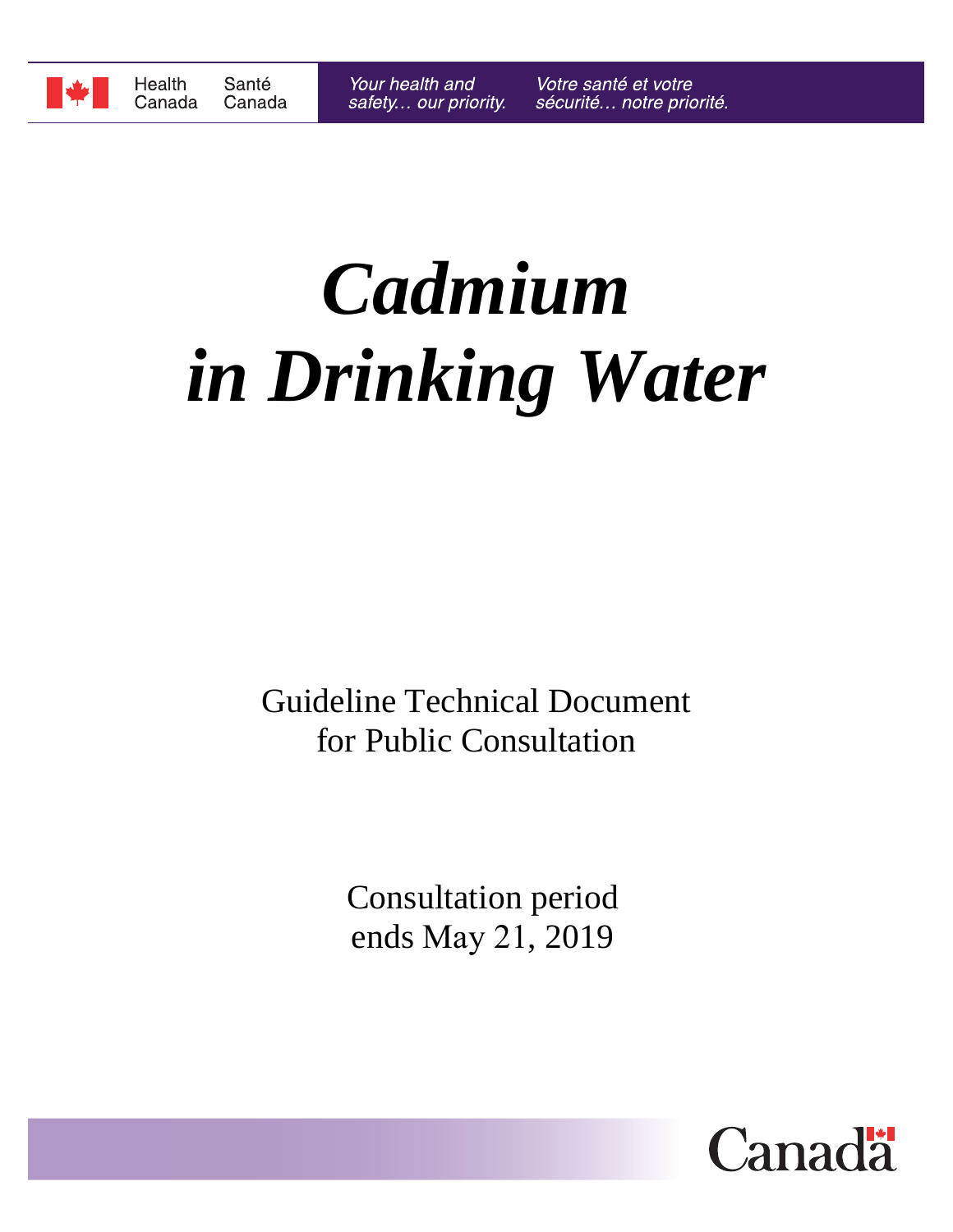# Cadmium in Drinking Water<br>Document for Public Consultation

#### **Table of Contents**

| 1.0 |     |       |  |  |  |  |  |  |
|-----|-----|-------|--|--|--|--|--|--|
| 2.0 |     |       |  |  |  |  |  |  |
|     | 2.1 |       |  |  |  |  |  |  |
|     | 2.2 |       |  |  |  |  |  |  |
|     | 2.3 |       |  |  |  |  |  |  |
|     | 2.4 |       |  |  |  |  |  |  |
| 3.0 |     |       |  |  |  |  |  |  |
|     | 3.1 |       |  |  |  |  |  |  |
|     |     |       |  |  |  |  |  |  |
| 4.0 |     |       |  |  |  |  |  |  |
|     | 4.1 |       |  |  |  |  |  |  |
| 5.0 |     |       |  |  |  |  |  |  |
|     | 5.1 |       |  |  |  |  |  |  |
|     | 5.2 |       |  |  |  |  |  |  |
|     | 5.3 |       |  |  |  |  |  |  |
|     | 5.4 |       |  |  |  |  |  |  |
|     | 5.5 |       |  |  |  |  |  |  |
|     | 5.6 |       |  |  |  |  |  |  |
|     |     | 5.6.1 |  |  |  |  |  |  |
|     |     | 5.6.2 |  |  |  |  |  |  |
|     | 5.7 |       |  |  |  |  |  |  |
| 6.0 |     |       |  |  |  |  |  |  |
|     | 6.1 |       |  |  |  |  |  |  |
| 7.0 |     |       |  |  |  |  |  |  |
|     | 7.1 |       |  |  |  |  |  |  |
|     |     | 7.1.1 |  |  |  |  |  |  |
|     |     | 7.1.2 |  |  |  |  |  |  |
|     |     | 7.1.3 |  |  |  |  |  |  |
|     |     | 7.1.4 |  |  |  |  |  |  |
|     |     | 7.1.5 |  |  |  |  |  |  |
|     |     |       |  |  |  |  |  |  |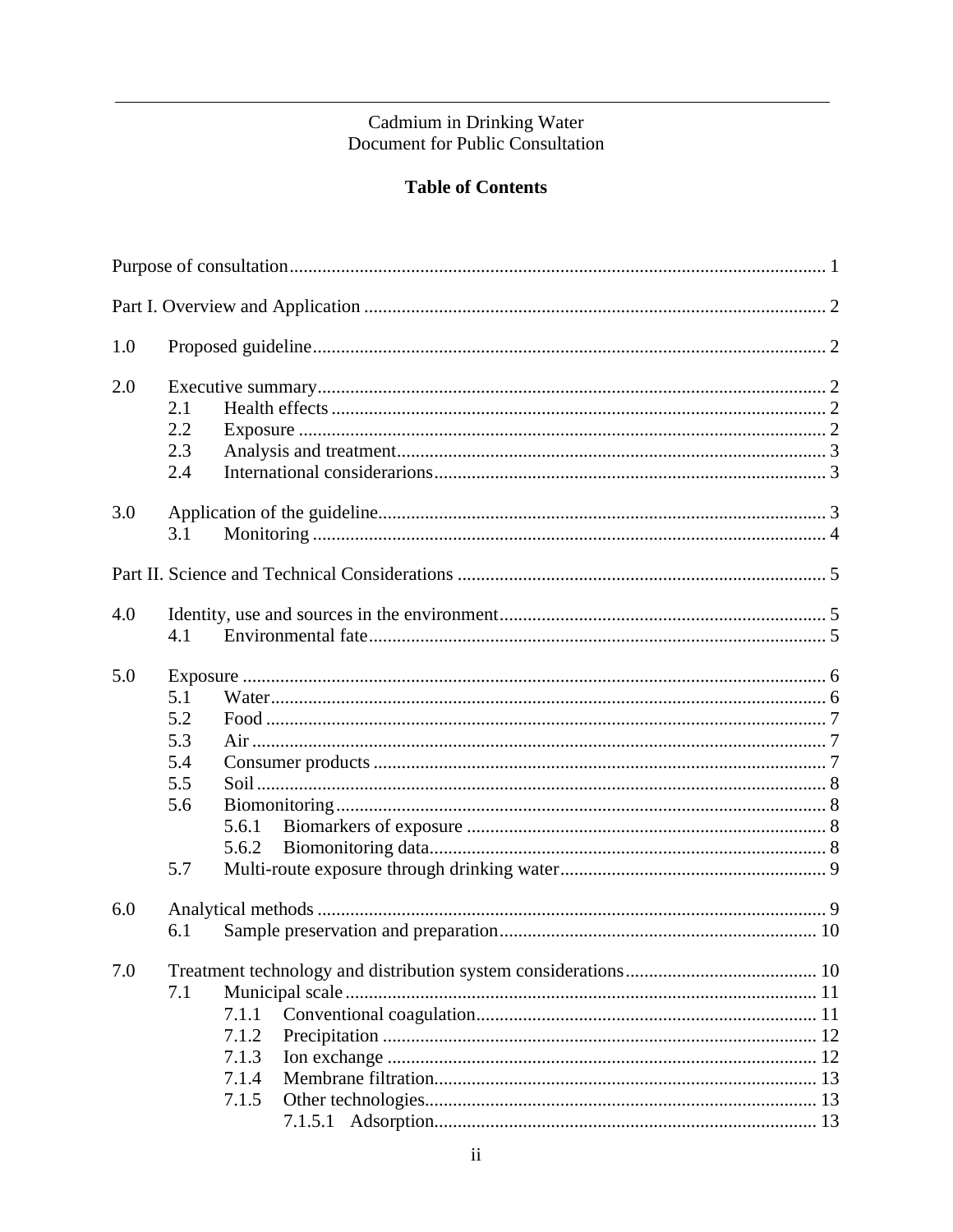|      |      | 7.1.6 |         |                                                               |  |
|------|------|-------|---------|---------------------------------------------------------------|--|
|      |      |       |         |                                                               |  |
|      |      |       |         |                                                               |  |
|      |      | 7.1.7 |         | Mitigation strategy for distribution and plumbing systems  18 |  |
|      | 7.2  |       |         |                                                               |  |
|      |      |       |         |                                                               |  |
| 8.0  |      |       |         |                                                               |  |
|      | 8.1  |       |         |                                                               |  |
|      | 8.2  |       |         |                                                               |  |
|      | 8.3  |       |         |                                                               |  |
|      | 8.4  |       |         |                                                               |  |
|      | 8.5  |       |         |                                                               |  |
|      |      |       |         |                                                               |  |
| 9.0  |      |       |         |                                                               |  |
|      | 9.1  |       |         |                                                               |  |
|      |      | 9.1.1 |         |                                                               |  |
|      |      | 9.1.2 |         |                                                               |  |
|      |      |       |         |                                                               |  |
|      |      |       |         |                                                               |  |
|      |      |       | 9.1.2.2 |                                                               |  |
|      |      |       |         |                                                               |  |
|      |      |       |         |                                                               |  |
|      |      | 9.1.3 |         |                                                               |  |
|      | 9.2  |       |         |                                                               |  |
|      |      | 9.2.1 |         |                                                               |  |
|      |      | 9.2.2 |         |                                                               |  |
|      |      | 9.2.3 |         |                                                               |  |
|      |      |       | 9.2.3.1 |                                                               |  |
|      |      |       | 9.2.3.2 |                                                               |  |
|      |      |       | 9.2.3.3 |                                                               |  |
|      |      |       |         |                                                               |  |
|      |      | 9.2.4 |         |                                                               |  |
|      |      |       | 9.2.4.1 |                                                               |  |
|      |      |       |         |                                                               |  |
|      |      | 9.2.5 |         |                                                               |  |
|      | 9.3  |       |         |                                                               |  |
|      |      | 9.3.1 |         |                                                               |  |
|      |      | 9.3.2 |         |                                                               |  |
|      |      |       |         |                                                               |  |
| 10.0 |      |       |         |                                                               |  |
|      | 10.1 |       |         |                                                               |  |
|      |      |       |         |                                                               |  |
| 11.0 |      |       |         |                                                               |  |
|      |      |       |         |                                                               |  |
| 12.0 |      |       |         |                                                               |  |
|      |      |       |         |                                                               |  |
|      |      |       |         |                                                               |  |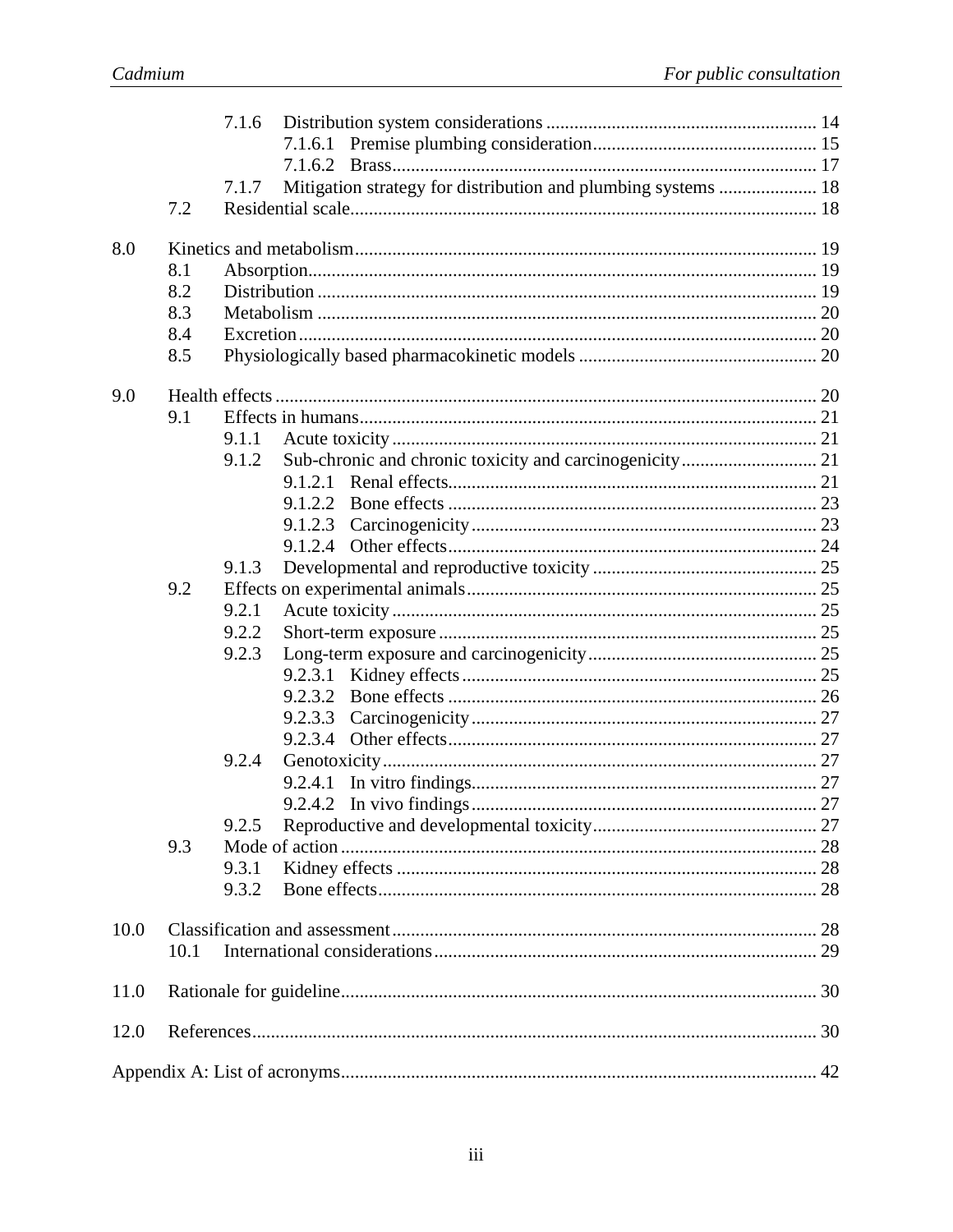## **Cadmium in Drinking Water**

#### <span id="page-3-0"></span>**Purpose of consultation**

The available information on cadmium has been assessed with the intent of updating the current drinking water guideline and guideline technical document. The existing guideline on cadmium, last updated in 1986, based its maximum acceptable concentration (MAC) of 0.005 mg/L (5  $\mu$ g/L) on kidney effects in humans. This new document takes into consideration newer scientific studies and assessments, and finds that the weight of evidence continues to identify kidney toxicity in humans as the key end-point for cadmium. It provides updated data and information related to exposure to cadmium in Canada, to analytical methods and to treatment considerations at the municipal and residential scales. Based on these considerations, the document proposes to reaffirm a MAC of 0.005 mg/L (5 µg/L) for cadmium in drinking water.

The document is being made available for a 60-day public consultation period. The purpose of this consultation is to solicit comments on the proposed guideline, on the approach used for its development and on the potential economic costs of implementing it, as well as to determine the availability of additional exposure data. Comments are appreciated, with accompanying rationale, where required. Comments can be sent to Health Canada via email at HC.water-eau.SC@canada.ca. If this is not feasible, comments may be sent by mail to the Water and Air Quality Bureau, Health Canada, 269 Laurier Avenue West, A.L. 4903D, Ottawa, Ontario K1A 0K9. All comments must be received before May 21, 2019.

Comments received as part of this consultation will be shared with members of the Federal-Provincial-Territorial Committee on Drinking Water (CDW), along with the name and affiliation of their author. Authors who do not want their name and affiliation to be shared with CDW should provide a statement to this effect along with their comments.

It should be noted that this guideline technical document on cadmium in drinking water will be revised following evaluation of comments received, and a drinking water guideline will be established. This document should be considered as a draft for comment only.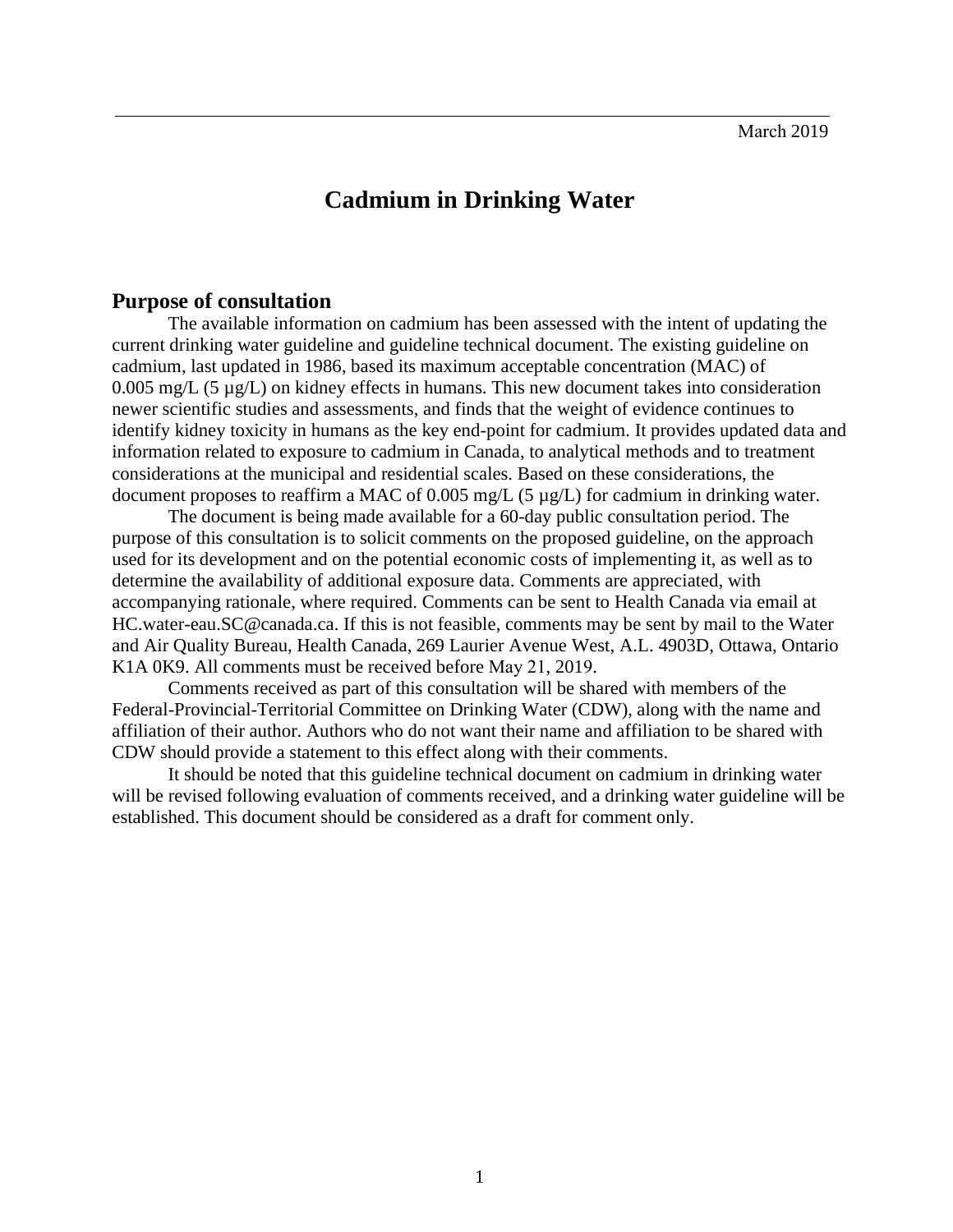#### March 2019

#### **Cadmium**

#### <span id="page-4-0"></span>**Part I. Overview and Application**

#### <span id="page-4-1"></span>**1.0 Proposed guideline**

*A maximum acceptable concentration (MAC) of 0.005 mg/L (5 µg/L) is proposed for total cadmium in drinking water.* 

#### <span id="page-4-2"></span>**2.0 Executive summary**

Cadmium is a metal that can be found in the environment either in its elemental form or in a number of different salts. It is often associated with lead, copper, and zinc ores. Cadmium may enter drinking water sources naturally (leaching from soil), as a result of human activities (as a by-product of refining or from its use in technological applications) or through leaching from some pipes and well components.

This guideline technical document reviews and assesses all identified health risks associated with cadmium in drinking water. It incorporates new studies, assessments and approaches and takes into consideration the availability of appropriate treatment technology. Based on this review, the document proposes to reaffirm a MAC of 0.005 mg/L (5 µg/L) for cadmium in drinking water.

This document, for public consultation, was developed in collaboration with the Federal-Provincial-Territorial Committee on Drinking Water.

#### <span id="page-4-3"></span>**2.1 Health effects**

Although exposure to cadmium through inhalation is considered to be associated with cancer effects in humans, this concern has not been linked to exposure through drinking water. Oral exposure to high levels of cadmium over a long period of time may result in adverse effects on the kidneys or on bones. The proposed guideline is based on adverse effects in the kidney, as they occur at low exposure levels and are well characterized.

#### <span id="page-4-4"></span>**2.2 Exposure**

Canadians can be exposed to cadmium through its presence in food, water, consumer products, soil and air. Food is the main source of Canadian exposure to cadmium, with the exception of smokers or individuals who are exposed to it in the workplace. Exposure to cadmium in drinking water is primarily due to its leaching from galvanized steel used for service lines, pipes and well components and, to a lesser extent, from brass fittings and cement mortar linings. Historically, galvanized pipes were generally installed in homes and buildings prior to the1960s but were permitted by the National Plumbing Code until 1980. In addition, galvanized iron has been used in the production of well components sush as casings and drop pipes. Cadmium levels in source water are typically very low, and exposure to cadmium from drinking water is also generally expected to be low. Intake of cadmium from drinking water is not expected through either skin contact or inhalation.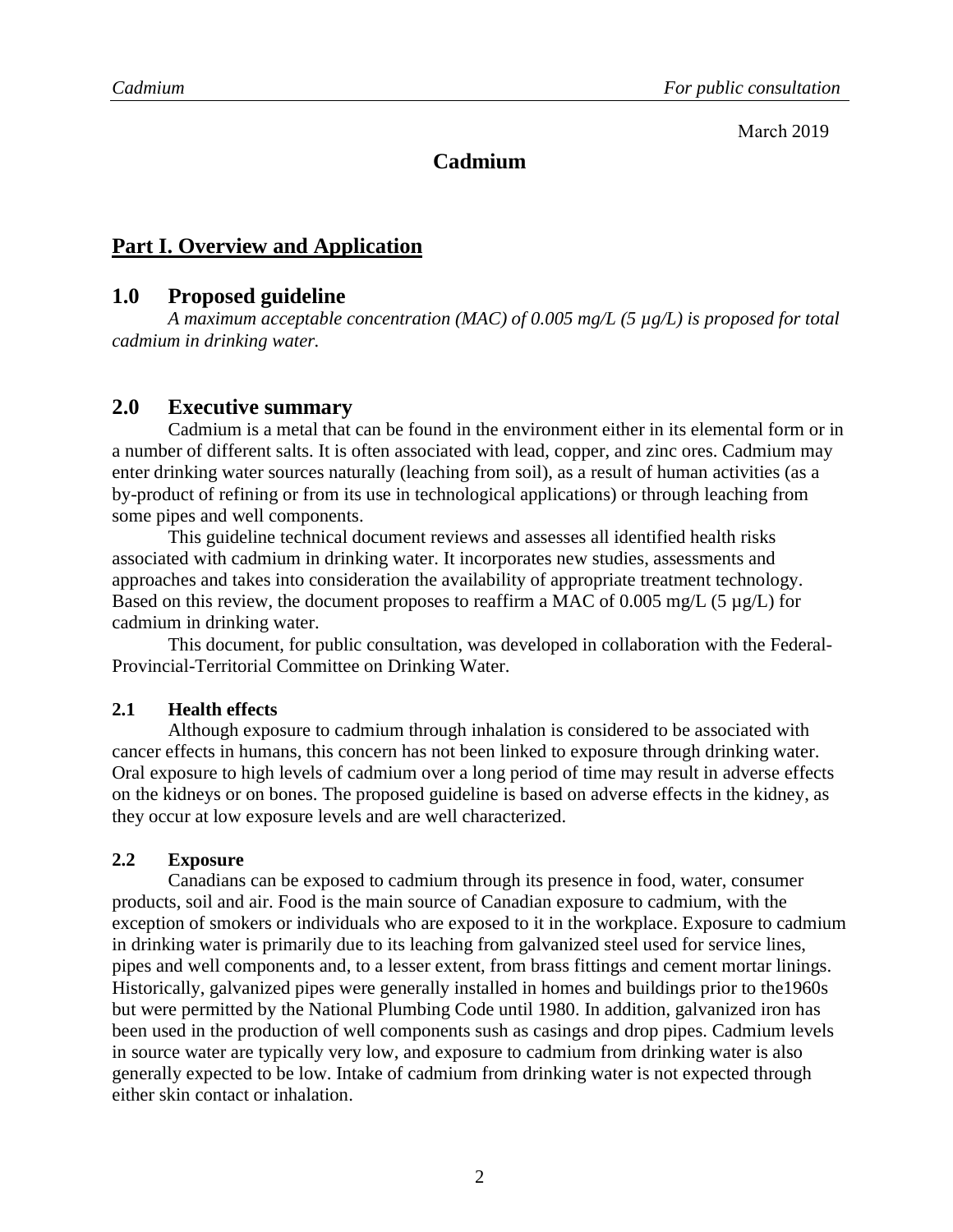#### <span id="page-5-0"></span>**2.3 Analysis and treatment**

The establishment of a drinking water guideline must take into consideration the ability to measure the contaminant. There are several methods available that can reliably measure total cadmium in drinking water below the proposed MAC.

 Cadmium levels in source water are typically very low. Although there are treatment technologies that can remove cadmium efficiently at the treatment plant, municipal treatment is not generally an effective strategy. The strategy for reducing exposure to cadmium from drinking water is generally focused on controlling corrosion using adjustments to the water quality or corrosion inhibitors.

 As the primary source of cadmium in drinking water is the leaching from galvanized steel used to make service lines, pipes and well components, drinking water treatment devices offer an effective option at the residential level, although their use should not be considered to be a permanent solution. There are a number of certified residential treatment devices available that can remove cadmium from drinking water to below the proposed MAC.

#### <span id="page-5-1"></span>**2.4 International considerations**

Drinking water guidelines, standards and/or guidance from other national and international organizations may vary due to the age of the assessments as well as differing policies and approaches, including the choice of key study and the use of different consumption rates, body weights an allocation factors.

Various organizations have established values for cadmium in drinking water. The U.S. EPA established a maximum contaminant level of 0.005 mg/L, the Australian National Health and Medical Research Council has established a guideline value of 0.002 mg/L, the World Health Organization has published a drinking-water quality guideline of 0.003 mg/L, and the European Union directive includes a parametric value of 0.005 mg/L for cadmium in drinking water.

#### <span id="page-5-2"></span>**3.0 Application of the guideline**

*Note: Specific guidance related to the implementation of drinking water guidelines should be obtained from the appropriate drinking water authority in the affected jurisdiction*.

Primary sources of cadmium in both distribution and household plumbing systems include the deterioration of galvanized iron pipes and, to a lesser extent, leaching from brass materials and cement-mortar linings. Galvanized pipes may leach cadmium, which may result in higher concentrations at the consumer's tap than at the treatment plant or in the distribution system. Corrosivity of the water, the amount of cadmium in the plumbing system components, the water usage pattern and the sampling protocol all impact cadmium levels in drinking water. The water quality factors that have the greatest effect on cadmium corrosion are pH and alkalinity.

Considering that cadmium levels at the consumer's tap may be higher than levels at the treatment plant or in the distribution system, strategies to reduce exposure to cadmium will need to focus on controlling corrosion within the distribution and plumbing systems and on removing galvanized steel pipes and components from these systems. As such, cadmium should be analyzed as part of a corrosion control monitoring program. Although it is recognized that a utility's responsibility does not generally include residential plumbing systems, most of the established guidelines are intended to apply at the consumer's tap. Cadmium monitoring should focus on areas known to or likely to have galvanized steel service lines, pipes or components, and it should include zones supplied by potentially corrosive water (e.g., low pH) and consecutive systems (i.e., public water systems whose drinking water supply is from another public water system).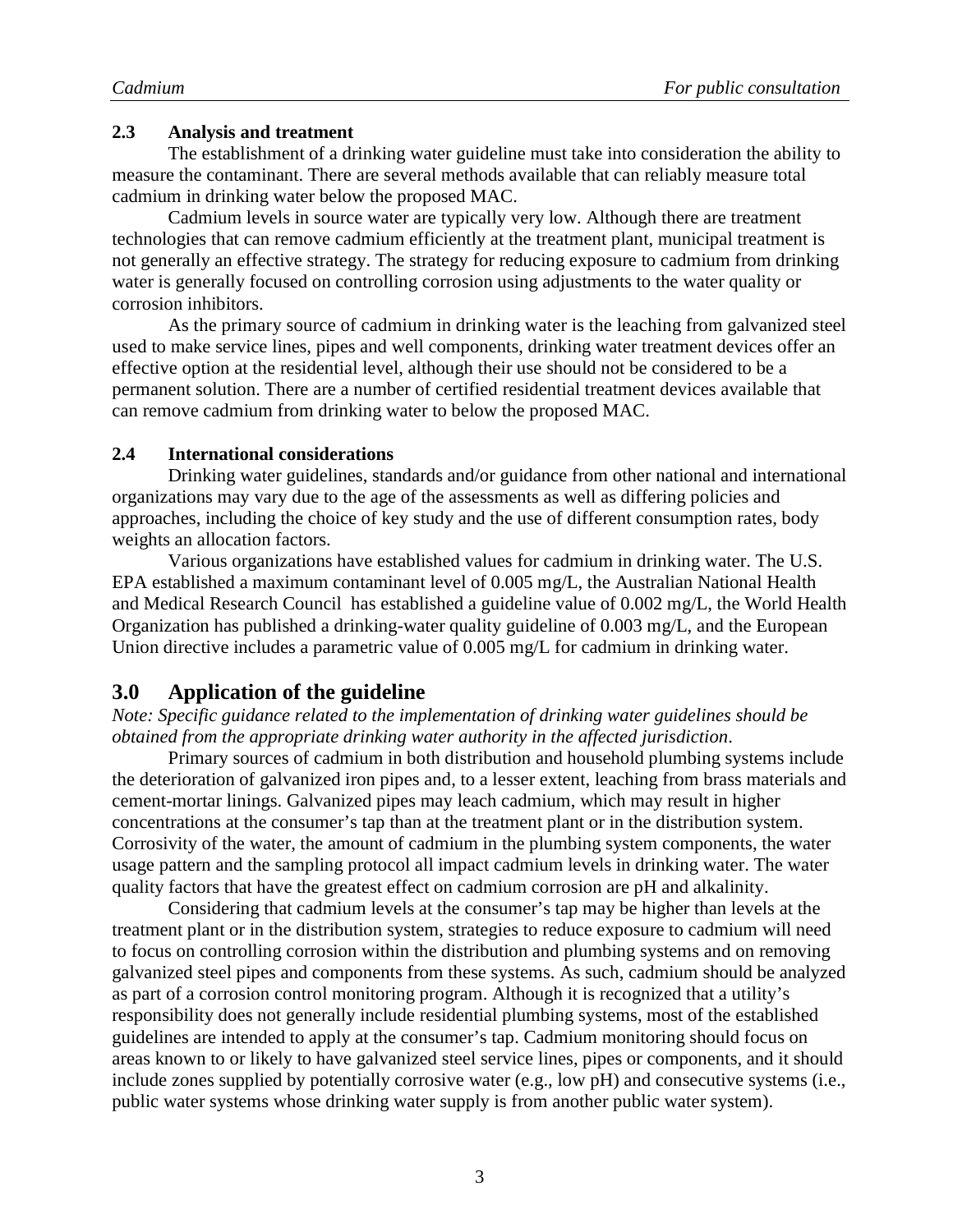An exceedance of the proposed MAC should be investigated and followed by the appropriate corrective actions to reduce the cadmium levels below the proposed MAC. These actions include, but are not limited to, resampling, removal of galvanized steel components and corrosion control measures. However, these actions should be based on an assessment of the cause of the exceedance using appropriate protocols, such as those found in *Guidance on Controlling Corrosion in Drinking Water Distribution Systems*.

Discoloration (coloured water) episodes are likely to be accompanied by the release of accumulated contaminants, including cadmium, because dissolved cadmium is adsorbed onto iron and manganese deposits in the distribution and plumbing systems. Therefore, discolored water events should not be considered only an aesthetic issue; they should trigger sampling for metals and possibly distribution system maintenance.

#### <span id="page-6-0"></span>**3.1 Monitoring**

Sampling protocols will differ, depending on the desired objective (i.e., identifying sources of cadmium, controlling corrosion, assessing compliance, estimating exposure to cadmium). As monitoring of cadmium at the tap can be done using different sampling protocols, it is important that the selected protocol be appropriate to meet the desired objective. It is also important to note that, although the analysis of metals can be undertaken from the same sample bottle, sampling sites for cadmium may differ from other metals, such as copper.

The objective of the sampling protocols in this document is to monitor for typical community exposure to total cadmium to determine whether there are concerns related to human health. Compliance monitoring should be conducted at the consumer's tap and focus on areas known or likely to have galvanized steel pipes or components. It should include areas or zones (geographical areas within which the quality of drinking water is considered approximately uniform) supplied by potentially corrosive water (e.g., low pH, low alkalinity). Specifically, priority should be given to sites known to have galvanized steel service lines or plumbing or when the water supply has a pH of <7.

Sampling should be conducted at least once per year, with the number of monitoring sites being determined based on the size of the drinking water system.The frequency may be reduced if no failures have occurred in a defined period, as determined by the regulator, or if water quality conditions are not corrosive to cadmium.

In addition, when treatment is in place to remove cadmium present in the source water, annual monitoring of the treated water is recommended. Samples should be collected after treatment prior to distribution (typically at the entry point to the distribution system). Paired samples of source and treated water should be taken to confirm the efficacy of the treatment.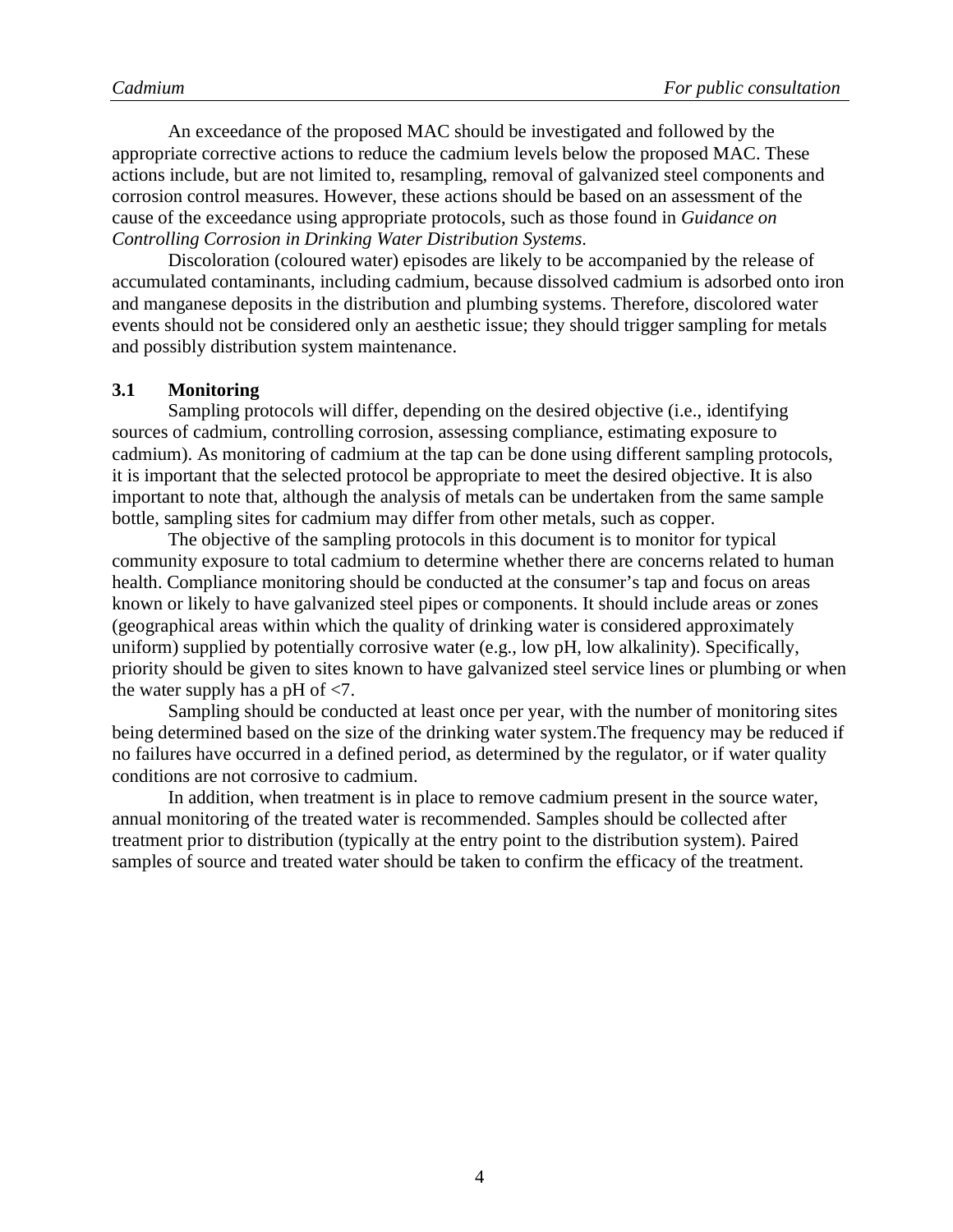### <span id="page-7-1"></span><span id="page-7-0"></span>**Part II. Science and Technical Considerations**

#### **4.0 Identity, use and sources in the environment**

Cadmium (Cd), (CAS Registry No. 7440-43-9) is a soft silver-white metal with a valence state of +2. It is often associated with lead, copper, and zinc ores and occurs in a number of different salts, many of which are water soluble (including cadmium chloride and cadmium sulphate). Cadmium can also exist in its elemental form (ATSDR, 2012). Cadmium compounds are naturally occurring, and are distributed in the earth's crust (0.1–0.5 ppm). The physicochemical properties of some of these are presented in Table 1.

| <b>Substance</b>     | <b>Chemical</b><br>formula | <b>Physical description</b>                                       | <b>Molecular</b><br>weight<br>(g/mol) | Vapour pressure<br>$(\text{mm Hg})$ | <b>Solubility</b><br>in water at<br>$20^{\circ}$ C    |
|----------------------|----------------------------|-------------------------------------------------------------------|---------------------------------------|-------------------------------------|-------------------------------------------------------|
| Cadmium              | C <sub>d</sub>             | Silver-white metal                                                | 112.41                                | $7.5 \times 10^{-3}$ at 257 °C      | insoluble                                             |
| Cadmium<br>carbonate | CdCO <sub>3</sub>          | White powder or<br>leaflets                                       | 172.42                                | No data                             | insoluble                                             |
| Cadmium<br>chloride  | CdCl <sub>2</sub>          | White crystals                                                    | 183.32                                | 10 at $656^{\circ}$ C               | soluble                                               |
| Cadmium<br>oxide     | CdO                        | Dark brown powder<br>or crystals                                  | 128.41                                | 1 at 1000°C                         | insoluble                                             |
| Cadmium<br>sulphate  | CdSO <sub>4</sub>          | Colourless crystals                                               | 208.47                                | No data                             | soluble                                               |
| Cadmium<br>sulphide  | CdS                        | Light yellow, orange,<br>or brown cubic or<br>hexagonal structure | 144.48                                | No data                             | soluble at<br>$1.3 \text{ mg/L}$ at<br>$18^{\circ}$ C |

**Table 1.** Physicochemical properties of cadmium compounds (Data from ATSDR, 2012)

Cadmium is often a by-product of refining and is used in many technological applications. It is considered a non-essential element and has no known biological function (Health Canada, 2018a).

#### <span id="page-7-2"></span>**4.1 Environmental fate**

Cadmium can adsorb to soil, although to a lesser extent than other heavy metals (Jalali and Moradi, 2013; HSDB, 2017). Adsorption to soil increases with organic content and pH, and leaching is more likely to occur in acidic, sandy soils. The extent of divalent cations in soil will also positively influence cadmium's adsorption, by providing opportunities for cation exchange and the formation of cadmium complexes.

Cadmium entering water from industrial sources adsorbs to particulate matter and settles. Various forms of cadmium can be found in water, including inorganic and organic metal complexes and hydrates, as well as its ionic form. In freshwater, the most important species of cadmium compounds can be predicted to be  $Cd^{+2}$ ,  $Cd(OH)^{+}$ ,  $Cd(HCO<sub>3</sub>)^{+}$ , and  $Cd(OH)<sub>2</sub>$ , based on stability constants (HSDB, 2017).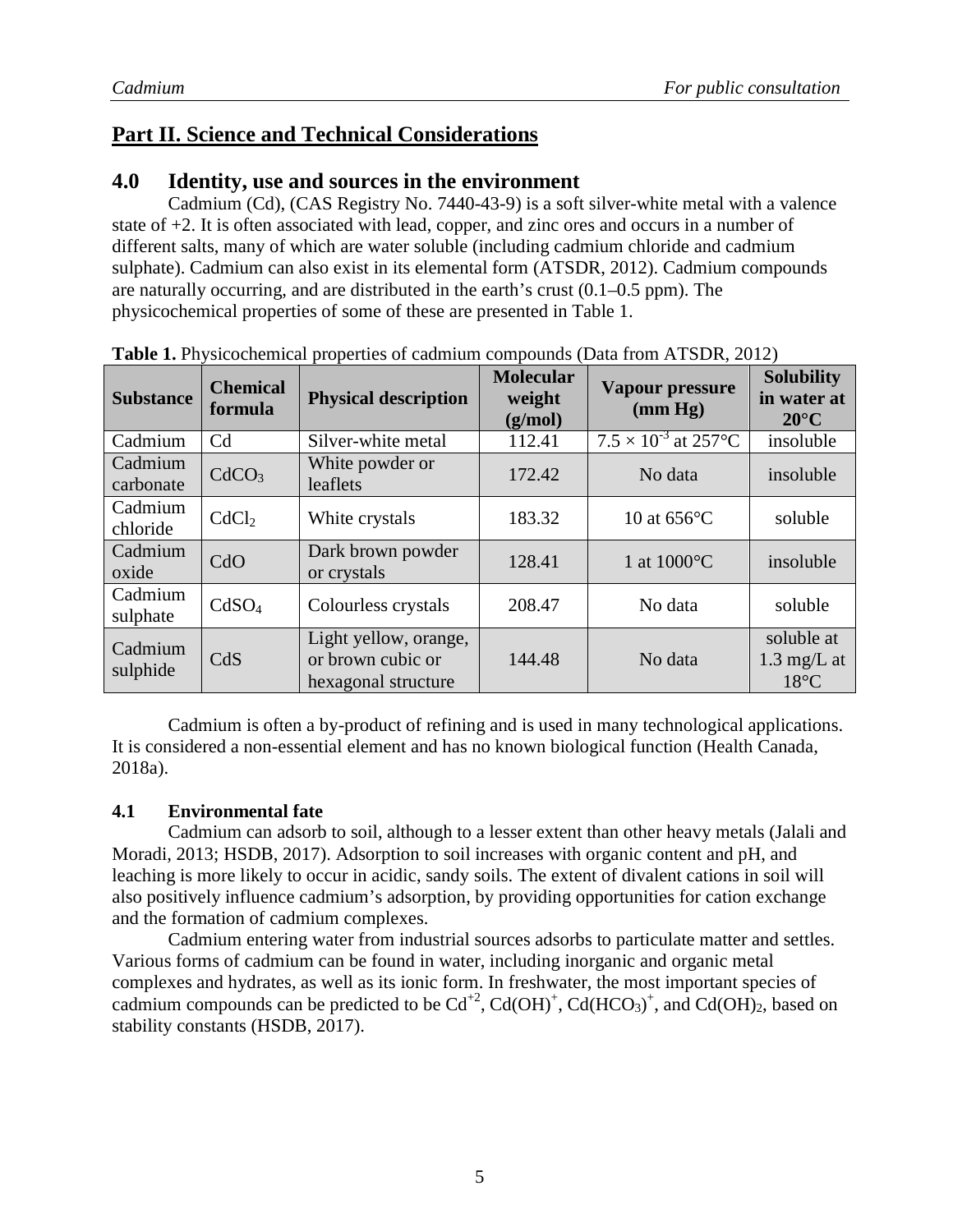#### <span id="page-8-0"></span>**5.0 Exposure**

A summary of the contributions from various sources of exposure to cadmium is provided below. Overall, food represents the major source of total exposure to cadmium, and drinking water appears to be a minor contributor to total exposure.

#### <span id="page-8-1"></span>**5.1 Water**

Cadmium levels in drinking water can vary greatly, depending on geological formations surrounding the source water and on environmental factors affecting cadmium mobilization. Cadmium may be released to water by natural weathering processes, discharge from industrial facilities or sewage treatment plants, atmospheric deposition, leaching from landfills or soil, or phosphate fertilizers (ATSDR, 2012). Drinking water materials used in both distribution and household plumbing systems may present another source of cadmium exposure. Primary sources of cadmium include the deterioration of galvanized iron pipes and well components and, to a lesser extent, leaching from brass materials and cement-mortar linings. A summary of Canadian data on cadmium in drinking water or source (raw) water is presented in Table 2, including the number of samples above detection limit (DL), the minimum and maximum values detected, and the mean and median of values above DL.

|                                    |                         | No. of samples<br>above DL | Min-max       | <b>Mean</b>                 |                          |
|------------------------------------|-------------------------|----------------------------|---------------|-----------------------------|--------------------------|
| <b>Jurisdiction</b>                | <b>Type of</b><br>water | (total no. of              | $(\mu g/L)$   | (median) of<br>values above | <b>Sampling</b><br>years |
|                                    |                         | samples)                   |               | $DL$ ( $\mu$ g/L)           |                          |
| Newfoundland <sup>1</sup>          | Tap                     | 172 (4,858)                | $0.01 - 0.35$ | 0.034(0.02)                 | 2011-2016                |
| Newfoundland <sup>1</sup>          | Source                  | 27 (782)                   | $0.01 - 3.5$  | 0.40(0.02)                  | 2011-2016                |
| Nova Scotia <sup>2</sup>           | Raw                     | 80 (489)                   | $0.01 - 4.0$  | 0.19(0.02)                  | 2002-2016                |
| Nova Scotia <sup>2</sup>           | Treated,                | 72 (595)                   | $0.01 - 0.54$ | 0.06(0.02)                  | 2002-2016                |
|                                    | distributed             |                            |               |                             |                          |
| New Brunswick <sup>3</sup>         | Raw                     | 339 (2,551)                | $0.01 - 2.9$  | 0.12(0.02)                  | 2007-2017                |
| New Brunswick <sup>3</sup>         | Treated,                | 109(3,002)                 | $0.01 - 3.5$  | 0.16(0.03)                  | 2007-2017                |
|                                    | distributed             |                            |               |                             |                          |
| Quebec $\overline{c}$ <sup>4</sup> | Distributed             | 609 (14,484)               | $0.002 - 3.4$ | 0.20(0.01)                  | 2013-2017                |
| Manitoba <sup>5</sup>              | Raw                     | 439 (1,495)                | $0.01 - 1.0$  | 0.04(0.02)                  | 2009-2017                |
| Manitoba <sup>5</sup>              | Treated,                | 396 (2,071)                | $0.01 - 1.0$  | 0.04(0.02)                  | 2009-2017                |
|                                    | distributed             |                            |               |                             |                          |
| Saskatchewan <sup>6</sup>          | Raw,                    | 579 (4,083)                | $0.01 - 5.9$  | 0.07(0.02)                  | 2007-2017                |
|                                    | treated,                |                            |               |                             |                          |
|                                    | distributed             |                            |               |                             |                          |
| Alberta <sup>'</sup>               | Raw                     | 51 (273)                   | $0.10 - 2.0$  | 1.20(1.00)                  | 2007-2017                |
| Alberta <sup>'</sup>               | Distribution            | 16(807)                    | $0.01 - 0.3$  | 0.03(0.01)                  | 2007-2017                |
|                                    | system                  |                            |               |                             |                          |
| Alberta $'$                        | Well                    | 5(1,686)                   | $1.0 - 31$    | 13.4(15.0)                  | 2012-2017                |
| <b>BC</b> Interior                 | Raw and                 | 1,148(1,180)               | $0.005 - 5.0$ | 0.12(0.02)                  | 2007-2017                |
| Health <sup>8</sup>                | treated                 |                            |               |                             |                          |
| <b>BC</b> Northern                 | Raw                     | 127 (373)                  | $0.005 - 5.0$ | 0.11(0.02)                  | 2007-2017                |
| Health <sup>8</sup>                |                         |                            |               |                             |                          |

|  |  |  |  | Table 2. Summary of Canadian data on cadmium in drinking water or source (raw) water |
|--|--|--|--|--------------------------------------------------------------------------------------|
|--|--|--|--|--------------------------------------------------------------------------------------|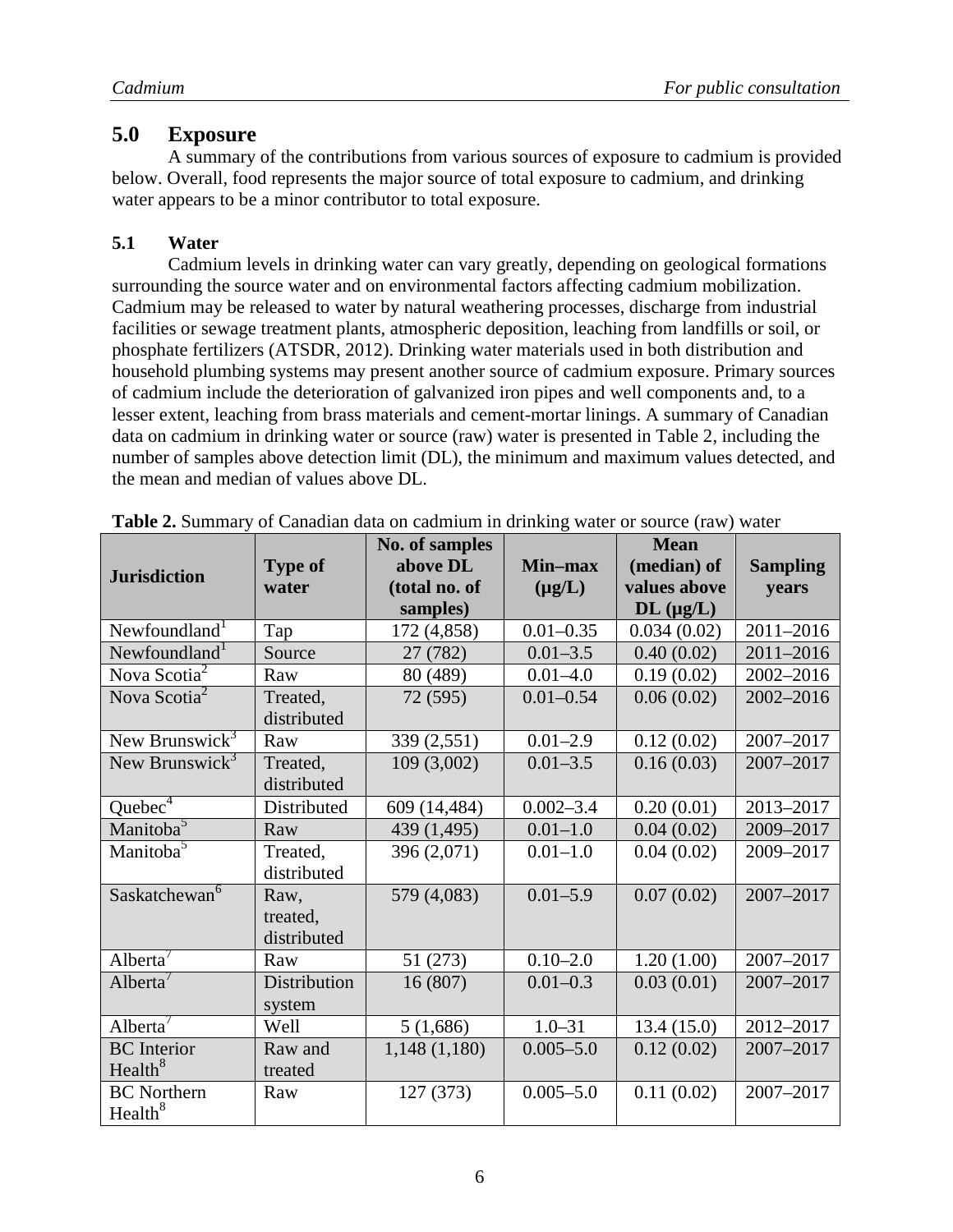| <b>Jurisdiction</b>  | <b>Type of</b><br>water | No. of samples<br>above DL<br>(total no. of<br>samples) | <b>Min-max</b><br>$(\mu g/L)$ | <b>Mean</b><br>(median) of<br>values above<br>$DL$ ( $\mu$ g/L) | <b>Sampling</b><br>years |
|----------------------|-------------------------|---------------------------------------------------------|-------------------------------|-----------------------------------------------------------------|--------------------------|
| Yukon <sup>9</sup>   | Raw and<br>treated      | 116(371)                                                | $0.003 - 3.41$                | 0.09(0.03)                                                      | 2009-2017                |
| Canada <sup>10</sup> | Raw                     | 16,259 (18,998)                                         | $0.001 - 95.4$                | 0.07(0.01)                                                      | 2000-2016                |

<sup>1</sup>Newfoundland and Labrador Department of Municipal Affairs and Environment (2017); <sup>2</sup>Nova Scotia Environment (2017); <sup>3</sup>New Brunswick Department of Environment and Local Government (2017); <sup>4</sup>Ministère du Développement durable, de l'Environnement et de la Lutte contre les changements climatiques du Québec (2017); <sup>5</sup>Manitoba Sustainable Development (2017); <sup>6</sup>Saskatchewan Water Security Agency (2017); <sup>7</sup> Alberta Environment and Parks (2017); <sup>8</sup> British Columbia Ministry of Health (2017); <sup>9</sup>Yukon Health and Social Services (2017); <sup>10</sup> Environment and Climate Change Canada (2017).

#### <span id="page-9-0"></span>**5.2 Food**

Based on the detailed health risk assessment of dietary exposure to cadmium (Health Canada, 2018a), diet is the primary source of cadmium exposure for the general, non-smoking population in Canada. Cadmium in foods is estimated to account for the majority of the total exposure in Canadians, with the exception of smokers or individuals who are occupationally exposed. Leafy vegetables, potatoes, cereals/grains, nuts and pulses are all identified sources of cadmium in the diet. Cadmium exposure is also possible through consumption of terrestrial animals and shellfish (EFSA, 2009a; JECFA, 2011). Estimated dietary cadmium intakes for Canadians were calculated (Health Canada, 2017a) based on various sources of occurrence data from foods sold in Canada between 2009 and 2015. Median dietary exposure estimates for cadmium ranged from 0.30  $\mu$ g/kg body weight (bw) per day, in males aged 51–71<sup>+</sup>, to 0.83 µg/kg bw per day, in both sexes aged 4–8.

#### <span id="page-9-1"></span>**5.3 Air**

Non-occupational exposure to cadmium from air is generally low. Data from the National Air Pollution Monitoring Surveillance program indicate that levels of cadmium in ambient outdoor air were reported to range from 0.02 ng/m<sup>3</sup> to 14.89 ng/m<sup>3</sup> (median 0.04 ng/m<sup>3</sup>) for seven monitoring stations across Canada (Abbotsford, Edmonton, Halifax, Ottawa, Saint John, Vancouver and Windsor) from 2012 to 2016 (Environment and Climate Change Canada, 2017; Health Canada, 2017b). Indoor air quality values in Edmonton were measured to range from 0.005 ng/m<sup>3</sup> to 1.30 ng/m<sup>3</sup> (median 0.03 ng/m<sup>3</sup>), as measured in the Edmonton Indoor Air Quality Study (Bari et al., 2015; Health Canada, 2017b).

In Canada, the cadmium emissions in air that were due to human-related activities totalled 7.6 tonnes in 2016. The country's largest source of cadmium in air in 2014 was reported to be non-ferrous smelting and refining, which represented a total of 60% of emissions. This was followed by other industries (16%) and fuel for electricity and heating (14%) (Environment and Climate Change Canada, 2016).

#### <span id="page-9-2"></span>**5.4 Consumer products**

Smokers are exposed to very high levels of cadmium from tobacco, and smoking is known to increase the body burden of cadmium. It has been estimated that blood levels of cadmium are 4–5 times higher in smokers than in non-smokers (Jarup et al., 1998; Adams and Newcomb, 2014). Many occupational exposures via inhalation have been reported, as cadmium is used in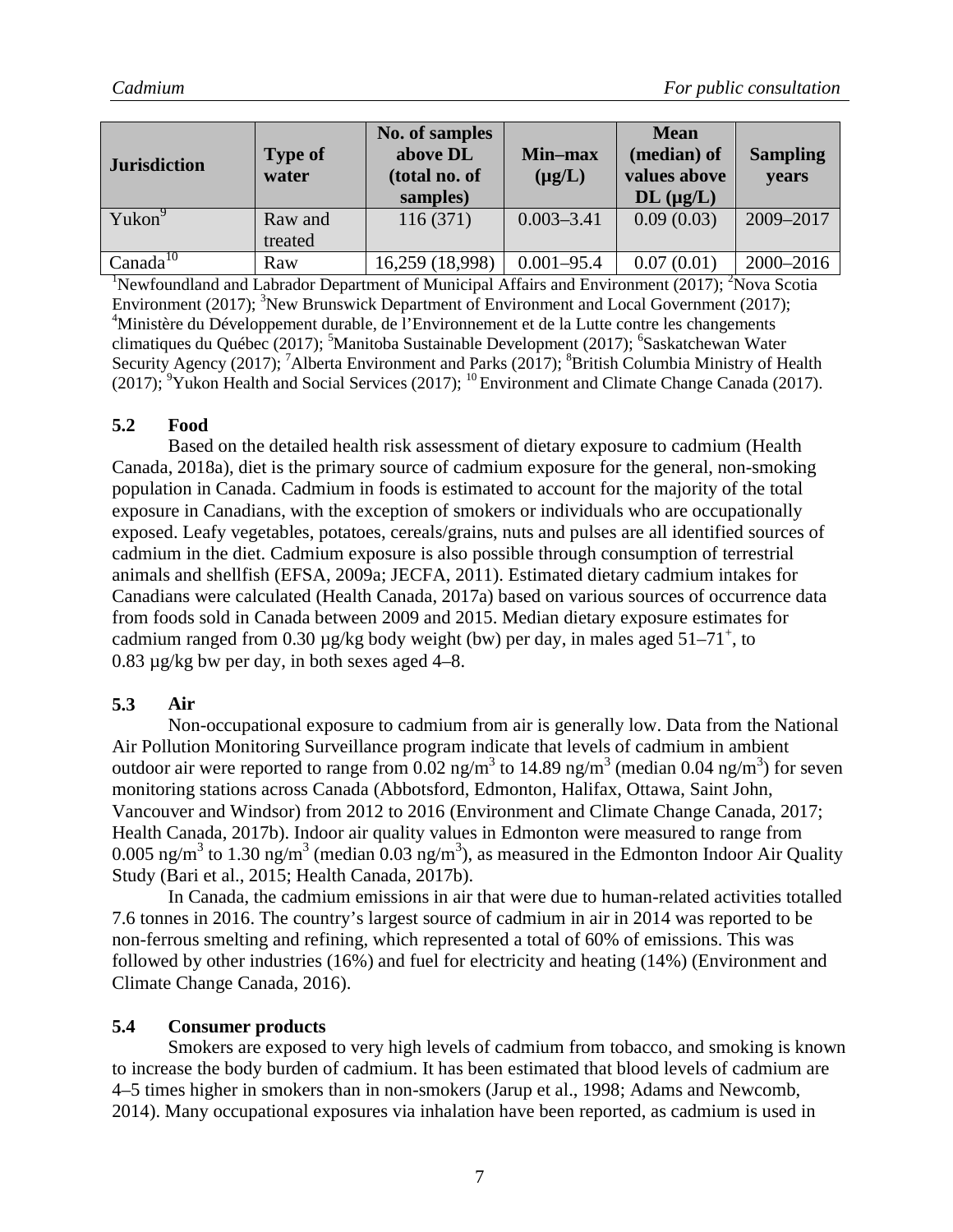industrial work, including smelting and the production of cadmium alloys and compounds (ATSDR, 2016; HSDB, 2017). In addition, cadmium is also used in the manufacture of pigments, cadmium plating, polyvinyl chloride (PVC), and batteries (HSDB, 2017). Health Canada (2011) has developed a draft guideline for cadmium in children's jewellery, given the potential of children's exposure from ingestion of cadmium-containing jewellery.

#### <span id="page-10-0"></span>**5.5 Soil**

Levels of cadmium in soil are generally low, but they vary with geology and soil type. The concentrations of cadmium in Canadian soil vary from below the DL to 8.1 mg/kg (CCME, 1996), depending on anthropogenic activity and geological composition. The 98th percentiles of cadmium in surface soils not affected by point-source pollution in Ontario have been reported as 0.71 mg·kg<sup>-1</sup> and 0.84 mg·kg<sup>-1</sup> for rural and old urban parkland soils, respectively (CCME, 1996).

Metal ions such as cadmium can form complexes with other organic or inorganic ligands, which affect their mobility and adsorption in soil. Formation of cadmium complexes with inorganic ions such as CI is reported to hinder adsorption and facilitate mobility in soil. Soil pH is also a factor that influences cadmium mobility, and more movement has been reported under acidic conditions (McLean and Bledsoe, 1992).

#### <span id="page-10-1"></span>**5.6 Biomonitoring**

#### <span id="page-10-2"></span>*5.6.1 Biomarkers of exposure*

In order to most accurately account for cadmium exposures, epidemiological studies typically make use of biomarkers: Blood cadmium measures (BCd) reflect recent exposures, whereas levels of urinary cadmium (UCd) are indicative of cumulative dose and body burden, especially the accumulation of cadmium in the kidney (EFSA, 2009a). It should be noted, however, that UCd levels can vary with a number of factors, including renal damage and efficiency. Renal function must therefore be considered when interpreting UCd values, as the values will increase with renal tubular damage (Health Canada, 2018a).

#### <span id="page-10-3"></span>*5.6.2 Biomonitoring data*

Cadmium was measured in the whole blood of all participants of the Canadian Health Measures Survey (CHMS) aged 6 to 79 in cycle 1 (2007–2009), and aged 3 to 79 in cycle 2 (2009–2011) and cycle 3 (2012–2013) (Health Canada, 2015). Cadmium was also measured in the urine of all participants in CHMS cycles 1 and 2 (Health Canada, 2013).

The geometric mean (GM) concentrations of blood cadmium in cycles 1, 2 and 3 for participants aged 6–79 were 0.34  $\mu$ g/L (95% confidence interval (CI) 0.31–0.37, n = 5.319). 0.30  $\mu$ g/L (95% CI = 0.27–0.33, n = 5,575) and 0.34  $\mu$ g/L (95% CI = 0.31–0.37, n = 5,067), respectively. Blood cadmium concentrations were generally higher in females than in males (GM: 0.38, 0.33, and 0.39 µg/L in females versus 0.30, 0.27, and 0.31 µg/L in males, in cycles 1, 2 and 3, respectively) (Garner and Levallois, 2016). Blood cadmium concentrations increased with age in all three cycles (Health Canada, 2015). Some of the age-dependent increases were statistically significant: combined analyses of cycle 1 and cycle 2 datasets by Garner and Levallois (2016) showed significantly higher blood cadmium concentrations in the group aged 40–59 (GM, 0.44  $\mu$ g/L) than in the group aged 20–39 (GM, 0.31  $\mu$ g/L); An analysis of cycle 3 data by Statistics Canada (2015) showed significantly higher blood cadmium concentrations (GM, 0.42  $\mu$ g/L) in adults aged 20–79 than in the younger participants, aged 3–19 (GM, 0.12  $\mu$ g/L) (Statistics Canada, 2015).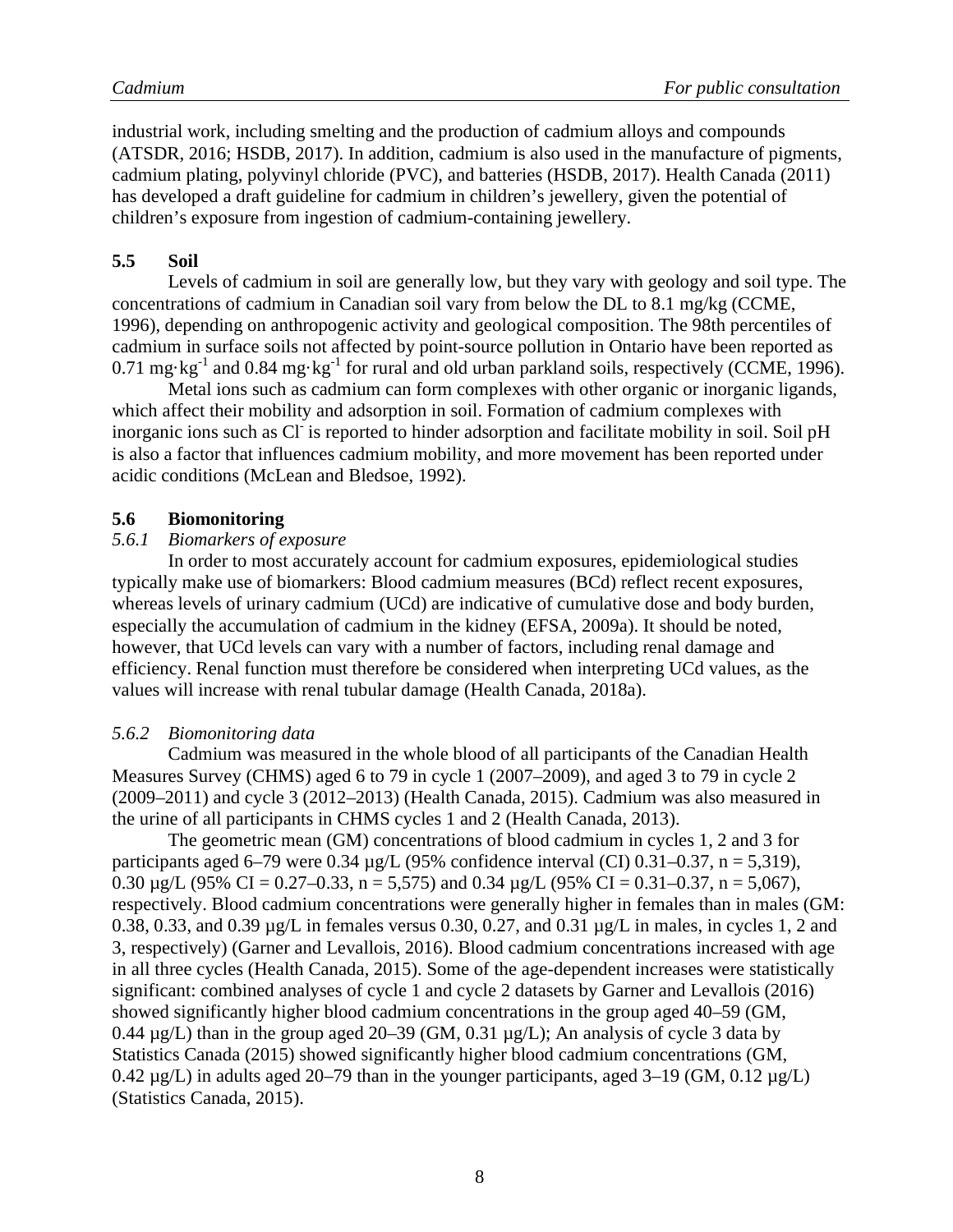The GM concentrations of urinary cadmium in participants aged 6–79 were  $0.34 \mu g/L$ (95% CI = 0.31–0.38, n = 5,491) for cycle 1 and 0.40  $\mu$ g/L (95% CI = 0.36–0.44, n = 5,738) for cycle 2. After adjusting for creatinine, urinary cadmium concentrations were  $0.42 \mu$ g/g creatinine (95% CI = 0.40–0.44, n = 5,478) for cycle 1 and 0.37  $\mu$ g/g creatinine (95% CI = 0.34–0.41,  $n = 5,719$ ) for cycle 2. Similar to blood cadmium, concentrations of urinary cadmium were higher in females than in males, but only after adjusting for urinary creatinine. A combined analysis of cycle 1 and cycle 2 data (Garner and Levallois, 2016) for adult Canadians aged 20–79 showed significantly higher concentrations of creatinine-adjusted urinary cadmium in women  $(0.53 \mu g/g)$ creatinine) than in men (0.35 µg/g creatinine). As noted for blood cadmium, urinary cadmium concentrations also increased with age. For both creatinine-adjusted and unadjusted urinary cadmium concentrations, significant age-dependent increases (ages 60–79 > 40–59 > 20–39) were reported by Garner and Levallois (2016).

#### <span id="page-11-0"></span>**5.7 Multi-route exposure through drinking water**

Cadmium can be absorbed via the inhalation route; however, exposure to cadmium vapours while showering or bathing is not expected to occur, given that cadmium is not volatile (Table 1). Dermal absorption of cadmium during showering or bathing is considered negligible since the low skin permeability constant of  $1 \times 10^{-3}$  cm/h suggests that the dermal route of exposure would contribute less than 10% of the drinking water consumption level (U.S. EPA, 2004; Krishnan and Carrier, 2008). Therefore, the inhalation and dermal routes during showering and bathing are unlikely to contribute significantly to the total exposure.

#### <span id="page-11-1"></span>**6.0 Analytical methods**

The United States Environmental Protection Agency (U.S. EPA) has five approved analytical methods for the analysis of total cadmium in drinking water (U.S. EPA, 2016). These approved methods and their method detection limit (MDL) are provided in Table 3. MDLs are dependent on the sample matrix, instrumentation and selected operating conditions and will vary between individual laboratories.

The current U.S. EPA practical quantitation limit (POL) of  $2 \mu g/L$  for cadmium is based on the capability of laboratories to measure cadmium within reasonable limits of precision and accuracy (U.S. EPA, 2009). In the second-six year review of existing National Primary Drinking Water Regulations, the U.S. EPA (2009) reported that performance evaluation data do not support further reduction of the PQL for cadmium.

| Method<br>(Reference)                  | Methodology                                                                                       | <b>MDL</b><br>$(\mu g/L)$ | Interferences/Comments                                                                                                                            |
|----------------------------------------|---------------------------------------------------------------------------------------------------|---------------------------|---------------------------------------------------------------------------------------------------------------------------------------------------|
| EPA 200.5 Rev. 4.2<br>(U.S. EPA, 2003) | Axially viewed<br>inductively coupled<br>plasma atomic<br>emission<br>spectrometry<br>(AVICP-AES) | 0.1                       | Subject to spectral, physical,<br>chemical and memory<br>interferences. Matrix interferences:<br>Ca, Mg and Na $>125$ mg/L and<br>$Si > 250$ mg/L |
| EPA 200.7 Rev. 4.4<br>(U.S EPA, 1994a) | Inductively<br>coupled plasma                                                                     | 1.0                       | Subject to spectral, physical,<br>chemical and memory                                                                                             |

**Table 3**. Approved analytical methods for the analysis of barium in drinking water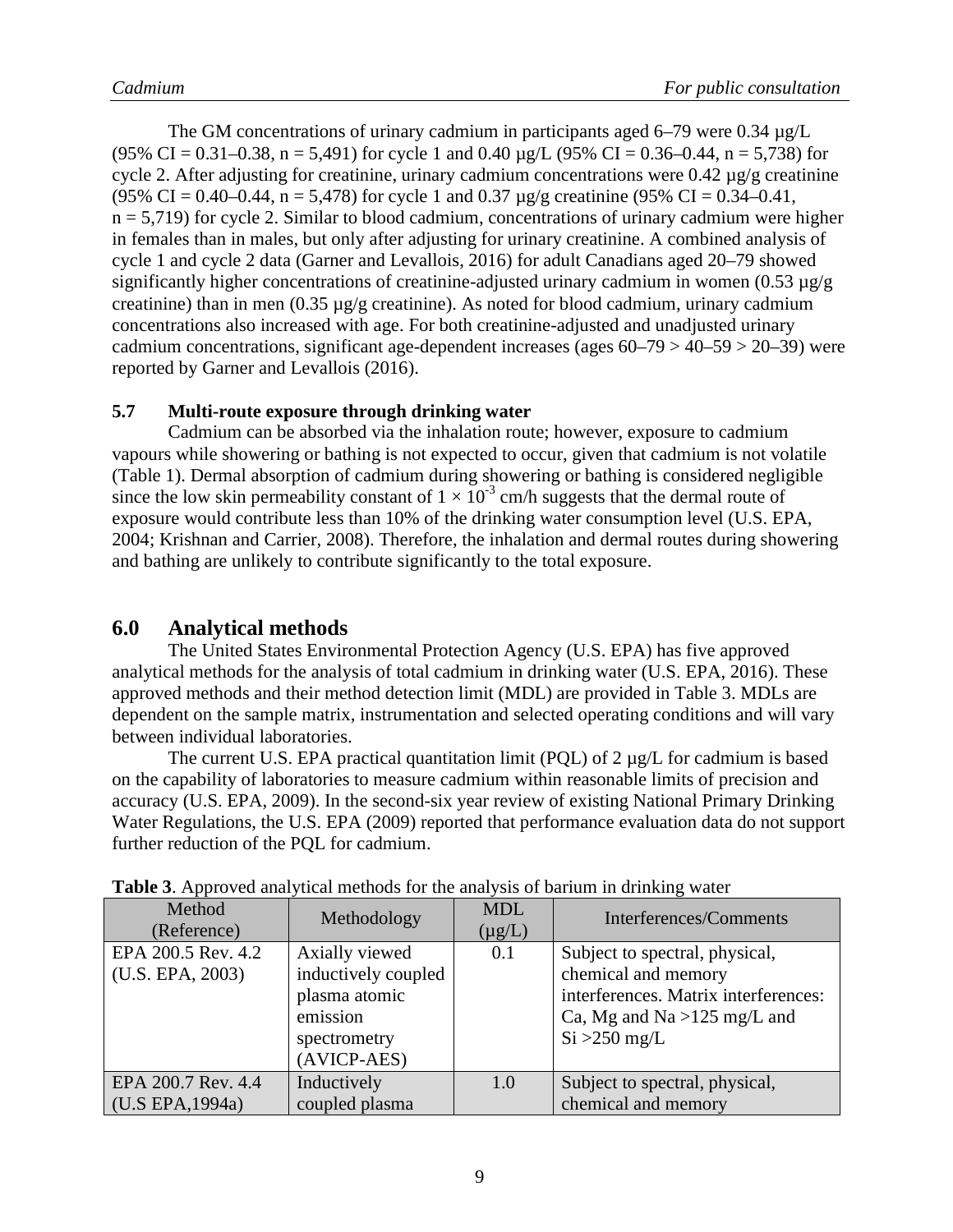| Method<br>(Reference) | Methodology        | <b>MDL</b><br>$(\mu g/L)$    | Interferences/Comments               |
|-----------------------|--------------------|------------------------------|--------------------------------------|
|                       | atomic emission    |                              | interferences. Matrix interferences: |
|                       | spectrometry (ICP- |                              | $TDS^{c} > 0.2\%$ (w/v)              |
|                       | AES)               |                              |                                      |
| EPA 200.8 Rev. 5.4    | Inductively        | $0.03^{\rm a} - 0.5^{\rm b}$ | Subject to isobaric elemental and    |
| (U.S. EPA, 1994b)     | coupled plasma     |                              | polyatomic ion and physical          |
|                       | mass spectrometry  |                              | interferences. Matrix interferences: |
|                       | $(ICP-MS)$         |                              | TDS $>0.2\%$ (w/v)                   |
| EPA 200.9 Rev. 2.2    | Stabilized         | 0.05                         | Subject to spectral, matrix and      |
| (U.S. EPA, 1994c)     | temperature        |                              | memory interferences; the HCl        |
|                       | graphite furnace   |                              | present from the digestion           |
|                       | atomic absorption  |                              | procedure can influence the          |
|                       | spectrometry       |                              | sensitivity.                         |
| <b>SM 3113B</b>       | Electrothermal     | 0.05                         | Subject to molecular absorption,     |
| (APHA et al., 1992;   | atomic absorption  |                              | chemical and matrix interferences    |
| 1995; 2005; 2012)     | spectrometry       |                              |                                      |

<sup>a</sup>MDL in scanning mode<sup>; b</sup>MDL in selective ion monitoring mode; <sup>c</sup>total dissolved solids

#### <span id="page-12-0"></span>**6.1 Sample preservation and preparation**

Operational considerations for the analysis of cadmium in drinking water (e.g., sample preservation, storage) can be found in the references listed in Table 3. Accurate quantification of dissolved, particulate (suspended) and total cadmium in samples is dependent on the proper sample preservation and preparation steps. Standard Method (SM) 3030B provides guidance on filtration and preservation procedures for the determination of dissolved or particulate metals (APHA et al., 2012).

EPA methods 200.7 and 200.8 and SM 3113B do not require hot acid digestion for total recoverable metals, unless turbidity of the sample is greater than 1 nephelometric turbidity unit (NTU). However, research conducted on other metals (e.g., lead, chromium) has found that this does not accurately quantify the total metal concentration in a drinking water sample; when particulate cadmium is present, this approach may underestimate total cadmium in drinking water. Analytical requirements under the U.S. EPA's third Unregulated Contaminant Monitoring Rule include solubilizing the acid-preserved sample by gentle heating using nitric acid, regardless of the sample turbidity or the method used (U.S. EPA, 2012). Detection of both the particulate and dissolved fractions of cadmium is considered a best practice for cadmium determination. Hot acid digestion is described in EPA methods 200.7 and 200.8 (U.S. EPA, 1994a, 1994b). Microwaveassisted digestion, outlined in method SM 3030 K (APHA et al., 2012), can also be used for analysis of total recoverable metals for methods that are based on ICP-MS.

#### <span id="page-12-1"></span>**7.0 Treatment technology and distribution system considerations**

The chemistry of cadmium in the water is complex and determined by the pH of the water, cadmium's oxidation status and the presence of other organic and inorganic ions in solution (Gardiner, 1974a; Yeats and Brewers, 1982; McComish and Ong, 1988; Stephenson and Mackie, 1988; Powell et al., 2011; Crea et al., 2013).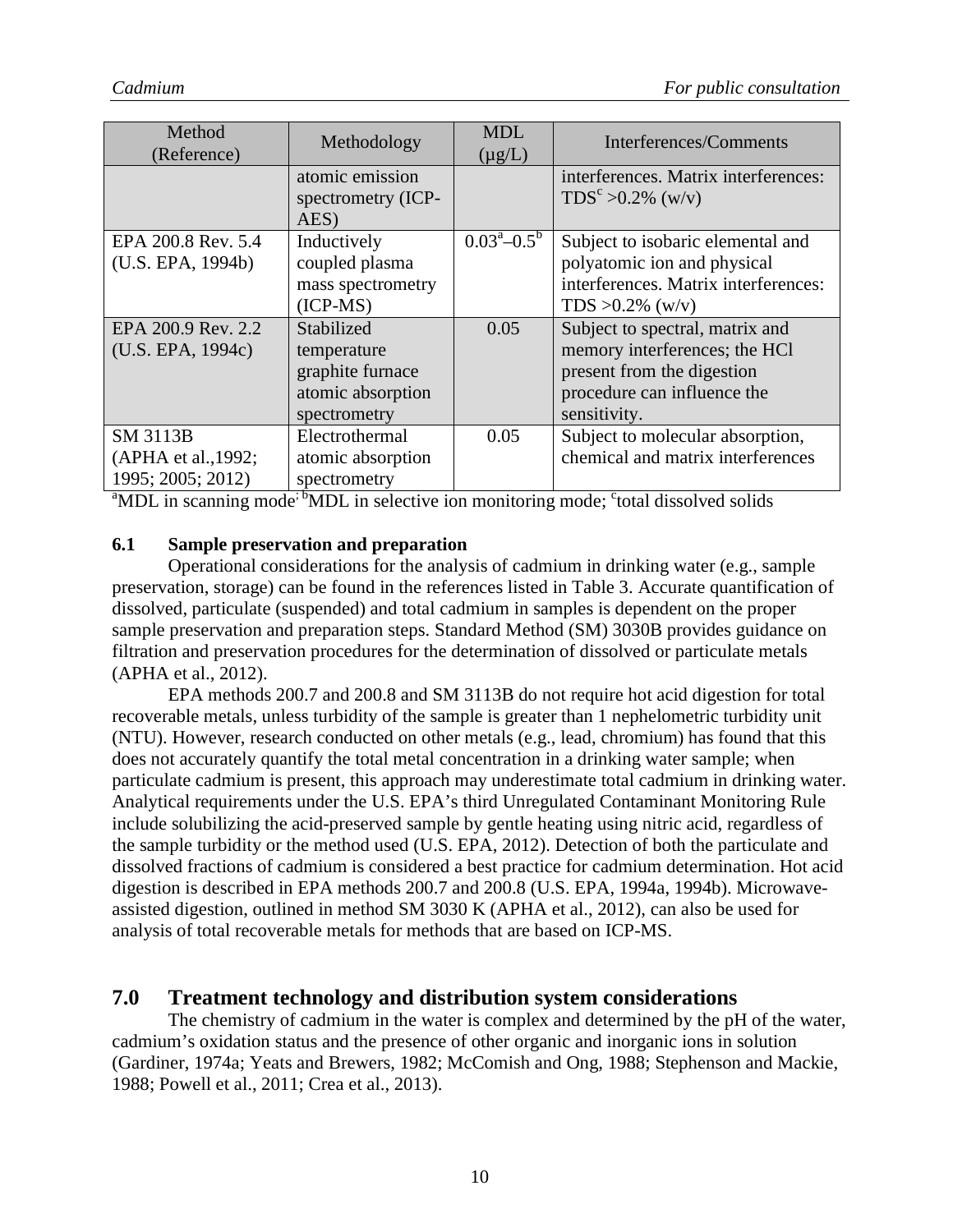In water, cadmium typically exists in divalent form as free cadmium cation  $(Cd^{2+})$  or one of its hydrated forms (e.g., hexahydrate). It may form mineral precipitates with an oxide, hydroxide, carbonate or phosphate and may also form complexes with various ligands, such as humic acid. Even when cadmium is undersaturated with respect to a precipitate phase, it may associate with solid particles, due to the charged nature of the cadmium cations and cadmium complexes. The solubility of cadmium is influenced by the acidity of the water (Gardiner, 1974b; Crea et al., 2013); acidic environments may cause the dissolution of suspended or sediment-bound cadmium (Evans et al., 1983; Stephenson and Mackie, 1988). Both precipitation/dissolution and adsorption/desorption reactions control cadmium concentrations in water (Rei, 1984; Smedley and Kinniburgh, 2002; Friedman et al., 2010).

Powell et al. (2011) calculated that, for a fresh water with neutral/weakly acidic  $pH \left( \leq 6.0 \right)$ in equilibrium with atmospheric carbon dioxide and in the absence of organic ligands (e.g., humic substances), the predominant species of cadmium is  $Cd^{2+}$ <sub>(aq)</sub> ions, with cadmium sulphate (CdSO<sub>4</sub>)  $(a<sub>(aa)</sub>)$  as a minor species. In this regard, cadmium is similar to copper and lead. However, in weakly alkaline fresh water systems (7.5  $<$  pH  $<$  8.65), the copper carbonate (CuCO<sub>3</sub>) and lead carbonate (PbCO<sub>3</sub>) are the dominant species;  $Cd^{2+}$ <sub>(aq)</sub> ions are still dominated. The precipitation of cadmium carbonate ( $CdCO<sub>3</sub>$ ), the least soluble cadmium salt, occurs at pH 8.65–11. The chloride and phosphate complexes do not contribute significantly to the speciation of cadmium in fresh water (Hem, 1972; Powell et al., 2011).

The Cd<sup>2+</sup><sub>(aq)</sub> ion has little tendency to hydrolyze at pH <7.0; however at pH >11.0 almost all cadmium is present as the hydroxo-complex form. The solubility of cadmium decreases as pH increases, due to the formation of solid  $Cd(OH)_2$  (McComish and Ong, 1988). A speciation diagram for a binary  $Cd^{2+}/OH^-$  system showed that the maximum concentrations of hydroxyl species  $CdOH<sup>+</sup>$  and  $Cd(OH)_{2}$  were observed at pH levels of approximately 10 and 12, respectively (Hem, 1972; Powell et al., 2011). Similarly, Hahne and Kroontje (1973) indicated that CdOH+ started to form at pH 7.0–7.5 and peaked at approximately pH 9.0, while the Cd(OH)<sub>2</sub> complex was formed at pH 9.0 and peaked at pH 11.0.

Laboratory experiments have shown that, in the presence of phosphate, cadmium phosphate precipitates mainly as  $Cd<sub>5</sub>H<sub>2</sub>(PO<sub>4</sub>)<sub>4</sub>$ .4H<sub>2</sub>O, regardless of phosphate concentrations in a solution (Ayati et al., 2008). However, no literature was found on the ability of this cadmium phosphate species to form protective scales in the distribution system.

#### <span id="page-13-0"></span>**7.1 Municipal scale**

The U.S. EPA (1998) identifies coagulation/filtration, lime softening, ion exchange, and reverse osmosis (RO) as the most effective treatment processes for the removal of cadmium in drinking water.

The selection and effectiveness of each treatment strategy are driven by several factors, including source water chemistry, cadmium concentration, pre-existing treatment processes, operational conditions of a specific treatment method, utility treatment goals, and residual handling concerns and costs.

#### <span id="page-13-1"></span>*7.1.1 Conventional coagulation*

The principal sources of information on conventional coagulation and lime softening treatments are early jar-test and pilot-scale studies conducted by Sorg et al. (1978). The studies indicated that conventional treatment is pH dependent, with cadmium removal increasing with pH in pH range 7.0–9.0. Although both alum and ferric sulphate coagulants exhibited similar removal trends, ferric sulphate produced higher removals than alum at the same pH. A pilot-scale test,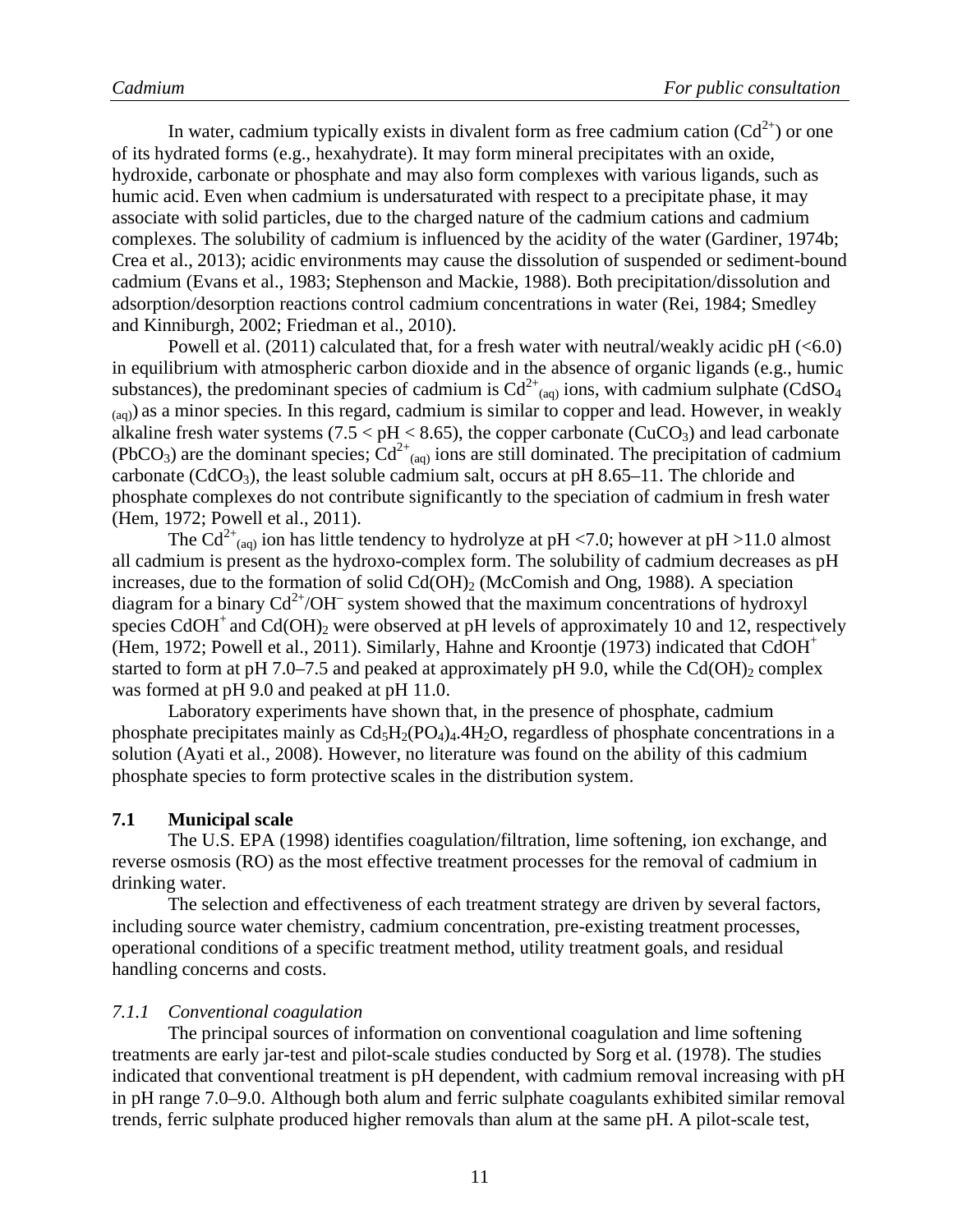using a low alkalinity surface water (50–60 mg/L as  $CaCO<sub>3</sub>$ ) treated with a ferric sulphate dose of 30 mg/L and influent cadmium concentrations of 0.028 mg/L and 0.048 mg/L, achieved cadmium removals of 99% (pH 8.8) and 96% (pH 8.7), respectively. When pH was decreased to  $\langle 7.0, 10.0 \rangle$ removal rates were reduced to 30% and 25%, respectively. At pHs 8.0, 7.9 and 6.9, an alum dose of 30 mg/L was capable of reducing an average cadmium concentration of 0.04 mg/L by 73%, 65%, and 36%, respectively.

Jar tests indicated that increasing the alum doses linearly increased cadmium removal. At a pH of 8.3, increasing the alum dose from 20 mg/L to 60 mg/L increased cadmium removal from approximately 20% to a maximum of approximately 60%. However, increasing the ferric sulphate dose produced only a slight increase in cadmium removal. The jar tests also indicated that an alum dose of 30 mg/L was capable of achieving a cadmium concentration of 0.01 mg/L in treated surface water when the initial cadmium concentration was approximately 0.02 mg/L or less. Ferric sulphate was more effective than alum, with a dose of 20 mg/L being capable of decreasing an initial cadmium concentration of 0.1 mg/L to 0.01 mg/L at pH 8.7 (Sorg et al., 1978). In a bench-scale study, Najm et al. (2017) reported that an influent cadmium concentration of 2.3  $\mu$ g/L decreased to below 0.4 µg/L using a ferric chloride dose of 5 mg/L at pH 9.0 and indicated that cadmium removal was not feasible at low pH levels.

#### <span id="page-14-0"></span>*7.1.2 Precipitation*

Precipitation, followed by settling and filtration processes, is used for treating metals in water. Patterson et al. (1977) determined and compared the minimum solubility of cadmium hydroxide and cadmium carbonate precipitates in a pH range of 6.0–13.0. Data indicated that the residual soluble cadmium concentrations were 126 mg/L and 0.2 mg/L at pHs 8.6 and 10.4, respectively, for a cadmium hydroxide precipitation system. Low soluble cadmium concentrations of 1.2 mg/L and 0.25 mg/L were measured at pHs 8.4 and 10.8, respectively, for a carbonate system with a total carbonate concentration of  $10^{-1.2}$  mol/L. In another carbonate system (total carbonate concentration of  $10^{-2.7}$  mol/L), a residual soluble cadmium concentration of 0.6 mg/L was measured at pH 9.5. However, a cadmium hydroxide system had a residual cadmium concentration of 0.2 mg/L at pH 10.4. The authors concluded that the cadmium carbonate precipitation system at a pH of 9.5 provided approximately equal results to the cadmium hydroxide precipitation system at a pH of 10.5.

Early pilot-scale tests indicated that cadmium was effectively removed by lime and excess lime softening. Approximately 0.03 mg/L of cadmium in spiked groundwater was reduced by >93% and >95% at pHs 9.5 and 11.3, respectively. Jar tests achieved an approximately 100% reduction of initial cadmium concentrations of 0.03–10.0 mg/L at pH 11.3 with a high magnesium concentration (21 mg/L). It was suggested that adsorption of cadmium precipitates onto calcium carbonate and magnesium hydroxide flocs was a factor for this high cadmium removal (Sorg et al., 1978). The process is relatively expensive and may be impractical to use for cadmium removal unless hardness reduction is a concurrent treatment goal.

#### <span id="page-14-1"></span>*7.1.3 Ion exchange*

Although a general review of the literature showed no studies on the use of an ion exchange process for cadmium removal in drinking water, several authors indicated that strongacid cation (SAC) resins might be effective (Linstedt et al., 1971; Calmon, 1974; Kocaoba, 2003; Dabrowski et al., 2004; Demirbas et al., 2005; Kocaoba and Akcin, 2005; Pehlivan et al., 2006). Calmon (1974) reported the selectivity of SAC (hydrogen form) resin for cadmium to be higher than that for copper, zinc and magnesium and below its selectivity for calcium, silver and barium.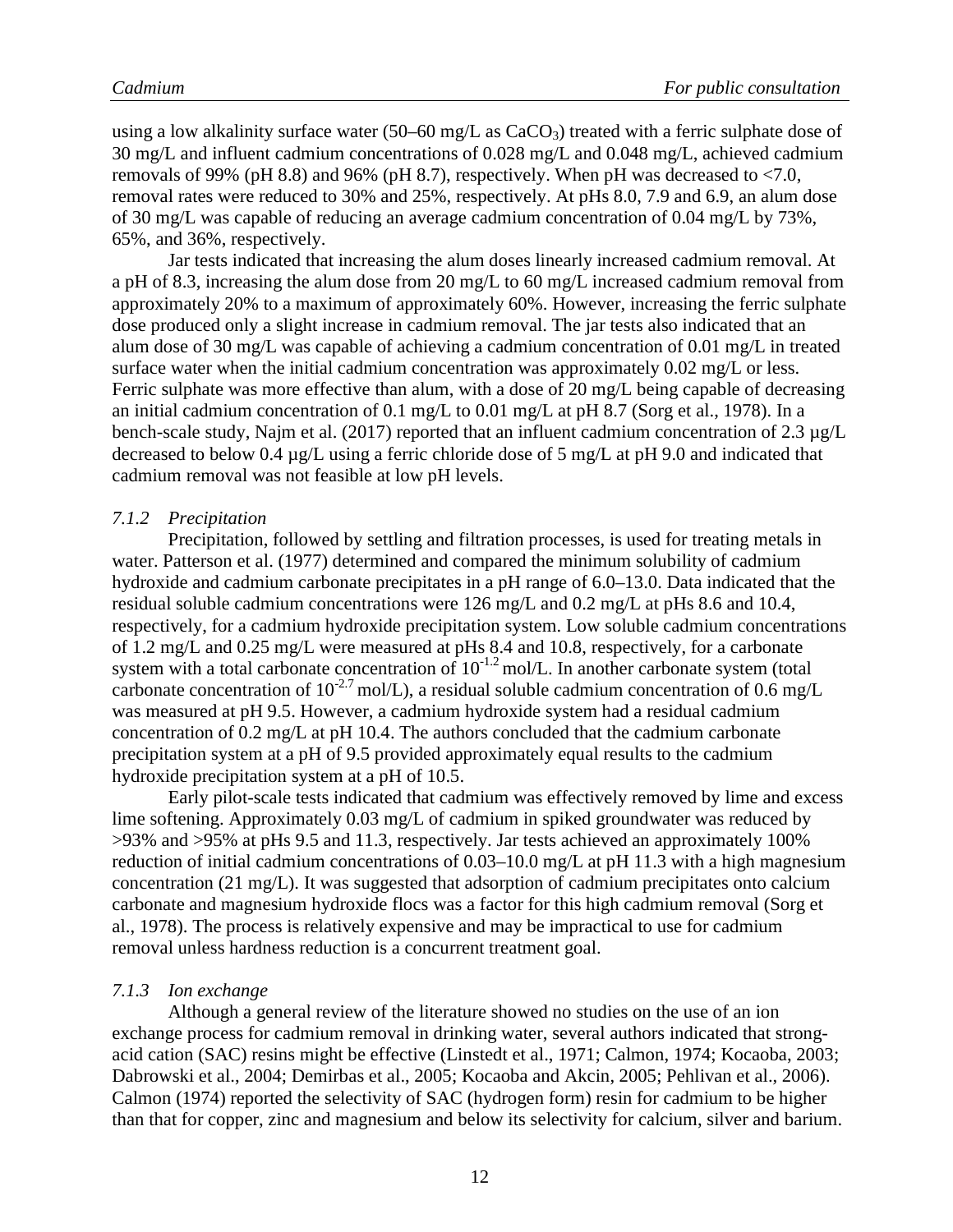Similarly, Demirbas et al. (2005) reported the adsorption capacity of an SAC (hydrogen form) resin for cadmium to be higher than that for copper and lead. The cadmium distribution coefficient, defined as the ratio of the concentration of cadmium ions on the resin to that in aqueous solution, increased for the pH range of 4.0–9.0. Pehlivan et al. (2006) used an SAC resin for metal recovery from aqueous solution and found that the maximum cadmium distribution coefficient (97% recovery) was observed in the pH range of 8.0–9.0. The maximum capacity of the resin for cadmium was calculated as 4.7 meq/g dry resin (264 mg/g).

Weak base anion resins in their non-protonated form exhibit a high selectivity for heavy metals. The nitrogen atoms of the amino functional groups are not protonated at neutral pH and are able to form coordination bonds by donating free electron pairs to the heavy metals (Höll et al., 2002; Zhao et al., 2002). A laboratory-scale weak base anion resin column was capable of reducing an influent cadmium concentration of approximately 92.0 µg/L in spiked tap water to below 1.0 µg/L for 6,000 bed volumes, approaching 5 µg/L at 7,000 bed volumes (Zhao et al., 2002). Testing of ion exchange resins for cadmium removal at pilot-scale level is an important step for utilities when considering this treatment process.

#### <span id="page-15-0"></span>*7.1.4 Membrane filtration*

Cadmium removal by reverse osmosis has not been widely studied. An early study reported the results from U.S. EPA pilot plant experiments involving the rejection of cadmium by several RO membranes. The membranes were operated with recovery ranging from 9.8% to 59% and feed pressures of 191–283 lb/sq in. The study found that cadmium removal by various membranes (cellulose acetate, cellulose triacetate, modified cellulose acetate, and thin film composite) ranged between 96% and 99% with a feed concentration ranging from 0.18 mg/L to 3.7 mg/L (Clifford and Sorg, 1986).

Limitations of the RO process include possible membrane scaling, fouling, and failure, as well as higher energy use and capital costs. Calcium, barium, and silica can cause scaling and decrease membrane efficiency. The product water pH must be adjusted to avoid corrosion issues in the distribution system (Schock and Lytle, 2011).

#### <span id="page-15-1"></span>*7.1.5 Other technologies*

Other drinking water treatment technologies capable of removing cadmium have been developed. Utilities that undertake testing of any technology should determine the efficiency of the selected process for cadmium removal based on their specific water quality.

#### <span id="page-15-2"></span>*7.1.5.1 Adsorption*

Titanium dioxide: MetSorb® is a patented titanium-dioxide-based granular adsorptive media used to remove arsenic and other heavy metals, including cadmium, from drinking water (Swaim et al., 2017; Graver Technologies, 2015).

Activated alumina: In a laboratory study, Naiya et al. (2009) reported a 97% reduction of an initial cadmium concentration of 10 mg/L by a fresh activated alumina at a pH range of 5.0–6.0 and achieved a maximum adsorption capacity of 35 mg  $Cd^{2+}/g$  adsorbent. Cadmium hydroxide started to precipitate at pH *>*7.0. Greater than 90% of cadmium removal was reported using three regeneration cycles.

Iron-coated filter media: Iron-coated sand was investigated for adsorption of metal ions and natural organic matter from water (Edwards and Benjamin, 1989; Ahmedzeki, 2013). Edwards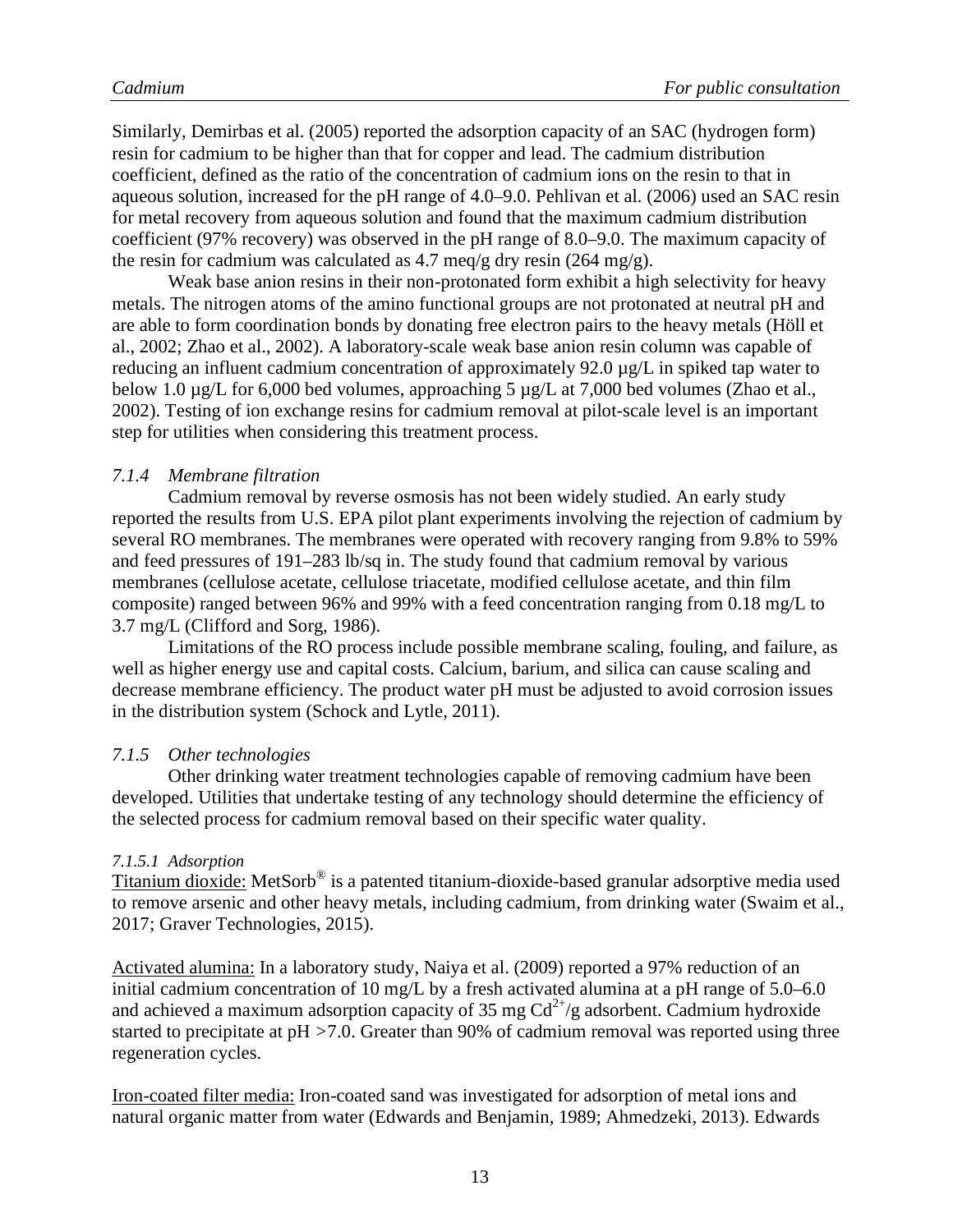and Benjamin (1989), using a laboratory column packed with Fe-coated sand, reported 89% removal of an initial cadmium concentration of 2.8 mg/L at pH 8.5. Similarly, Ahmedzeki (2013) observed 97% removal of a 15 mg/L cadmium concentration at pH 9.0 in batch experiments.

Additional treatment technologies under evaluation or being researched include zeolites (Sheta et al., 2003; Baker et al., 2009; Batjargal et al., 2011); polyelectrolyte-enhanced ultrafiltration (Ennigrou et al., 2015) and chelating ion-exchange resins (Kawamura et al., 1993; Kosaoba et al., 2003; Fernández et al., 2005; Amara-Rekkab and Didi, 2015).

#### <span id="page-16-0"></span>*7.1.6 Distribution system considerations*

Primary sources of cadmium in both distribution and household plumbing systems include the deterioration of galvanized iron pipes and, to a lesser extent, leaching from cement-mortar lining and brass materials (Sharrett et al., 1982; Benjamin et al., 1996; Guo et al., 1998; Berend and Trouborst, 1999; Viraraghavan et al., 2000; Barton, 2005; Friedman et al., 2010). Galvanized pipe was generally used in plumbing until the 1960s (Trussell and Wagner, 1996). The National Plumbing Code permitted the use of galvanized steel for pipes in distribution and plumbing systems until 1980 (NRC, 2010). All provinces and territories use the National Plumbing Code as the basis for their plumbing regulations.

The accumulation of trace inorganic contaminants in the drinking water distribution system is a complex function of numerous factors, including the contaminant concentration in the treated water, the pH and the redox conditions in the distribution system and pipe material. Metal cations (e.g., barium, lead, cadmium) accumulate in the distribution system by adsorption/coprecipitation mechanisms. The accumulation is enhanced at elevated pH levels and when potentially competitive cations (e.g., calcium, magnesium) are present at low concentrations. In particular, cadmium has a strong affinity for hydrous manganese oxides and hydrous iron oxides (Zasoski and Burau, 1988; Grey et al., 1999; Friedman et al., 2010; Hill et al., 2010; Peng et al., 2012). Phosphate, a key component of many corrosion-control programs, is also known to precipitate with metals including cadmium (Ayati and Lundager Madsen, 2000; Snoeyink et al., 2003). Aluminum oxides and alumino-silicates have also been shown to have a significant ability to sorb trace metals, radionuclides, anions and oxyanions (Kim et al., 2003; Bell and Saunders, 2005). All these oxides, hydroxides, oxyhydroxides, phosphates and aluminosilicates are sinks for trace inorganic contaminant accumulation in the distribution system and are considered major factors in trace metal partitioning and solubility control (Chao, 1976; Bunn et al., 2002; Schock, M., 2005). Physical or hydraulic disturbances or unstable water chemistry in the distribution system can remobilize contaminants such as cadmium into the bulk water.

Friedman et al. (2010) identified several key water quality conditions that should be controlled in order to maintain water stability for deposited trace inorganic contaminants. These include the pH, the oxidation-reduction potential and the corrosion-control measures. It is also important to avoid the uncontrolled blending of surface water with groundwater and of chlorinated water with chloraminated water. Indicators of the potential release of trace inorganic contaminants in the distribution system may include discoloured water and increased turbidity.

In a study of scale and sediment samples collected from the distribution systems of 20 U.S. drinking water utilities supplied by groundwater, surface water and blended water sources, cadmium was found to be the ninth most concentrated of the 12 inorganics analyzed (Friedman et al., 2010; Peng et al., 2012). These authors both reported that cadmium was found in all solids but that its concentration was significantly lower than other metals. The median cadmium concentration of all scale deposits and sediment samples combined was 0.26  $\mu$ g/g (2.6 × 10<sup>-05</sup>)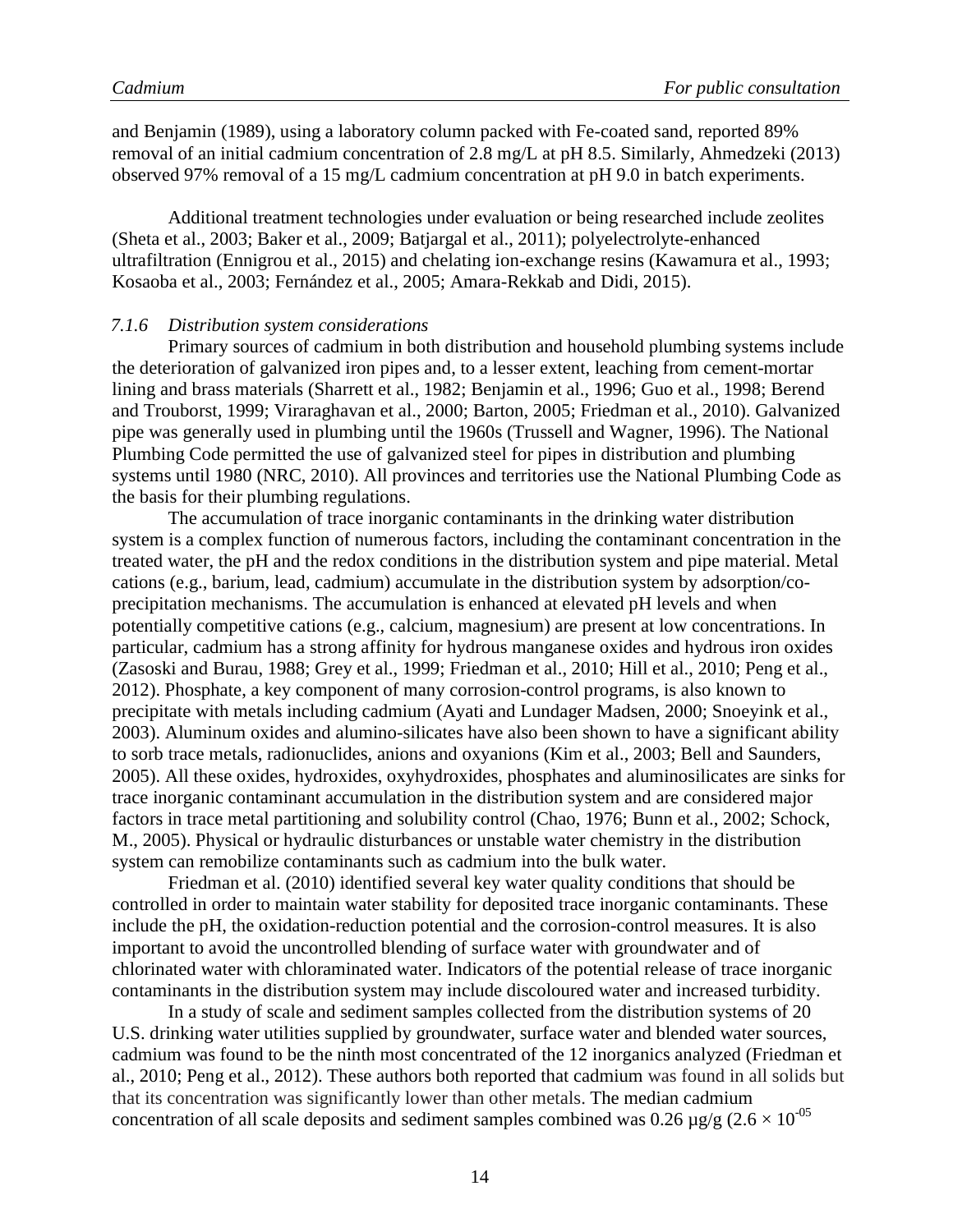weight%), with 10th and 90th percentiles of 0.06  $\mu$ g/g (6.0 × 10<sup>-06</sup> weight%) and 2.8  $\mu$ g/g  $(2.8 \times 10^{-04} \text{ weight\%})$ , respectively. The median cadmium concentrations in scale deposits and hydrant-flush solids were 0.5  $\mu$ g/g and 0.17  $\mu$ g/g (5.0 × 10<sup>-05</sup> weight% and 1.7 × 10<sup>-05</sup> weight%), respectively. Six of the deposit samples with high cadmium concentrations ( $>$ 3 µg/g) also had a high level of co-occurring manganese (0.3–23.2 weight%). Manganese has been shown to be extremely effective at adsorbing cationic species similar to cadmium (Zasoski and Burau, 1988; Friedman et al., 2010). Friedman et al. (2016) reported low cadmium concentrations in solids collected from hydrant flush samples. Total cadmium measured in these solids ranged from 44.9 µg to 704 µg (from  $3.0 \times 10^{-04}$  to 0.01 weight%). Friedman et al. (2010) reported an estimated cadmium mass of 0.17 lb accumulated on a 100-mile pipe length (based on a 12-in. diameter pipe). The authors noted that theoretically 16–26% of the scale deposit would need to be released to exceed 0.005 mg/L of cadmium. Based on these results, the accumulation of cadmium (and its potential release) in distribution systems is not considered significant relative to other inorganic contaminants.

Schock et al. (2008) reported that the lead pipe scales also act as a sink for cadmium. Scale samples collected from 91 pipe specimens of lead and lead-lined service lines from 26 different water distribution systems in the U.S. had an average cadmium concentration of 6.4 µg/g  $(6.4 \times 10^{4} \text{ weight\%})$  and ranged from 2.0 µg/g  $(2 \times 10^{4} \text{ weight\%})$  to 308.0 µg/g  $(3.08 \times 10^{2} \text{ s})$ weight%).

Cement-based materials: Cadmium may also enter the distribution system water through leaching from cement-based materials and linings. Guo et al. (1998) conducted laboratory tests to determine the extent of leaching from ductile iron pipes lined *in situ* with Portland cement (type I) mortar. The pipes were lined, cured and subsequently disinfected in accordance with ANSI/AWWA standards (AWWA, 2016). The tests were performed using tap water from a New Jersey water distribution system. Under static conditions the cadmium concentration increased gradually up to 1.1  $\mu$ g/L during the first 5 days of the water stagnation period, even though the cement used contained a lower amount of metal than most commercially available cements.

Full-scale tests reported that the leaching of cadmium after an application of cement mortar lining inside of a 615-m water main was low (below 1.0  $\mu$ g/L). The samples were taken 0.5–11 h after the pipe was put in use (Zielina et al., 2015). Mlynska and Zielina (2017) reported a low level of cadmium leaching from two pipe specimens coated with different cement linings: prefabricated pipe cement coating and coating prepared on site during a pipe renovation. Both pipe specimens were filled with water collected from the outflow of a water treatment plant (cadmium concentration not reported). Parallel water samples were collected from each pipe specimen following specific periods of time up to 56 days. Water in the pipes was replaced with fresh water after each analysis. All water samples exposed to both cement coatings had cadmium concentrations ten times lower than 5 µg/L.

#### <span id="page-17-0"></span>*7.1.6.1 Premise plumbing consideration*

As noted earlier, potential sources of cadmium in drinking water include the deterioration of galvanized pipe and brass materials. The corrosivity of the water, the amount of cadmium in the plumbing materials and the water usage pattern will impact observed cadmium levels in drinking water.

Galvanized pipes: Galvanized steel is an alloy commonly used in plumbing pipes to make them resistant to corrosion by adding a zinc steel (galvanic) coating. The eventual dissolution of zinc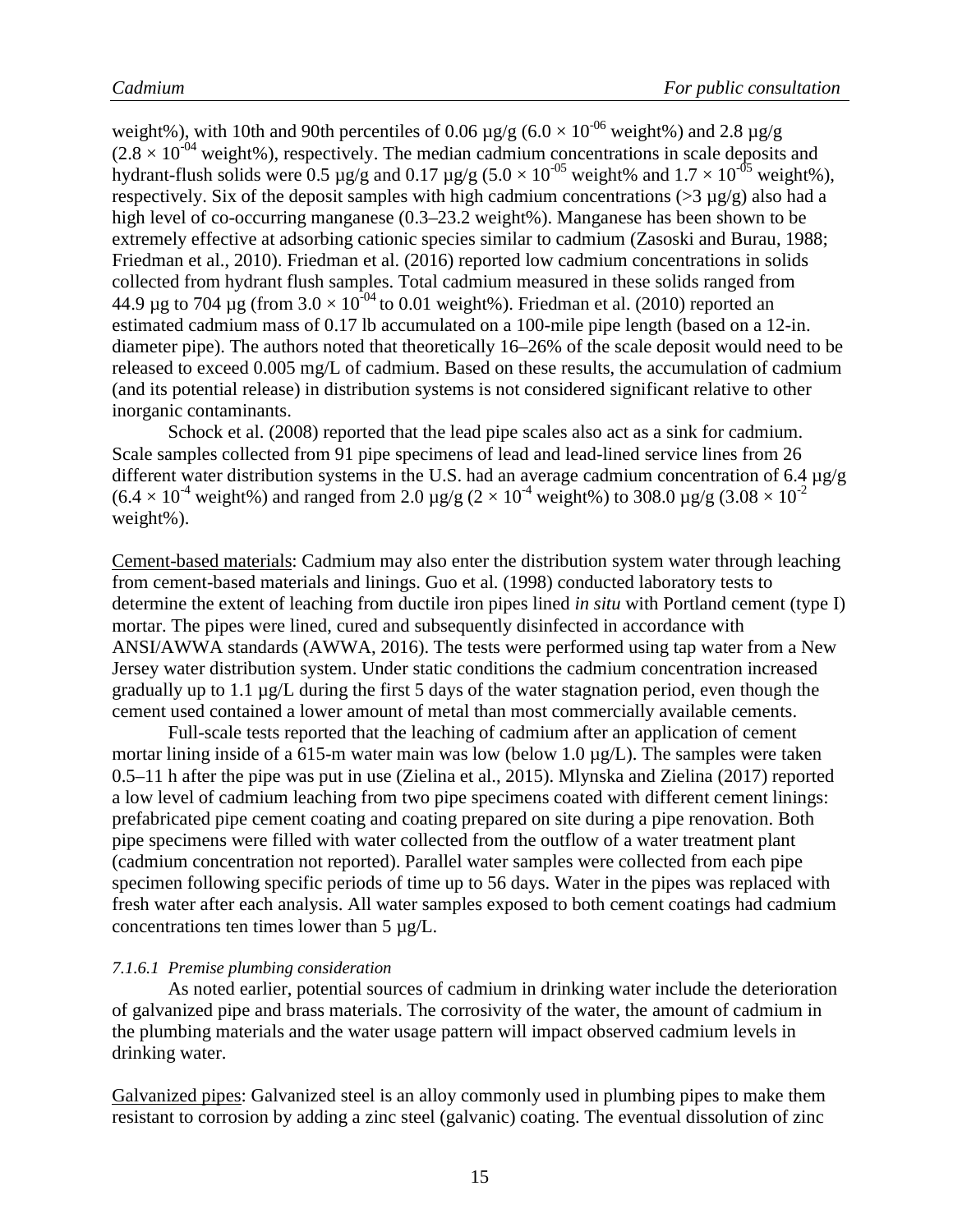from the inner coating of galvanized pipes is a potential source of cadmium, since it is present as an impurity in the zinc (Benjamin et al., 1996; Hill et al., 2010).

The pH of drinking water is one of its most influential properties relative to the corrosion and leaching of distribution system materials. Kodama et al. (1980) measured corrosion rates of galvanized pipes exposed to Tokyo municipal water and found that the solubility of the zinc carbonate and zinc silicate scales formed on the inner pipe surfaces was minimal at a pH greater than 8.0. A 10-year test program on the corrosion of galvanized steel pipes exposed to Berlin drinking water indicated that the pH of the water influenced the lifetime of zinc coating applied to the pipe's inner surface. A total loss of zinc coating was observed within 2 years at a pH of 7.0, while the zinc coating was still present after 10 years at a pH of 8.0 (Ruckert and Sturzbecher, 1988). Alkalinity has been found to impede the corrosion of metals, because of the stronger capacity of water systems to minimize the localized pH changes at the metal surface. In laboratory experiments, corrosion rates of galvanized steel coupons exposed to deionized water (negligible alkalinity) were higher than those exposed to water with an alkalinity of 56 mg/L as  $CaCO<sub>3</sub>$ (Pisigan and Singley, 1985). A high TDS concentration can also have an impact on galvanic corrosion (Hill and Giani, 2011).

Sharrett et al. (1982) reported that water samples collected from homes with galvanized steel pipes had cadmium concentrations at least ten times higher than samples collected from homes with copper pipes. The reported 50th percentiles of cadmium concentrations in the overnight stagnant water samples from homes with galvanized and copper pipes were 0.63  $\mu$ g/L and 0.06 µg/L, respectively. Although the ages of the plumbing systems were not identified, median cadmium concentrations were higher (0.8 µg/L) in stagnant water samples from older galvanized pipes than from the newer pipes  $(0.51 \mu g/L)$ . El-Rahaili and Misbahuddin (1995) collected water samples from 40 homes in different locations, representing different plumbing materials and ages. The water supplied to the houses was from a deep aquifer with high hardness and total dissolved solids. It was treated by lime softening followed by reverse osmosis desalination. The distribution system consisted of ductile iron feeders, PVC distribution mains and high-density polyethylene service connections. The cadmium concentration in all water supplies was below the DL (not provided). The plumbing materials were galvanized iron pipes (88%), PVC pipes (10%) and copper pipes (2%). Four water samples were collected from each home following a specific sampling protocol. For all homes with galvanized plumbing systems, average cadmium concentrations of 1.4  $\mu$ g/L, 0.8  $\mu$ g/L, 0.6  $\mu$ g/L, and 1.2  $\mu$ g/L were measured, respectively, in (1) a 250 mL sample collected from the kitchen cold water tap in the early morning, (2) a 250 mL sample collected immediately thereafter, (3) a 500 mL sample collected after water was flushed for 5 min, and (4) a sample collected from the garden tap. The authors concluded that elevated levels of cadmium were the result of corrosion and leaching from plumbing systems.

Pieper (2015) analyzed 2,144 first draw samples (i.e., a 250 mL sample collected after 6+ h of stagnation) submitted by private system homeowners with a variety of materials in their plumbing systems (e.g., brass, solder) and well components (e.g., galvanized iron, brass). The author found that mean, median and 90th percentile cadmium concentrations were all below the DL  $(<0.1 \mu g/L$ ) and that only 0.6% of the submitted samples contained cadmium concentrations above 5 μg/L.

Water samples collected at a school with galvanized steel pipes and fittings installed between 1950 and 2008 were separated into two groups based on the MDL for cadmium  $(0.1 \mu g/L)$  (Clark et al., 2015). The authors found that samples  $(n = 44)$  with cadmium concentrations greater than 0.1  $\mu$ g/L also had an average lead concentration of 194  $\mu$ g/L, while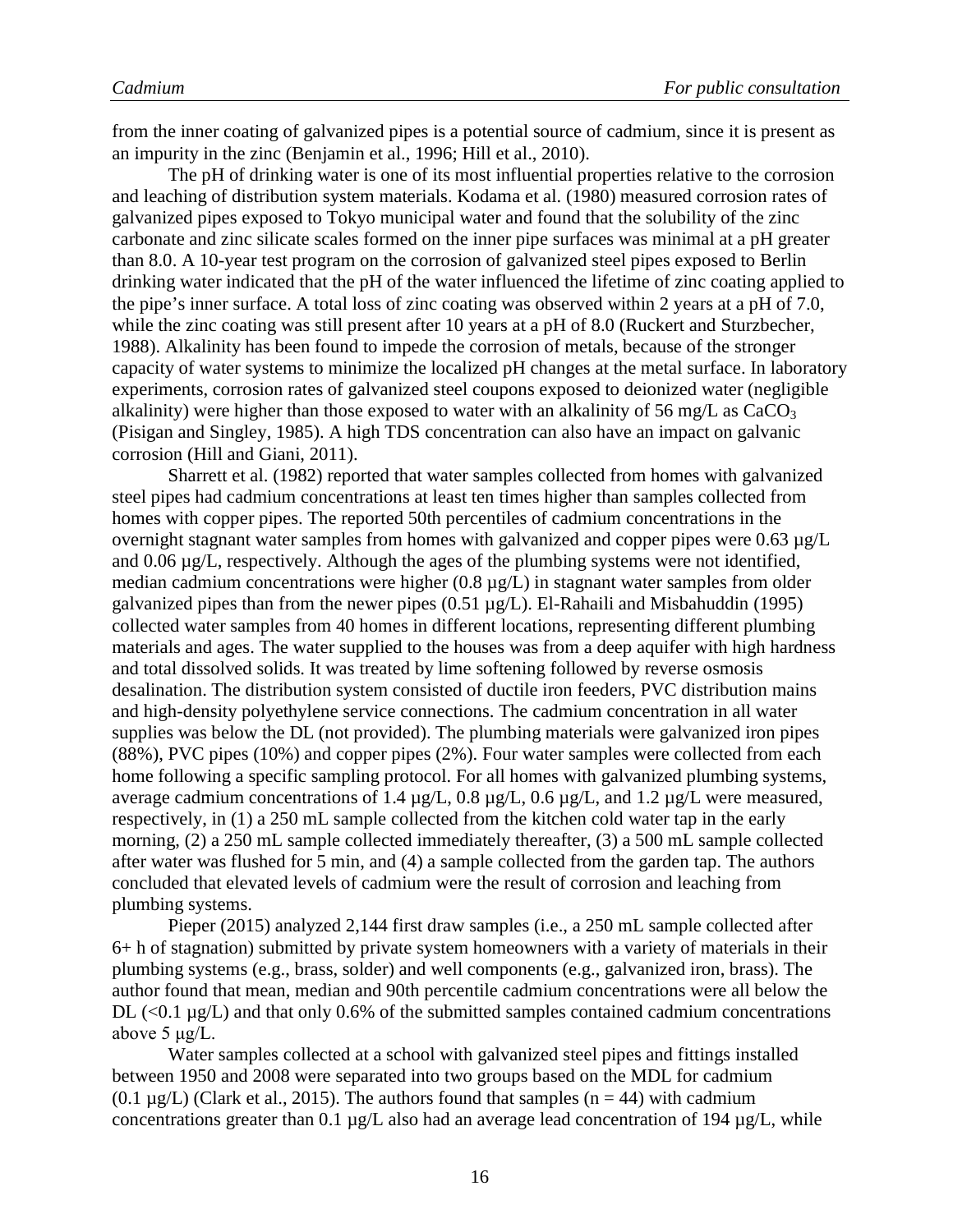samples with no detected cadmium ( $n = 48$ ) had an average lead concentration of 18  $\mu$ g/L. The results imply that the presence of cadmium may serve as an indicator of galvanized steel pipes being a source of lead.

A recent study reported average cadmium concentrations of 434 mg/kg (0.04 weight%) and 299 mg/kg (0.03 weight%) in scale deposits collected from one copper plumbing system (single home) and from four galvanized plumbing systems connected to brass fittings, respectively. The single home originally had a galvanized plumbing system (installed ca. 1923) that was replaced with copper piping in 1965. Both samples also had high average lead concentrations of 2,549 mg/kg (0.25 weight%) and 3,901 mg/kg (0.4 weight%) (Maynard and Wasserstrom, 2017).

Lead pipes: Deshommes et al. (2010) used two sampling protocols to assess the source, parameters and correlation of the release of dissolved and particulate lead and other metals, including cadmium, from 45 homes with lead service lines in the presence of various premise plumbing materials (copper,  $n = 42$ ; galvanized,  $n = 1$ ; mix of lead and copper,  $n = 2$ ). The authors found that, regardless of sampling protocol, they were not able to calculate the average and median concentrations for both particulate ( $n = 135$ ) and dissolved ( $n = 45$ ) cadmium species, as the vast majority of the samples were below the DL  $(0.03 \mu g/L)$ .

Copper pipe: A study by Viraraghavan et al. (2000) investigated the effect of plumbing materials on the drinking water quality in Regina, Saskatchewan. The City of Regina was divided in five areas and the residences were categorized by age and type of dwelling and by plumbing material (copper and plastic). Three samples were collected from each residence during three rounds of sampling in each of three consecutive months (November to January). The first sample (125 mL) represented the overnight stagnant water in the faucet; the second sample (500 mL) represented the overnight stagnant water in the plumbing system; and the third sample (125 mL) represented the water from the distribution main. The mean cadmium concentration was greater than  $5 \mu g/L$ in the first round and below 5  $\mu$ g/L in the next two rounds. Specifically, in samples taken during the first round from all dwellings with copper plumbing, cadmium concentrations ranged from below DL (not provided) to 171  $\mu$ g/L, below DL to 39  $\mu$ g/L, and below DL to 102  $\mu$ g/L in the first, second, and third samples, respectively. Maximum concentrations of 133 µg/L and 101 µg/L were measured in the second and the third rounds, respectively. Cadmium concentrations of 8–38 µg/L were measured in the first samples taken during the first round in the dwellings with plastic plumbing, and the concentrations were below 10 µg/L in all water samples taken during the second and third rounds. Most of the samples with cadmium concentrations greater than 5 µg/L were observed during the first sampling of each round, representing leaching from the faucet. The authors observed that the mean cadmium concentration was greater than 5 µg/L in copper plumbing systems less than 5 years old. Cadmium concentrations above 5 µg/L were also observed for plumbing systems more than 40 years old (Viraraghavan et al., 2000).

#### <span id="page-19-0"></span>*7.1.6.2 Brass*

Plumbing component materials such as brass and bronze found in valves, meters, solders and other fittings used in distribution and plumbing systems are important factors that affect drinking water quality (Viraraghavan et al., 1999). Brasses are particularly vulnerable to dezincification in low-alkalinity, high-chloride water (Sarver et al., 2011). Several studies assessed the corrosion of brass materials (Samuels and Meranger, 1984; Neff et al., 1987; Schock and Neff, 1988; Gardels and Sorg, 1989**)** and non-lead-containing solders (Subramanian et al.,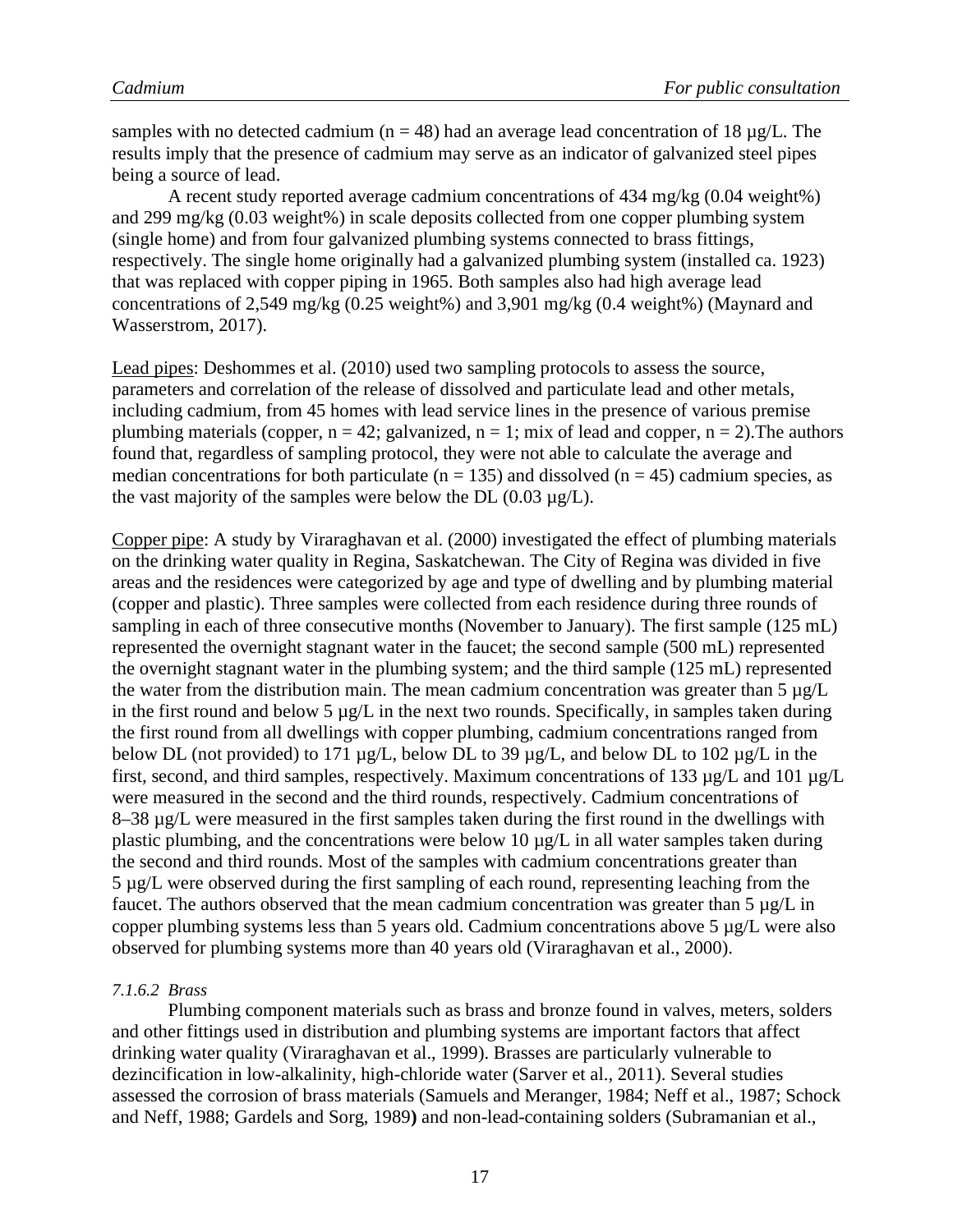1991) as a potential source of cadmium in drinking water. Eight new commercially available chrome-plated brass faucets were tested for leaching of heavy metals, including cadmium. Each faucet was tested with raw surface water before treatment (pH of 7.4), filtered water (pH of 6.3), treated water (pH of 8.6), groundwater (pH of 8.1), and an aqueous fulvic acid solution (pH of 6.2). Cadmium concentrations of  $\langle 0.05-10 \mu g/L$  and of  $\langle 0.05-4 \mu g/L$  were measured in all water samples drawn after a first 24-h and a second 24-h period of stagnation, respectively. The highest cadmium concentration of 10 µg/L was observed from a faucet filled with treated water. The authors concluded that the metal concentration in drinking water may increase in new buildings or when new faucets are installed (Samuels and Meranger, 1984). Similarly, a 2-week laboratory study was conducted with six new chrome-plated brass faucets. Three of the faucets were filled with municipally treated water (pHs of 8.1–9.1, alkalinities of 82–126 mg  $CaCO<sub>3</sub>/L$ ) while the other three were filled with deionized water; samples were analyzed on alternate days. A cadmium concentration of approximately 3.0 µg/L was measured in the first samples (second day of the test) from the faucets containing municipally treated water, but no cadmium was detected in subsequent samples. Cadmium concentrations were still detected in all deionized water samples at the end of the testing period ( $DL = 2.0 \mu g/L$ ). Although a low level of cadmium was detected, the authors concluded that chrome-plated brass faucets could be a source of heavy metals in drinking water, particularly when the water was stagnant in the pipe (Schock and Neff, 1988).

A pilot-scale study assessed the leaching of metals from copper pipes with non-lead-based solder joints (tin/antimony, tin/silver and tin/copper/silver). Water samples were collected after 0.17, 0.5, 1, 3, 5, 7, and 24 h, and 3, 7, 28, and 90 days. After each exposure period, the water was drained and the pipes were refilled. The study reported that the cadmium concentrations were below the MDL of 0.03  $\mu$ g/L in all water samples for up to 28 days (Subramanian et al., 1991).

#### <span id="page-20-0"></span>*7.1.7 Mitigation strategy for distribution and plumbing systems*

As discoloration (red water) episodes can be accompanied by the release of accumulated contaminants (i.e., metals), these events should trigger maintenance actions, such as systematic unidirectional flushing of the distribution system, to ensure that all particles are flushed out before the water reaches the consumer (Vreeburg, 2010; Friedman et al., 2016). However, unidirectional flushing may not be effective in pipe types such as cement-lined iron and plastic pipes because thin films and cohesive, manganese-based layers are formed rather than scales.

#### <span id="page-20-1"></span>**7.2 Residential scale**

Health Canada does not recommend specific brands of drinking water treatment devices, but it strongly recommends that consumers use devices that have been certified by an accredited certification body as meeting the appropriate NSF International (NSF)/American National Standards Institute (ANSI) drinking water treatment unit standards. These standards have been designed to safeguard drinking water by helping to ensure the material safety and performance of products that come into contact with drinking water. Certification organizations provide assurance that a product conforms to applicable standards and must be accredited by the Standards Council of Canada (SCC). In Canada, the following organizations have been accredited by the SCC to certify drinking water devices and materials as meeting NSF/ANSI standards (SCC, 2018):

- CSA Group (www.csagroup.org);
- NSF International (www.nsf.org);
- Water Quality Association (www.wqa.org);
- UL LLC (www.ul.com);
- Bureau de normalisation du Québec (www.bnq.qc.ca); and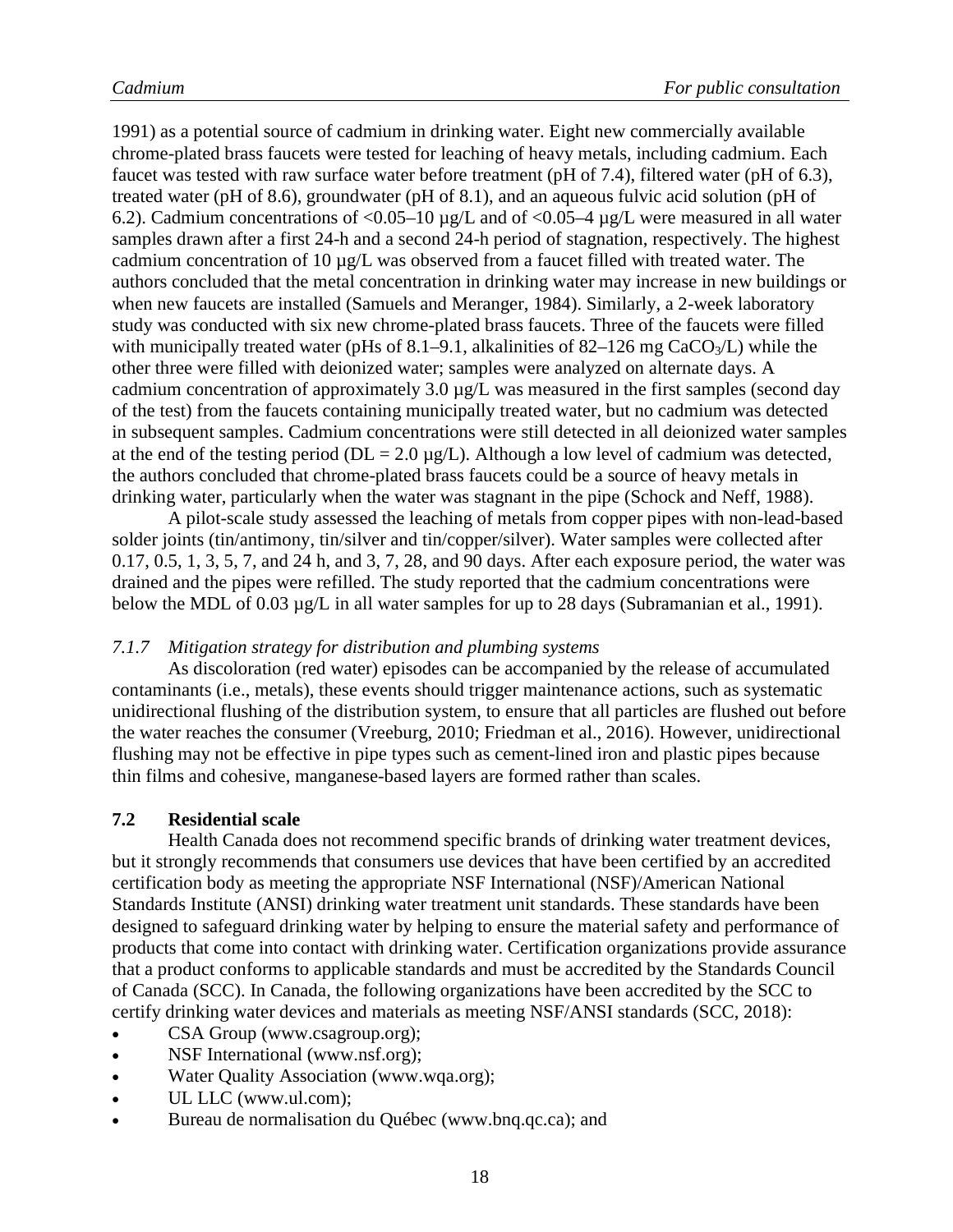• International Association of Plumbing and Mechanical Officials (www.iapmo.org). An up-to-date list of accredited certification organizations can be obtained from the SCC (www.scc.ca).

Water treatment technologies able to be certified to NSF Standards for reduction of cadmium include adsorption, reverse osmosis and distillation. Applicable standards are NSF/ANSI Standards 53 (NSF/ANSI, 2016a), 58 (NSF/ANSI, 2017a), 62 (NSF/ANSI, 2016b). These standards require testing of a device for the reduction of total cadmium from an average influent of 0.03 mg/L to a maximum effluent of 0.005 mg/L.

A consideration for limiting exposure to cadmium is to specify that drinking water materials (components and treatment chemicals) meet health-based standards. These standards ensure that materials meet health-based requirements and are safe for use in potable water applications. NSF/ANSI Standards 61 (NSF/ANSI, 2017b) and 60 (NSF/ANSI, 2017c) require that the concentration of cadmium not exceed the single product allowable concentration (SPAC) of 0.0005 mg/L in components and treatment chemicals, respectively.

#### <span id="page-21-0"></span>**8.0 Kinetics and metabolism**

#### <span id="page-21-1"></span>**8.1 Absorption**

The absorption of radioactive cadmium following ingestion has been studied in human subjects, and reports of absorption range from approximately 4.6% to 10.6% (Nordberg et al., 2007). The absorption of cadmium from ingestion has been recently reviewed in Health Canada's risk assessment of cadmium in foods, and the bioavailability of cadmium from drinking water has been reported to be similar to that of food (Ruoff et al., 1994). It has been noted that in general, the bioavailability of cadmium through foods is slightly lower in experimental animals  $(0.5-3.0\%)$  than in humans  $(1-10\%)$  (JECFA, 2011). According to animal studies, absorption of ingested cadmium is dependent on a number of factors, including type of cadmium compound, dose, frequency of exposure, levels of other dietary components, and age of animal. Absorption of cadmium may be more elevated if levels of other metals in the body (calcium, iron, and/or zinc) are low (Reeves and Chaney, 2008; Nawrot et al., 2010; ATSDR, 2012).

After ingestion, the absorption of cadmium follows a two-step process, whereby cadmium is first absorbed from the gastrointestinal tract (resulting in a rapid accumulation of cadmium in the mucosa), and subsequently slowly transferred to the systemic circulation system (Zalups and Ahmad, 2003).

#### <span id="page-21-2"></span>**8.2 Distribution**

Following absorption, a number of different mechanisms have been proposed for the subsequent transport of cadmium in the body, including metal transport proteins, calcium ion channels and amino-acid transporters. Endocytosis of Cd-metallothionein (MT) complexes is also possible (Zalups and Ahmad, 2003). Cadmium is first transported to the liver, where it is taken up into hepatocytes and induces MT synthesis. Subsequently, much of the Cd-MT is distributed to the kidney, where it is filtered through the nephron's glomerular membrane and is rapidly and almost completely taken up by the cells of the proximal tubules (Nordberg et al., 2007). Although cadmium is distributed throughout the body, examination through autopsies has revealed that the majority of the cadmium body burden is in the kidney, followed by the liver and muscle (JECFA,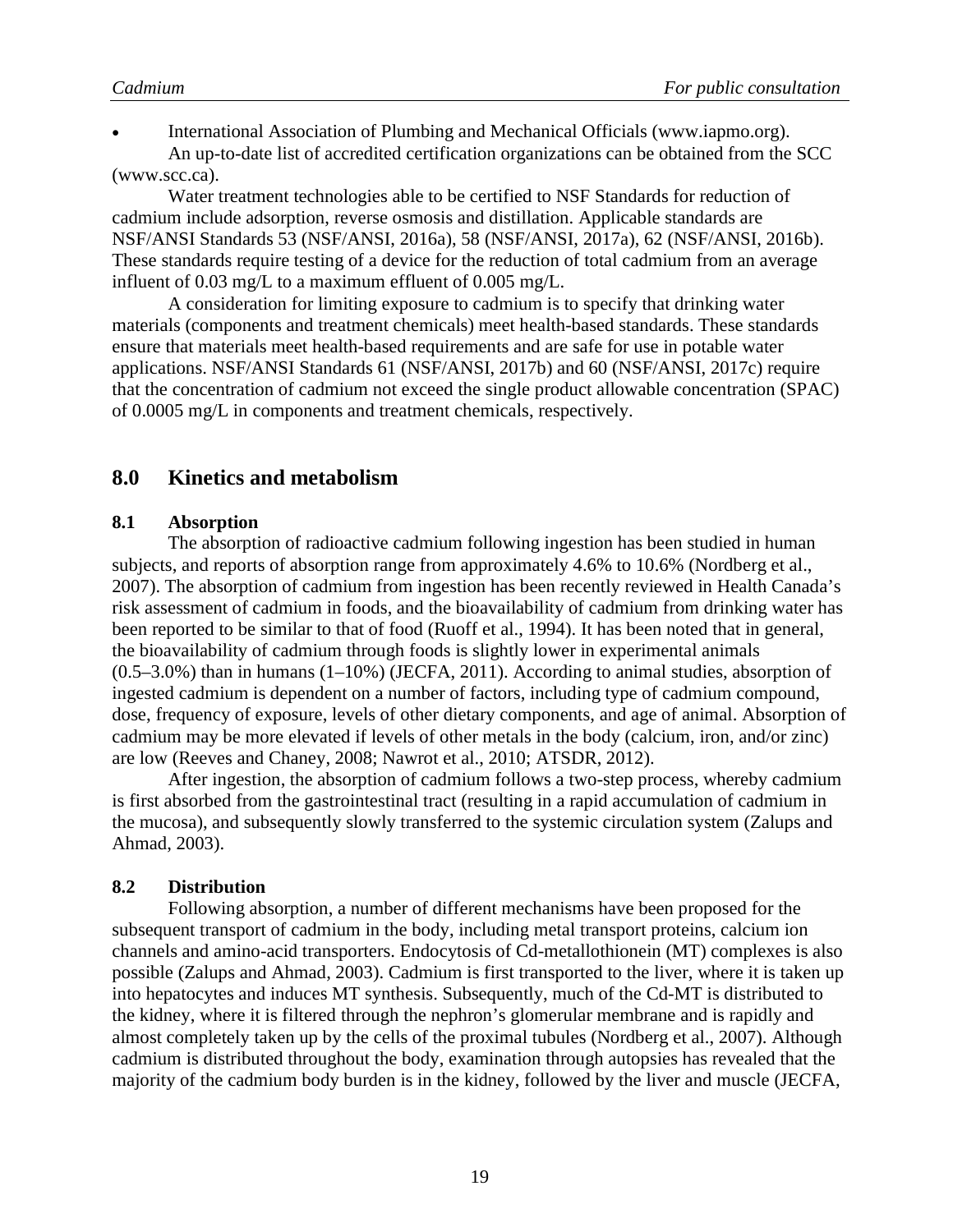2011). Although the cadmium burden in the kidney nears zero at birth, the concentration has been shown to increase in a linear fashion and peak near age 50 or 60 (ASTDR, 2012).

#### <span id="page-22-0"></span>**8.3 Metabolism**

Cadmium is not metabolized by the human body. The divalent ion is not subject to changes in oxidation state. Cadmium can, however, bind anionic groups (including albumin and metallothionein), which enables transport in plasma (Roberts and Clark, 1988; ASTDR, 2012).

#### <span id="page-22-1"></span>**8.4 Excretion**

Cadmium is excreted in both urine and feces. Excretion of cadmium via the urine is proportional to the body burden of cadmium, which increases with age (Nordberg et al., 2007). The individual variation in excretion via the urine can be large, depending on the existence of renal damage. Given that cadmium is poorly absorbed, fecal excretion nears the ingested dose of cadmium. Further, slow excretion of absorbed cadmium is reported to result in a long biological half-life. The half-life of cadmium in humans was estimated to range from 10 to 30 years, with significant accumulation occurring in the kidney (Nordberg et al*.*, 2007).

#### <span id="page-22-2"></span>**8.5 Physiologically based pharmacokinetic models**

A number of these models have been created to describe the toxicokinetics of cadmium in mammals (ATSDR, 2012). The Nordberg-Kjellström model is most widely used for human health risk assessment, as it is based on data from humans, whereas other models describe toxicokinetics in laboratory animals (Nordberg and Kjellström, 1979). This linear, multi-compartmental model describes the toxicokinetics of cadmium in humans via the oral and inhalation routes of exposure and presumes the kidney and liver to be the primary organs for cadmium accumulation. As indicated in a detailed summary by ATSDR (2012), many variations on this model have been developed.

In 2011, the Joint FAO/WHO Expert Committee on Food Additives (JECFA) used a onecompartment toxicokinetic model based on Amzal et al. (2009) to estimate the dietary exposure of cadmium (dose rate) that would translate to a concentration of urinary cadmium associated with the breakpoint for renal tubular dysfunction ( JECFA, 2011; Health Canada, 2018a). JECFA used a modified version of the Nordberg-Kjellström model and quantified the interindividual variability of the cadmium half-life within the population. Two-dimensional Monte Carlo simulations were run to establish the 95th percentile CIs. A sensitivity analysis was performed to demonstrate the robustness of the simplified, one-compartment model for cadmium risk assessment (Amzal et al., 2009).

#### <span id="page-22-3"></span>**9.0 Health effects**

The health effects of cadmium from the oral route of exposure have been reviewed in other assessments (EFSA, 2009a; JECFA, 2011; ATSDR, 2012; Health Canada, 2018a). Health Canada (2018a) has conducted an assessment of cadmium in foods; the reader is referred to this document as a complementary resource to the present assessment for cadmium in drinking water. As described below, the kidney and bones appear to be the most sensitive targets of cadmiuminduced toxicity.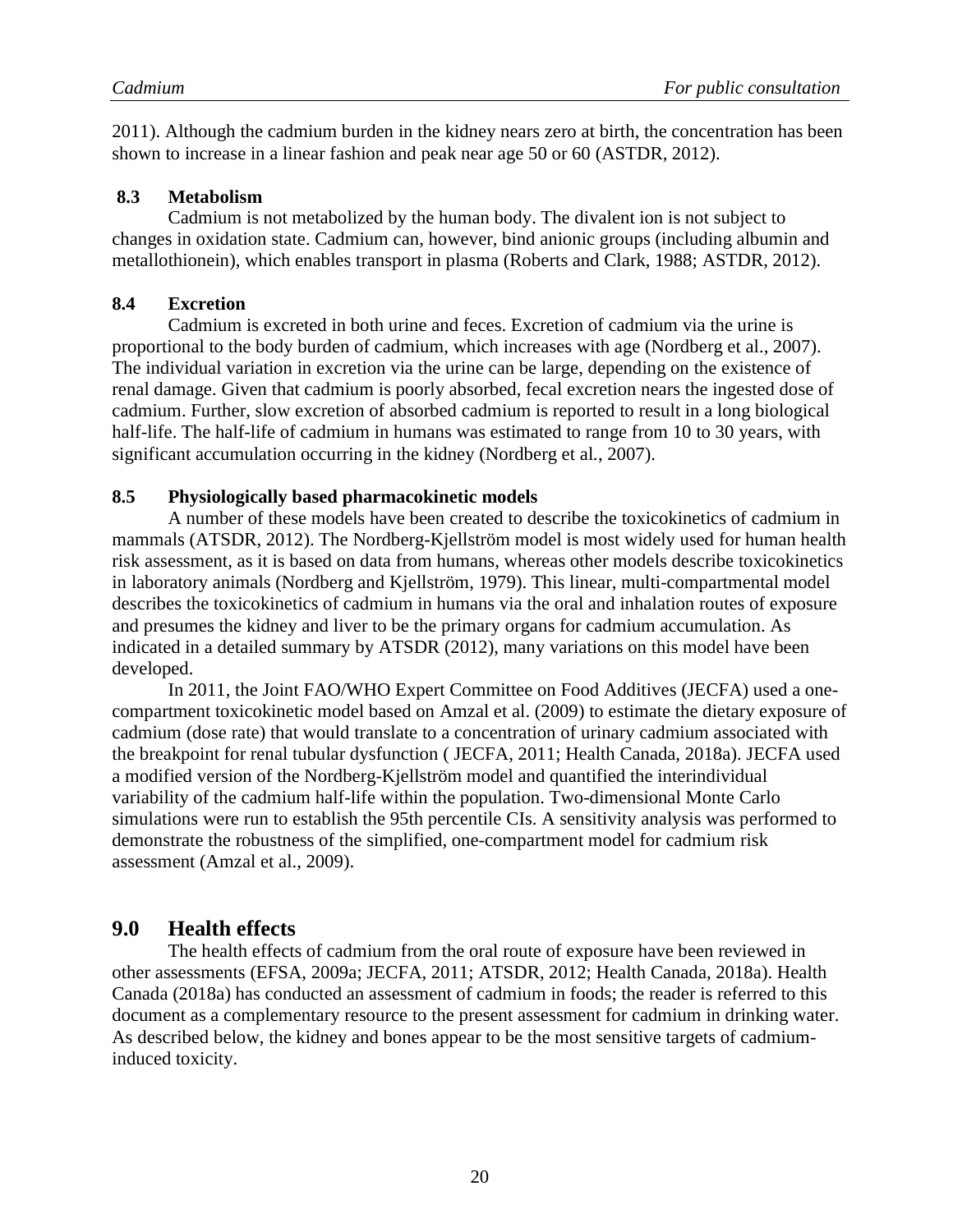#### <span id="page-23-0"></span>**9.1 Effects in humans**

#### <span id="page-23-1"></span>*9.1.1 Acute toxicity*

Acute gastroenteritis was reported following high oral exposures to cadmium used in the plating of cooking utensils and containers (Nordberg et al, 2007). Bernard and Lauwerys (1984) reported that lethal doses of cadmium were 350–8,900 mg/person.

# <span id="page-23-2"></span>*9.1.2 Sub-chronic and chronic toxicity and carcinogenicity*

#### <span id="page-23-3"></span>*9.1.2.1 Renal effects*

The development of renal toxicity following oral exposure to cadmium has been extensively studied and reviewed in the primary literature, and has been noted as a sensitive and key health endpoint for the oral route of exposure in numerous published risk assessments (EFSA, 2009a, 2011; JECFA, 2011; Health Canada, 2018a). These risk assessments are based on a large group of epidemiological studies that have been published and summarized in a meta-analysis (EFSA, 2009a).

Cadmium exposure is well known to result in damage of the nephron's proximal tubule, causing impaired reabsorption of low molecular weight proteins and enzymes by the kidney (EFSA, 2009a). Under normal circumstances, proteins are filtered by the nephron's glomerulus, and are reabsorbed by the proximal tubule. Early signs of cadmium-induced renal toxicity can be measured by the presence of low molecular weight proteins such as  $\beta_2$ -microglobulin (B2M) and retinol binding protein (RBP) in the urine, which reflect impaired reabsorption by the proximal tubule (EFSA, 2009a; Health Canada, 2018a). It is worth noting that the European Food Safety Authority (EFSA,2009a) considered B2M to be the most sensitive and reliable biomarker of renal dysfunction. Increased urinary excretion of these proteins (above 300 µg/g creatinine of B2M) is indicative of kidney damage and is considered an adverse effect in health risk assessments (EFSA, 2009a; JECFA, 2011).

Another biomarker that has been used as a reliable indicator of injury is N-acetyl-β-Dglucosaminidase (NAG). NAG is a lysosomal enzyme that is frequently used to assess tubular cell damage induced by cadmium (Prozialeck and Edwards, 2010). NAG is present in high concentrations in the proximal tubule, and its presence in urine is indicative of leakage of intracellular contents.

Existing epidemiological studies on renal effects resulting from oral exposure to cadmium have been comprehensively summarized and analyzed by the JECFA and the EFSA. Oral exposure to cadmium is reported to result in the presence of low molecular weight proteins in the urine. A number of epidemiological studies look to the urinary concentration of cadmium (UCd) and low molecular weight proteins such as B2M as biomarkers of interest in evaluating potential harm following exposure to cadmium (EFSA, 2009a; JECFA, 2011). Analyses of these epidemiological studies are extensively reviewed, compared, and analyzed in the risk assessment of cadmium in foods (Health Canada, 2018a).

In 2011, JECFA reviewed the epidemiological evidence concerning health effects from cadmium exposure, and concluded that a meta-analysis conducted by EFSA was most appropriate in identifying a range of biomarkers that are associated with renal dysfunction (EFSA, 2009a; JECFA, 2011). In both reports, the epidemiological evidence was examined to determine associations between biomarkers of exposure (UCd) and effect (B2M for tubular proteinuria, and NAG for cellular damage). A toxicokinetic model was then used to predict the relationship between UCd and dietary intake (Amzal et al., 2009; EFSA, 2009a; JECFA, 2011).

The EFSA report consisted of a comprehensive systematic review of the literature pertaining to epidemiological and clinical studies that examined the relationship between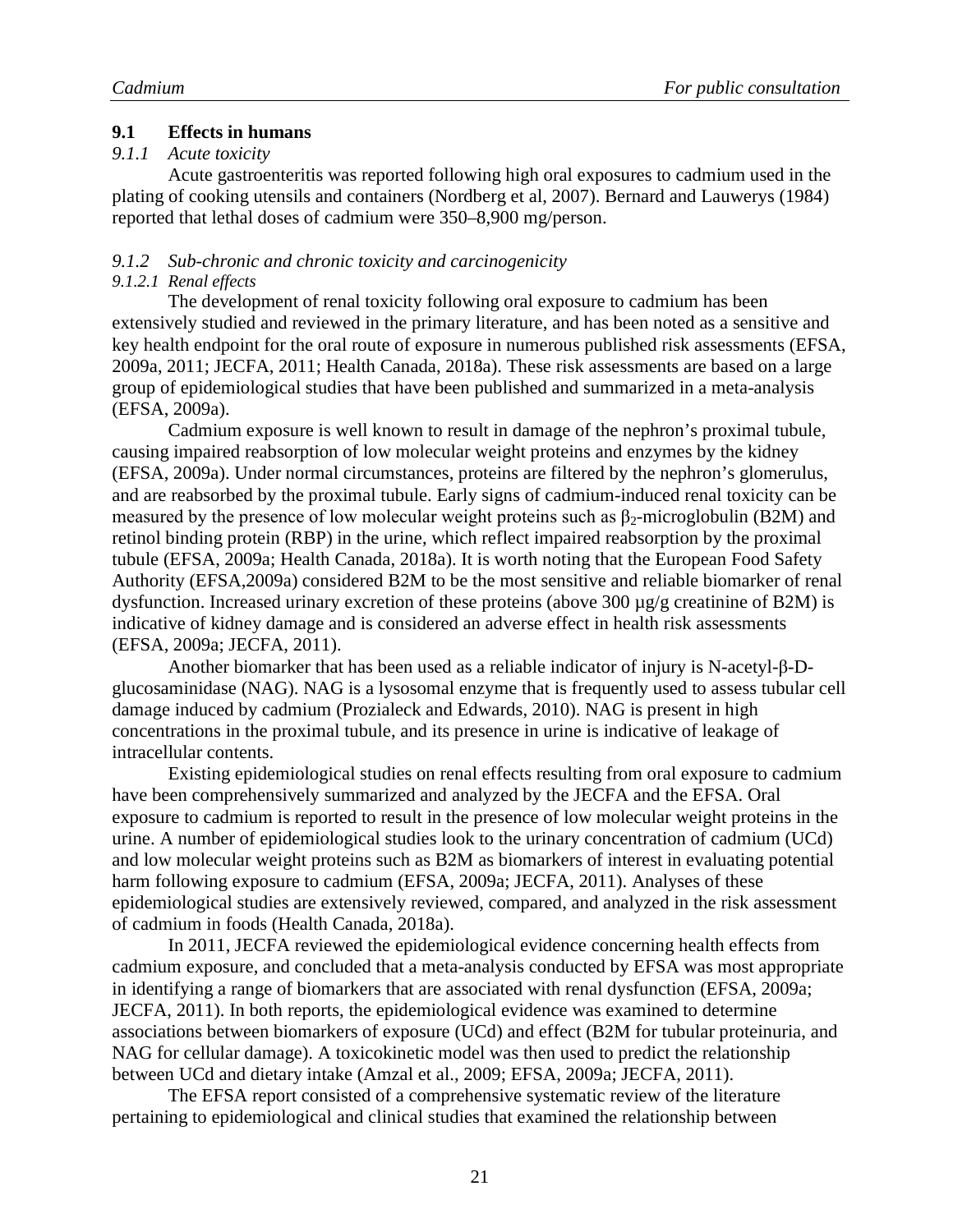cadmium in urine (adjusted for creatinine) and biomarkers of effect that are indicative of renal toxicity. A total of 35 epidemiological studies were identified from this review, and data was compiled into an aggregate data set of 165 matched pairs of group means for UCd and B2M using Cochrane methodology. Of the more than 30,000 individuals included in the dataset, most were females of Asian descent, with an age distribution centered around 50 years (EFSA, 2009a; Health Canada, 2018a). Analysis of the group mean data was conducted using the Hill model, and a lower 95% confidence limit on the benchmark dose (BMD) for a 5% response (BMDL $_{05}$ ) for urinary cadmium concentration of 4.0 µg/g creatinine was identified based on a cut-off point of 300 µg/g creatinine for B2M (EFSA, 2009a).

Despite the fact that the group means used accounted for some interindividual and interstudy variability in B2M and UCd levels, EFSA concluded that there was some additional variability in UCd that remained unaccounted for, because group means were used in the calculation of ranges rather than individual data points. For this reason, EFSA felt it appropriate to apply an adjustment factor of 3.9, which was derived using WHO guidance (WHO, 2005). Finally, the BMDL<sub>05</sub> was divided by the adjustment factor to establish a reference value of 1  $\mu$ g/g creatinine, which could be used as a health-based value (EFSA, 2009b).

In its 2011 assessment, JECFA used a different approach from EFSA to analyze the epidemiological data from the meta-analysis. Given that individual data were not used, it was felt that the reported variation in B2M could be attributed to the variation of UCd within a group, and that the BMD approach used was not appropriate to model the variation in the cause–effect relationship. A biexponential model was used to show the breakpoint for increased slope for B2M and UCd. The breakpoint, characterized by a sharp increase in B2M, was considered representative of the onset of pathological changes reflective of damage to renal tubules. This breakpoint was reported as 5.24  $\mu$ g/g (4.95  $\mu$ g/g and 5.57  $\mu$ g/g for the 5th and 95th percentiles, respectively) creatinine for the population aged 50 and above (JECFA, 2011).

In order to convert the UCd concentration associated with effect into a dose, both JECFA and EFSA used toxicokinetic modelling. A one-compartment model developed by Amzal et al. (2009) (see Section 8.5) was used to this end (EFSA, 2009a; JECFA, 2011). JECFA also used Monte Carlo simulation to estimate the 5th and 95th CIs at the identified breakpoint. In order to account for the interindividual variability in toxic response to cadmium in the kidney (i.e., the variation in B2M in urine), JECFA introduced a toxicodynamic variable of 3 into the toxicokinectic model. A dietary exposure of 1.2 µg/kg bw per day (0.8 µg/kg bw per day for the 5th percentile) was calculated to correspond to a UCd concentration of 5.24 µg/g creatinine. It was recognized that this value could be represented as a tolerable monthly intake of 25 µg/kg bw per month (JECFA, 2011).

Health Canada's assessment of both the EFSA (2009a) approach and the JECFA (2011) approach recommended the adoption of the tolerable monthly intake of 25 µg/kg bw per month established by JECFA (Health Canada, 2018a). Although these approaches were similar, the difference between them was deemed primarily due to the way in which the assessments accounted for the use of summary data from the meta-analysis. An independant sensitivity analysis using the conventional uncertainty factor for interindividual variability was conducted by Health Canada (2018a), and a reference value similar to the value used by JECFA to establish its toxic reference value was obtained.

Overall, Health Canada selected the JECFA toxic reference value as it used the methodological approach which best reflects the available data. It was noted, however, that the outputs of either method are statistically very similar and within the range (approximately 2-fold)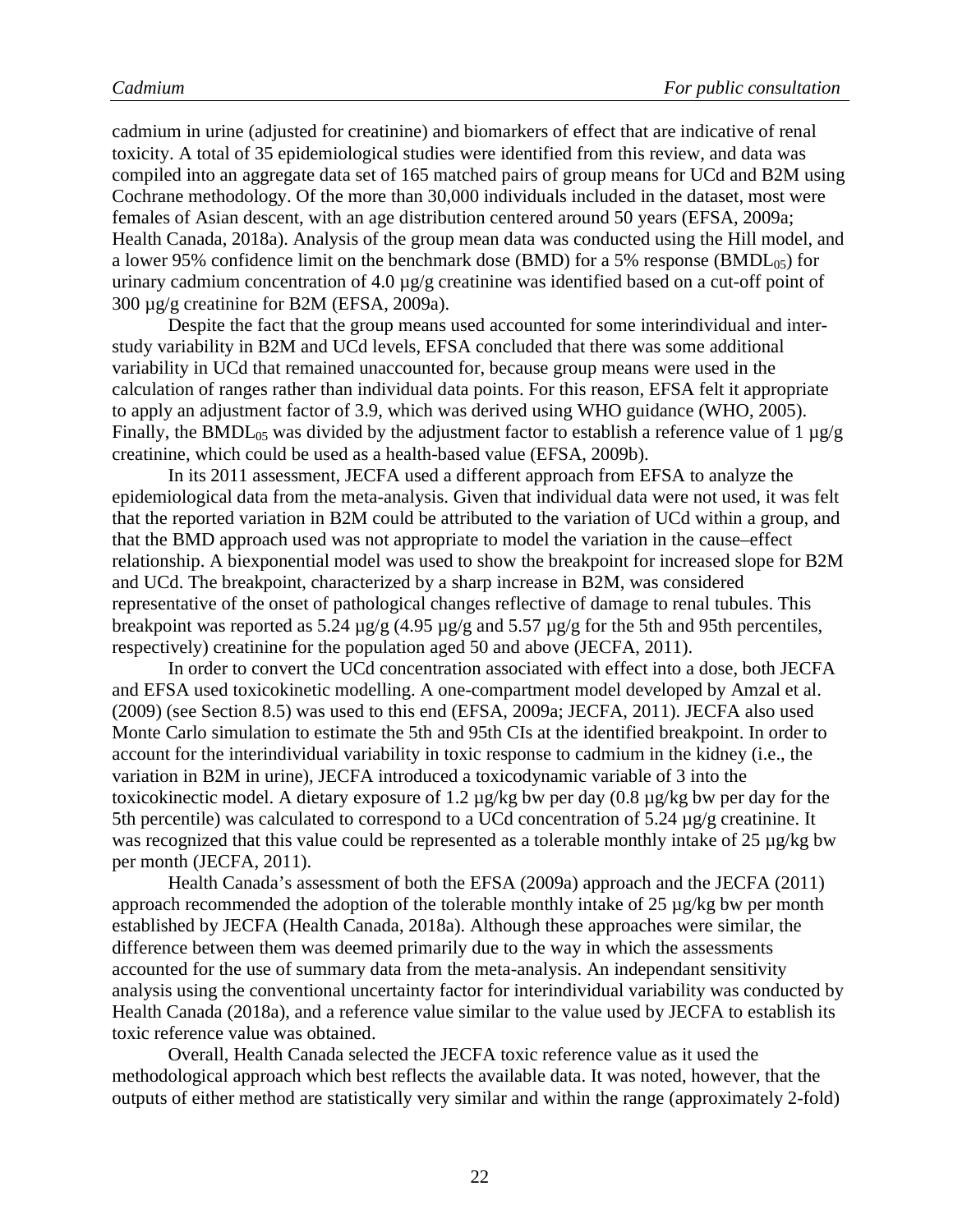that may be considered negligible in light of other uncertainties already introduced into the analyses (Health Canada, 2018a, 2018b).

#### <span id="page-25-0"></span>*9.1.2.2 Bone effects*

Cadmium exposure has long been associated with reduced bone mineral density, osteoporosis and fractures. Early reports of this effect came from epidemiological studies conducted in Japan, in areas along the cadmium-polluted Jinzu river. Several women were reported to have developed Itai-itai disease, which is manifested as both renal injury (impaired tubular and glomerular function) and bone injury (osteomalacia and osteoporosis) (Nordberg, 2009). A number of epidemiological studies have since reported associations between chronic exposure to low levels of cadmium and effects such as osteoporosis, risk of fracture, and reduced bone mineral density. Health Canada (2018a) reviewed these studies and found their results to be inconsistent. Given the complexity of assessing osteoporotic fracture risk and accurately determining cadmium exposures in the older population based on urinary cadmium alone, it was deemed premature to base a risk assessment on such effects (Health Canada, 2018a).

Similarly, EFSA (2009c) concluded that although exposure to cadmium has the potential to result in altered bone mineralization and increased risk of osteoporosis, the dose–response relationships are difficult to characterize. For this reason, EFSA did not include these effects in its meta-analysis of epidemiological studies.

Studies subsequent to EFSA's 2009 meta-analysis were surveyed. Although associations were reported, the studies did not justify the use of bone effects as a key endpoint for the purpose of risk assessment (Wilson Scientific Consulting, 2016; Health Canada, 2018a). Chen et al. (2013) reported a BMDL<sub>05</sub> value for UCd of 2.14 $\mu$ g/g creatinine in Chinese women with decreased bone density, indicative of increased risk of osteoporosis*.* In contrast, an investigation in Japan of 429 women above age 39 did not report a significant correlation between the parameters of ultrasonic bone evaluation and mean UCd levels of 1.93 µg/g creatinine (Osada et al., 2011). An investigation by Suwazono et al. (2010) examined bone-related effects in a group of 794 Swedish women aged 53–64. The study reported a number of BMDLs (lower 95% confidence limit on the benchmark dose), the lowest of which was 1.0 µg/g creatinine for UCd, established for risk of low bone mineral density.

Despite the inconsistency in epidemiological findings, and the limitations that preclude the use of bone effects as a key endpoint in this risk assessment, it should be noted that the effects reported in studies finding a positive association between cadmium exposure and effects on bone were associated with exposures in a range similar to exposures associated with renal effects. Although effects on bone from chronic low-level exposure to cadmium have been reported to occur at lower doses than kidney dysfunction in animal studies, the results from epidemiological studies are inconsistent (Health Canada, 2018a). Levels of UCd associated with potential bone effects from epidemiological studies ranged from approximately 0.5  $\mu$ g/g creatinine to approximately 2 µg/g creatinine, although some studies also reported no observed effects at these levels (Health Canada, 2012).

#### <span id="page-25-1"></span>*9.1.2.3 Carcinogenicity*

Cadmium and cadmium compounds have been classified as Group 1, "carcinogenic to humans," by the International Agency for Research on Cancer (IARC) (2012). This classification was based on sufficient evidence of carcinogenicity in humans (lung, kidney and prostate cancers in workers exposed occupationally by inhalation) and sufficient evidence of carcinogenicity in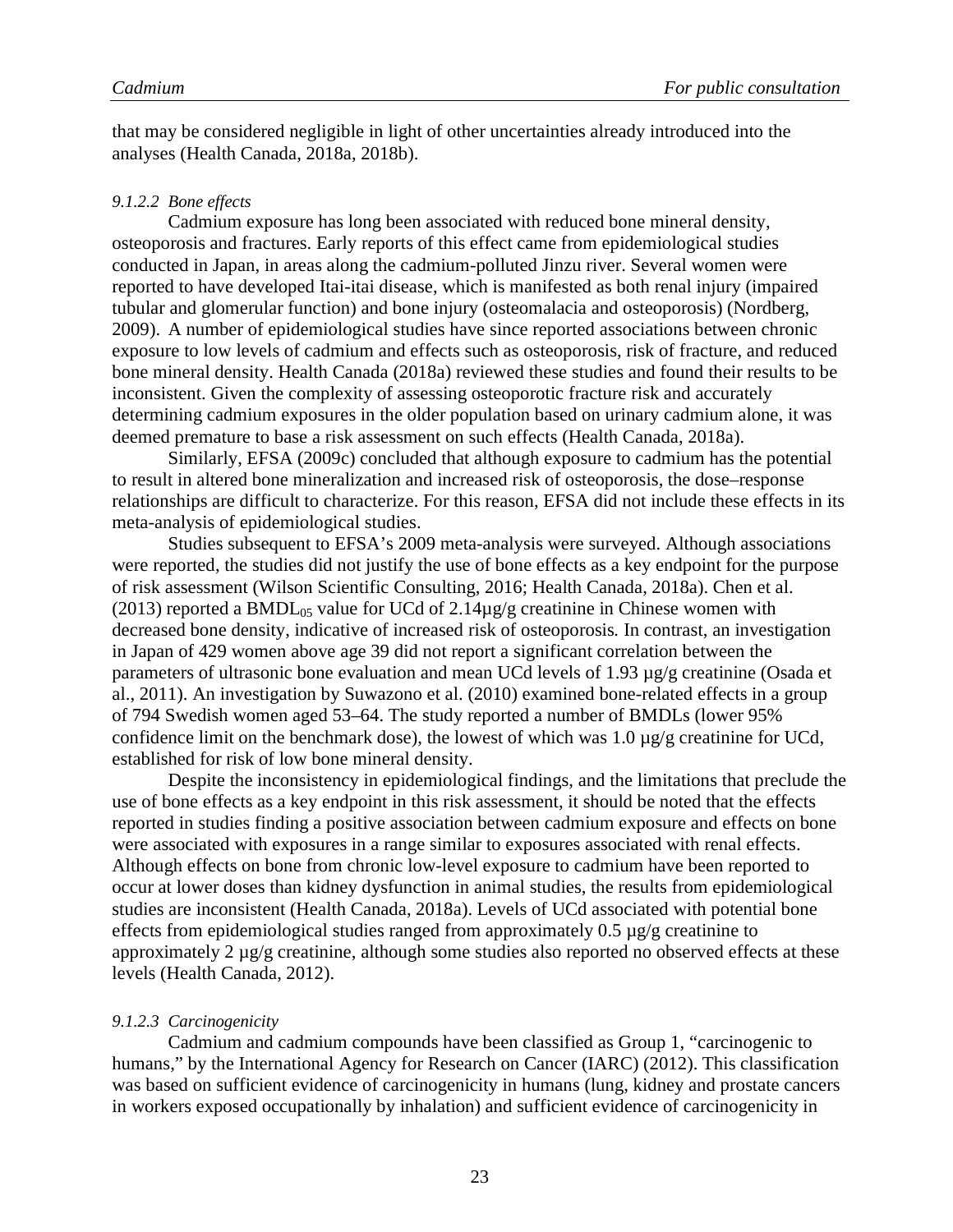animals. Despite this classification of cadmium, which focuses on the inhalation route of exposure, epidemiological evidence linking oral cadmium exposure to cancer is limited. To date, the epidemiological evidence linking dietary exposure to low levels of cadmium with human cancers is preliminary, and the dose–response data are not considered to be a sufficient basis for a quantitative risk assessment. Further research is needed to clarify the contribution of dietary exposure to cadmium with the overall cancer risk associated with cadmium (Health Canada, 2018a). Although studies explicitly investigating exposure to cadmium via the oral route were not conducted, there have been some environmental studies from polluted areas that measured biomarkers of cadmium exposure in blood and/or urine. In some cases, these studies were reflective of exposure from combined inhalation and ingestion, and thus conclusions are not necessarily reflective of toxicity from oral exposure alone.

Studies examining prostate cancer risk have proved inconclusive, as noted by the IARC. Although environmental exposure to cadmium has been reported to be associated with increased incidence of prostate cancer (Zeng et al., 2004; Vinceti et al., 2007), these studies did not exclusively measure or quantify oral exposures or address causality. Other studies failed to find associations between environmental exposure to cadmium and prostate cancer risk (Platz et al., 2002; Chen et al., 2009). An evaluation of prostate-specific antigen levels for 1,320 men over age 40 in the U.S. National Health and Nutrition Examination Survey (NHANES) study found little evidence for an association with elevated cadmium levels (van Wijngaarden et al., 2008).

Additional studies have reported increased incidences or risks of bladder, pancreatic and endometrial cancer with elevated levels of blood or urinary cadmium (Kriegel et al., 2006; Kellen et al., 2007; Akesson et al., 2008). Epidemiological studies that examined associations between environmental exposure to cadmium and cancer have been reviewed (Satarug et al., 2010). Studies in polluted areas in Japan found a higher risk of cancer mortality in individuals with urinary B2M levels  $\geq 1000$  µg/g creatinine, although this increase in B2M was not necessarily associated with increased cancer incidence. The study authors indicated that increased investigation is required before drawing a conclusion for an association between cancer risk and environmental exposure to cadmium (Nishijo et al., 2006; Arisawa et al., 2007). A study examining NHANES participants found an association between cadmium exposure and lung cancer, non-Hodgkin lymphoma and pancreatic cancer mortality in men, but not in women (Adams et al., 2012). It should be noted that the geometric mean for UCd for the NHANES study was reported as 0.252 µg/g creatinine in men and 0.352 µg/g creatinine in women.

#### <span id="page-26-0"></span>*9.1.2.4 Other effects*

JECFA did not consider any other non-renal effects to be as sensitive as the renal endpoint for cadmium-induced toxicity. Health Canada (2018a) considered the sensitivity of bone effects following exposure to elevated levels of cadmium in food. Besides the decreased bone mineral density and increased osteoporosis, and the carcinogenicity reported in previous sections, other effects that have been reported in epidemiological studies include diabetes, neurotoxicity, cardiovascular disease and hypertension (JECFA, 2004, 2011; EFSA 2009a; Health Canada, 2018a). In its 2009 meta-analysis of epidemiological effects, EFSA (2009c) noted that the results of these studies were too preliminary to serve as the basis of its evaluation.

A number of these other health effects have been reviewed in Satarug et al. (2010). Increased risk of pre-diabetes and diabetes was reported in individuals with urinary cadmium levels of  $>2\mu$ g/g creatinine as compared to individuals with levels of  $<\!\!\mu$ g/g creatinine (Schwartz et al., 2003). Another study that investigated tubular nephrosis in Chinese patients with diabetes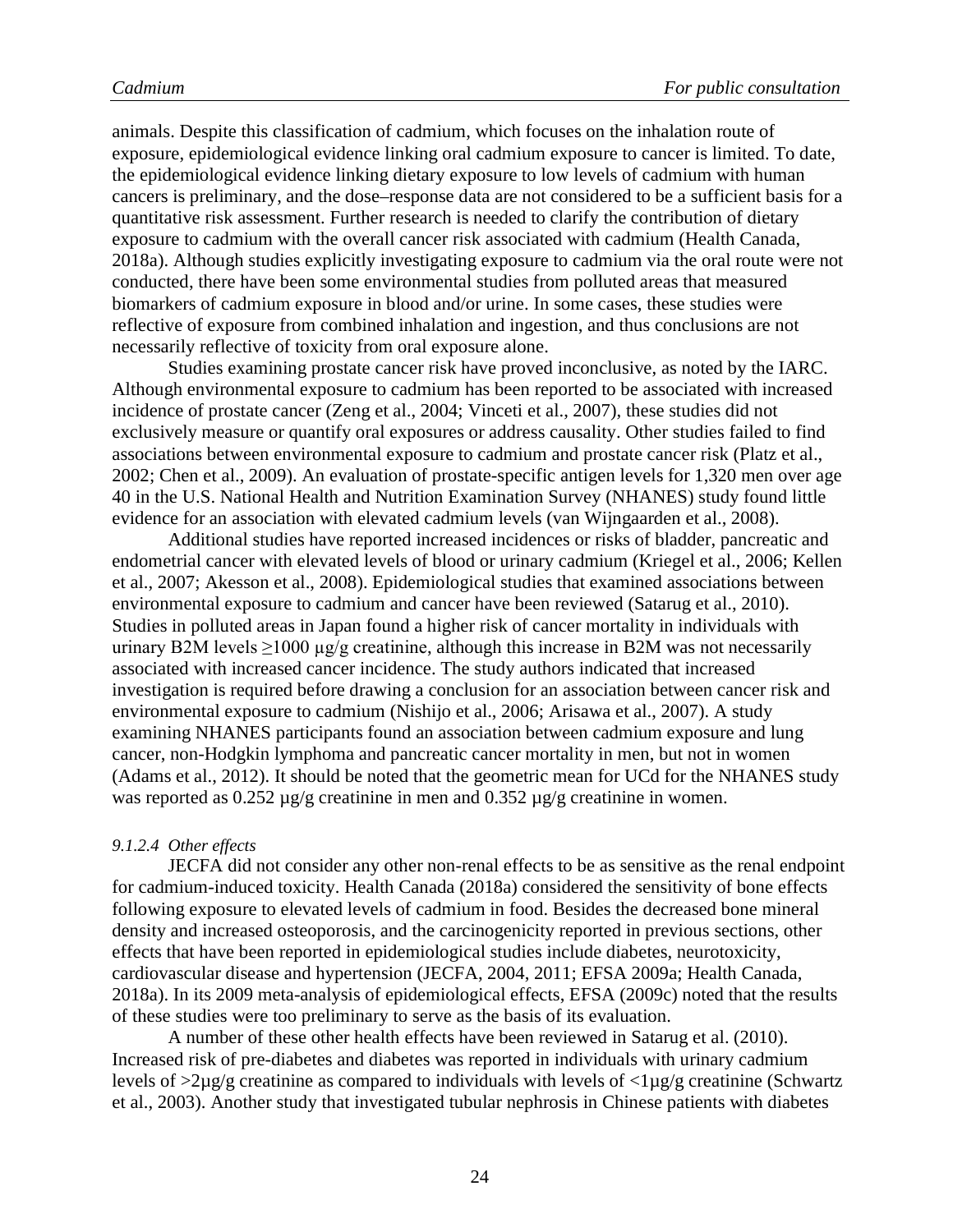reported an increased risk in tubular impairment for individuals with UCd levels of  $\geq 1$  µg/g creatinine compared with those whose levels were below 1 µg/g creatinine (Chen et al., 2006). Elevated cadmium exposure has also been associated with increased cardiovascular toxicity (Satarug et al., 2010). In a polluted area of Japan, significant increased risk of mortality for cerebral infarction in men was reported for UCd levels of  $\geq$ 1000  $\mu$ g/g creatinine (Nishijo et al., 2006). Smoking is an important confounder in measuring the effect of cadmium on the cardiovascular system, given that cadmium levels are especially high in tobacco smoke. Epidemiological studies that have investigated this possible effect have reported conflicting findings (ATSDR, 2012).

#### <span id="page-27-0"></span>*9.1.3 Developmental and reproductive toxicity*

Data available on the developmental and reproductive effects in humans resulting from exposure to cadmium are limited. Some studies have investigated the relationship between exposure to cadmium and decreased birthweight, but most have not found a significant association (ATSDR, 2012). No association was reported between background cadmium concentrations in blood (average of 0.21 µg/L) and neurodevelopmental endpoints in 2-year-old children (Cao et al., 2009).

Epidemiological studies have revealed the possibility of altered hormone levels and sperm quality in men with high exposures to cadmium. In women, one study reported an association between high blood cadmium levels (0.5–8.5 µg/L) and increased incidence of endometriosis, while another did not report an association (ATSDR, 2012). However, results of these studies are inconsistent and have a number of confounding factors, and levels of exposure associated with these effects far exceed doses associated with renal dysfunction.

#### <span id="page-27-1"></span>**9.2 Effects on experimental animals**

#### <span id="page-27-2"></span>*9.2.1 Acute toxicity*

JECFA (2001) reported oral lethal dose 50 (LD<sub>50</sub>) values of 100–300 mg/kg for cadmium exposure in rats and mice. High oral exposures resulted in epithelial desquamation and necrosis of the intestinal and gastric mucosa, in addition to effects on the kidney, liver, and heart (ATSDR, 2012). Very young animals are reported to have lower  $LD_{50}$  values than adults, presumably because developing organisms have greater fractional absorption;  $LD_{50}$  values for 2-week-old rats and 54-week-old rats were reported to be 47 mg/kg bw and 109 mg/kg bw, respectively (ATSDR, 2012).

#### <span id="page-27-3"></span>*9.2.2 Short-term exposure*

Sub-chronic oral exposure studies in animals have primarily reported renal toxicity and bone effects to be the most sensitive endpoints of cadmium toxicity. Other effects from shorter exposure that have not resulted in lethality include developmental effects (decreased growth and pup/fetal bw), reproductive effects (testicular atrophy, altered hormone levels), liver hemorrhages, intestinal tract and stomach irritation, and immunological, neurological and hematological effects (ATSDR, 2012).

#### <span id="page-27-4"></span>*9.2.3 Long-term exposure and carcinogenicity*

#### <span id="page-27-5"></span>*9.2.3.1 Kidney effects*

The kidney is considered a critical organ for cadmium toxicity, and renal effects have been reported in a number of species, including mice, rats, rabbits, dogs, and monkeys (WHO, 1992;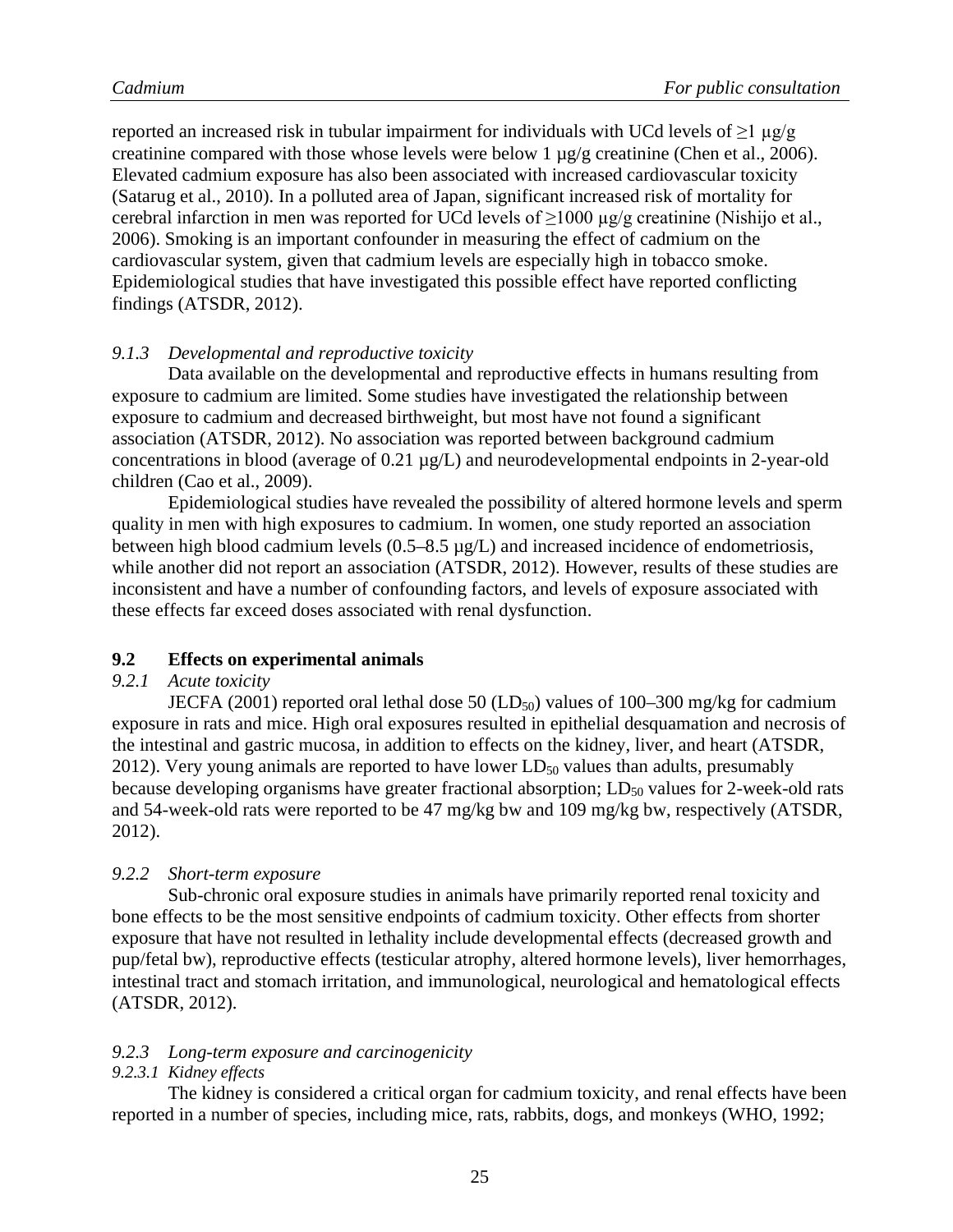ATSDR, 2012). The first sign of kidney toxicity induced by cadmium is the presence in the urine of low molecular weight proteins such as B2M and enzymes. This endpoint, known as proteinuria, is reflective of impaired tubular reabsorption and renal damage (Prozialeck and Edwards, 2010; ATSDR, 2012; Health Canada, 2018a). Studies in a number of animals orally exposed to cadmium through drinking water or diet have reported an increase in cadmium in the renal cortex over time. Examination of the induced damage was characterized by tubular injury. Reported ranges for no-observed-adverse-effect levels (NOAELs) and lowest-observed-adverseeffect levels (LOAELs) for renal effects of cadmium chloride administered to various animals in drinking water were 0.4–2.6 mg/kg bw per day and 1.5–15 mg/kg bw per day, respectively (JECFA, 2011). It was noted that effects in animals were generally found when levels of cadmium in the renal cortex were of 200–300 µg/kg wet weight, and that such concentrations resulted from exposures of 1–10 mg/kg bw per day (JECFA, 2011).

Exposure of female Sprague–Dawley rats to 200 ppm cadmium in drinking water for a period of 11 months resulted in proteinuria, as measured by the presence of high molecular weight proteins in the urine (Bernard et al., 1981). The observed effect coincided with the levelling off of cadmium concentrations in the renal cortex of the kidney and the liver. Hypercalciurea following cadmium exposure has also been reported as an indicator of impaired renal reabsorptive capacity (Prozialeck and Edwards, 2010).

Glomerular filtration becomes impaired with additional/subsequent exposure to cadmium, resulting in increases in serum creatinine and blood urea nitrogen concentrations. Sclerosis of the glomeruli has been reported, in addition to various changes to the cells of the proximal tubule (JECFA, 2011; Health Canada, 2018a). It should be noted that the reported changes in kidney function following exposure to cadmium have been accompanied by morphological changes in nephron structure (interstitial fibrosis and thickening of the basement membrane of the proximal tubular cells, sclerosis of glomeruli) (JECFA, 2011).

#### <span id="page-28-0"></span>*9.2.3.2 Bone effects*

The effect of cadmium on bone has been reported as a sensitive endpoint for toxicity. Studies have reported effects occurring in the dose range where renal toxicity is observed, and at lower doses (Jarup et al., 1998; JECFA, 2011; Health Canada, 2018a). Cadmium is known to directly affect bone mineralization by causing abnormal calcium homeostasis (Jarup et al., 1998; Yokota and Tonami, 2008). Cadmium can also indirectly affect bone strength by impeding calcium absorption through vitamin D hydroxylation (Jarup et al., 1998). An increase in urinary excretion of calcium has been noted to occur before the onset of kidney damage in rats, which can result in decreased bone density, osteopenia and osteoporosis in females over time (Brzóska and Moniuszko-Jakoniuk, 2005; Brzóska et al., 2005; Bhattacharyya, 2009).

Rats exposed to 1  $\mu$ g/mL of cadmium in drinking water (intakes of 0.059–0.219 mg/kg bw per day) from weaning to 24 months of age were reported to have demineralized vertebrae with decreased strength. Bone mineral density was lower in females, and calcium excretion increased approximately two-fold over a 3-month period (Bhattacharyya, 2009). Age is also reported to be a factor that can influence the severity of effects observed in animals. Skeletal damage resulting from cadmium exposure in rats was significantly greater when exposure was during the rapid growth phase rather than in adulthood (Brzóska et al., 2005; Bhattacharyya, 2009).

Cadmium exposure has been shown to result in a reduction in bone formation activity, and changes in bone demineralization have been demonstrated in organ culture. Increased calcium excretion in rats has also been reported within hours of exposure (Bhattacharyya, 2009).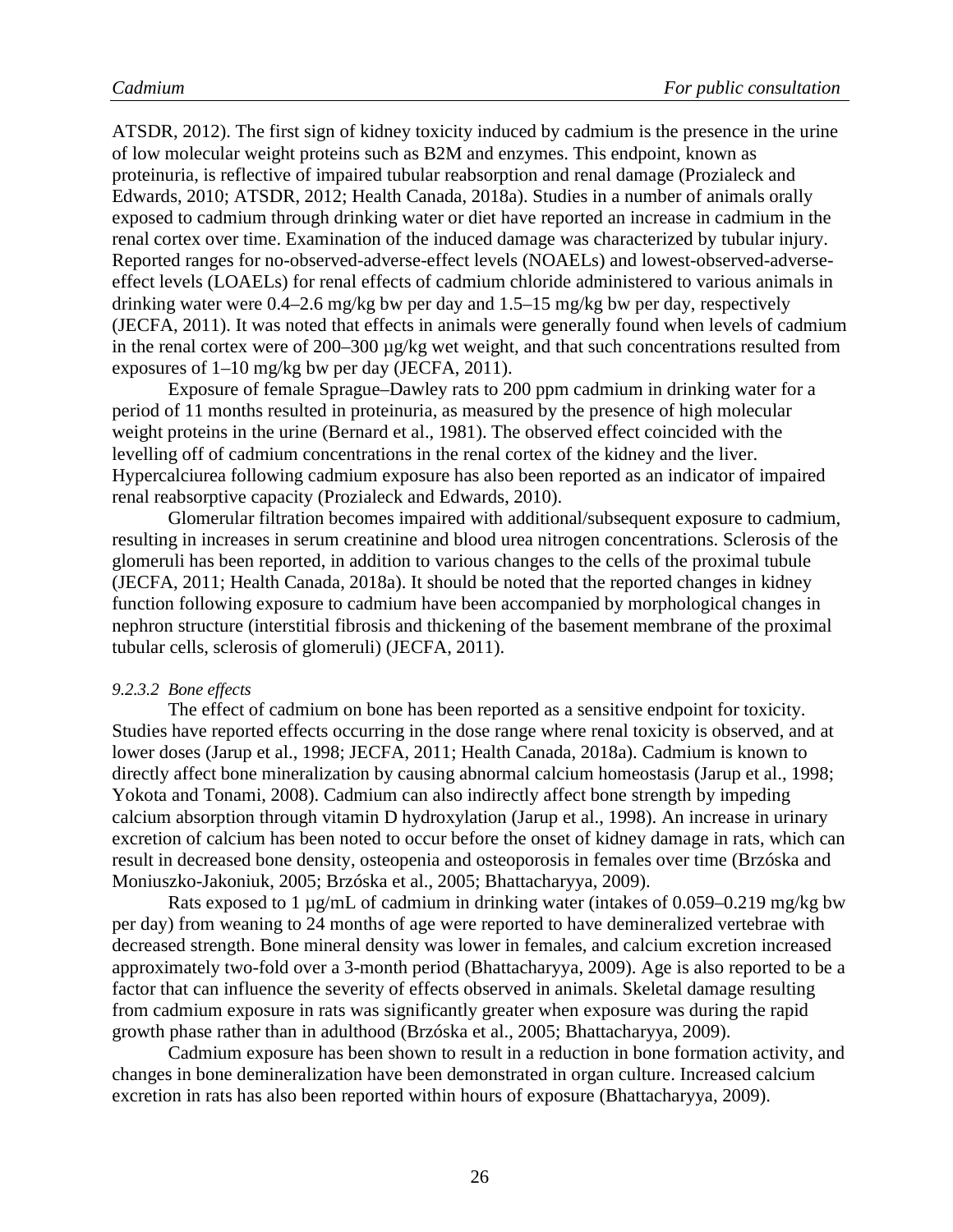#### <span id="page-29-0"></span>*9.2.3.3 Carcinogenicity*

Most available toxicological information stems from inhalation exposures, and information regarding carcinogenicity via the oral route is limited. Oral studies in rats have indicated an increase in the incidence of tumours in the prostate at high doses. Increased incidence of leukemia, prostate and testicular tumours were reported in rats who were exposed to approximately 1.75–14 mg Cd/kg bw per day (25–200 ppm in diet) for 77 days, although no clear dose–response relationship was observed (Waalkes and Rehm, 1992). Tumours of the prostate were reported at doses not known to cause testicular toxicity, or when this toxicity was prevented with co-administration of zinc. It was postulated that a reduction in androgen production may be responsible for the lower incidence of prostate tumours observed at higher doses of cadmium, as prostate tumours are often testosterone dependent (Jarup et al., 1998). However, the relevance of this endpoint in humans was questioned in other assessments, given the anatomical differences between the rat and human prostates (JECFA, 2011).

#### <span id="page-29-1"></span>*9.2.3.4 Other effects*

Oral exposure to cadmium has also been associated with a number of other less sensitive endpoints in laboratory animals, including effects on the immune, cardiovascular, and nervous systems (WHO, 1992). Reproductive and developmental effects were observed in a number of studies; they are summarized in Section 9.2.5.

#### <span id="page-29-2"></span>*9.2.4 Genotoxicity*

#### <span id="page-29-3"></span>*9.2.4.1 In vitro findings*

Investigations using bacterial assays and standard mammalian assays have indicated that cadmium is generally not mutagenic, and that any effects observed are weak or have been restricted to high-exposure concentrations. Rather than direct genotoxicity, other secondary mechanisms are postulated to be responsible for cadmium's reported carcinogenic effects (EFSA 2009a; Hartwig, 2010; JECFA, 2011). Studies investigating the *in vitro* genotoxicity of cadmium in animal assays have been summarized to indicate evidence for clastogenic effects, including micronuclei and chromosomal aberrations, sister chromatid exchange, and induction of DNA damage in various human and animal cell types (Waalkes, 2003; Joseph, 2009; ATSDR, 2012).

#### <span id="page-29-4"></span>*9.2.4.2 In vivo findings*

*In vivo* investigations of occupationally exposed humans, mice, rats, and hamsters all have similarly suggested evidence for clastogenicity. Though not always consistent, reports have generally revealed positive results for chromosomal and micronuclei aberrations and for sister chromatid exchange (ATSDR, 2012).

#### <span id="page-29-5"></span>*9.2.5 Reproductive and developmental toxicity*

A range of developmental effects have been reported in experimental animals. These effects include decreased fetal weight, increased fetal mortality, and skeletal malformations, which occur at doses that cause maternal toxicity. Developmental neurobehavioural effects have been reported at levels where maternal toxicity has not been observed, indicating that these represent a sensitive endpoint (JECFA, 2004). Neurodevelopmental effects that have been reported in the literature include reduced locomotor exploratory activity, neurobehavioural function, and neurochemical alterations (ATSDR, 2012). These effects were generally reported in rats at doses higher than the doses at which effects are reported in the kidney.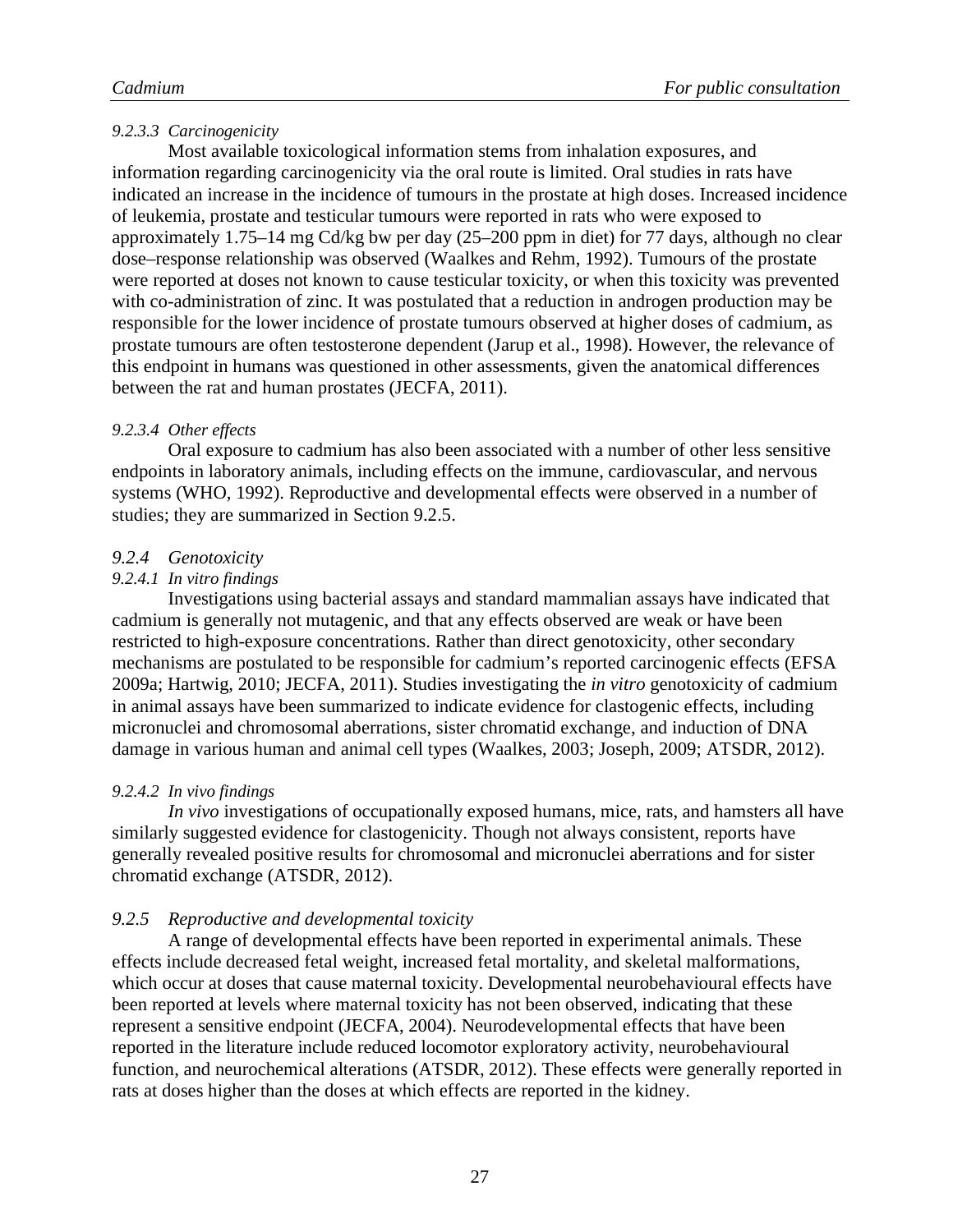#### <span id="page-30-0"></span>**9.3 Mode of action**

#### <span id="page-30-1"></span>*9.3.1 Kidney effects*

The kidney is a sensitive target of cadmium-induced toxicity via the oral route of exposure. Cadmium accumulates in the cells of the proximal tubule in the renal cortex, resulting in morphological and functional changes in the kidney. Reabsorption of low molecular weight proteins and enzymes is impaired, as evidenced by their presence in urine (Prozialeck and Edwards, 2010).

The precise mechanism by which cadmium induces nephrotoxicity remains to be elucidated, although metal-binding proteins known as metallothioneins (MTs) are thought to play an important role in modulating the toxicity. Cadmium toxicity in the kidney occurs when a certain threshold level of cadmium is reached in the renal cortex. It is postulated that endogenous MTs retain cadmium in the tubular cell, but once the ability of the kidney to neutralize intracellular cadmium with MT is exceeded (beyond a critical concentration of cadmium), free cadmium ion levels increase and damage occurs (Sabolić et al., 2010). The resulting damage has been reported to include disruption of ion transport homeostasis, impaired control of biological cations, and disruption of cell signalling pathways. In the mitochondria, cadmium inhibits the respiratory chain and reactive oxygen species are generated, inducing oxidative stress (Cuypers et al., 2010).

#### <span id="page-30-2"></span>*9.3.2 Bone effects*

Exposure to cadmium has also been associated with osteomalacia, which is a condition of defective bone mineralization. Following high levels of cadmium exposure, this condition was originally thought to be secondary to the observed renal effects, including reduced generation of vitamin D and calcium reabsorption. Animal studies, however, have demonstrated increased bone loss prior to the development of renal dysfunction. This finding raises the possibility that cadmium may affect bone mineralization directly, and uncertainty remains regarding the mechanisms by which cadmium induces bone effects (Bharracharyya, 2009; Health Canada, 2018a).

#### <span id="page-30-3"></span>**10.0 Classification and assessment**

Cadmium has been classified as group 1, "carcinogenic to humans," by the IARC, based on sufficient evidence of carcinogenicity in animals and in humans (lung, kidney and prostate cancer in workers exposed occupationally by inhalation). This classification focuses on the inhalation route of exposure, and epidemiological evidence linking oral cadmium exposure to cancer is limited (Health Canada, 2018a).

At present, renal toxicity is the best-characterized sensitive endpoint of concern for oral cadmium exposure. Exposure to high levels of cadmium has been reported to result in bone effects, including osteomalacia and osteoporosis. However, these effects may be secondary to the effects of cadmium on the kidney (including reduced conversion of vitamin D and reduced reabsorption of calcium by the proximal tubule), and there remains uncertainty with respect to the mechanism by which cadmium induces these effects. Bone effects following exposure to cadmium have been reported at lower doses than those associated with renal effects in animal studies, although results from epidemiological studies have been inconsistent. A number of challenges in interpreting the results of these cross-sectional epidemiological studies have been identified, including the timing of the typical loss of bone density. Bone density loss occurs with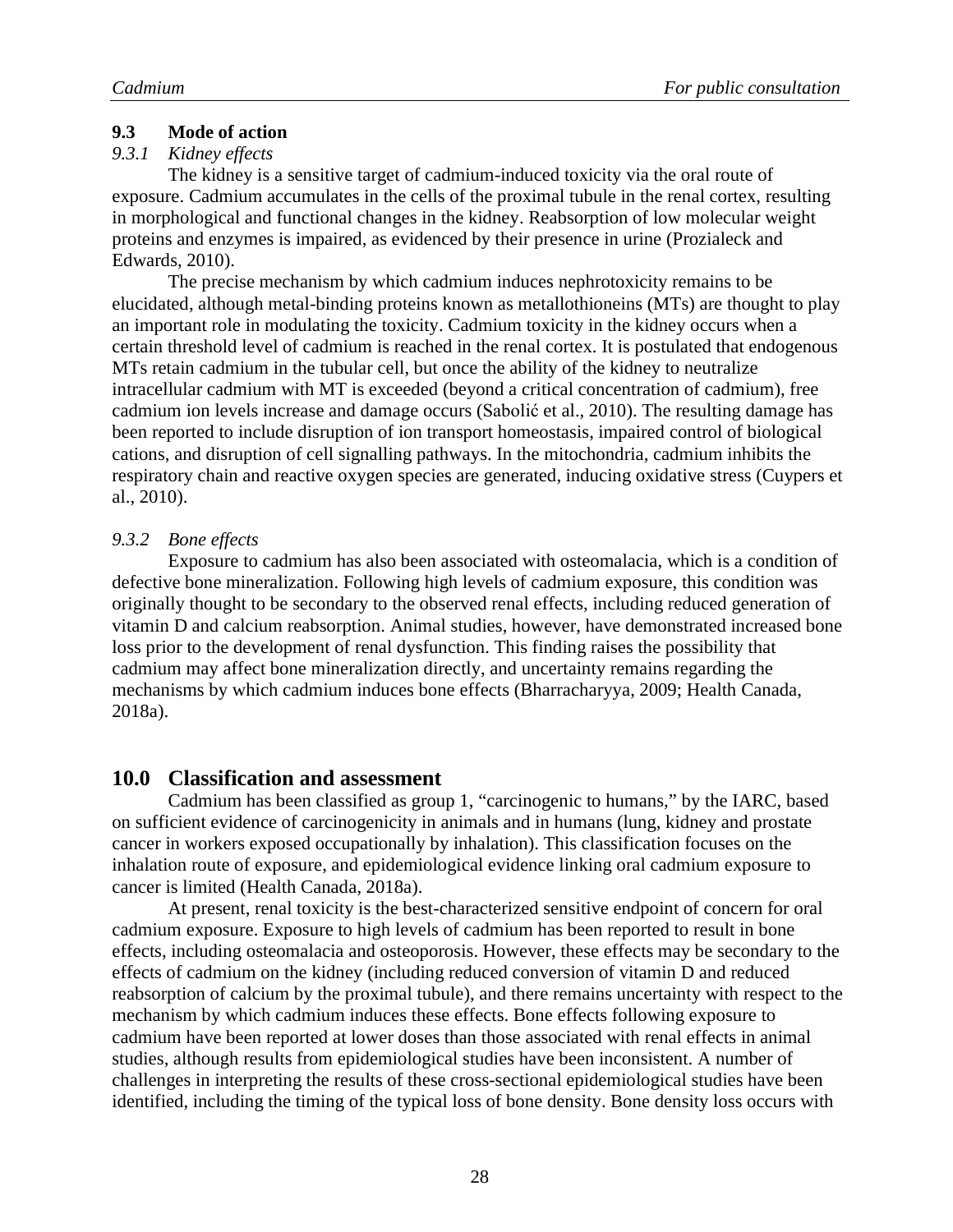increasing age, which coincides with the time that UCd levels increase with the body burden of chronic low-dose cadmium exposure (Health Canada, 2018a). It is premature to consider these effects as the critical effect for setting a toxicological reference dose for cadmium, given the complexity of assessing fracture risk and the challenges of determing cadmium exposures from urine alone in the older population (Health Canada, 2018a, 2018b).

Renal toxicity has been selected as the critical effect for a number of risk assessments (EFSA, 2009a; JECFA, 2011; Health Canada, 2018a). This dose–response relationship has been extensively studied and analyzed in epidemiological and toxicological studies. Health Canada (2018a) reviewed the available information and concluded that the JECFA (2011) assessment was the most appropriate to use in establishing a reference value for cadmium. This assessment made use of a large meta-analysis of epidemiological studies that measured the dose–response relationship between urinary biomarkers: UCd (as a biomarker of exposure) and B2M (as a biomarker of effect). A urinary concentration of cadmium (i.e., breakpoint) was identified below which no corresponding increase in B2M was observed. The dietary exposure that would result in a cadmium concentration at the breakpoint was determined using a toxicokinetic model (JECFA, 2011). This analysis resulted in the establishment of a dietary cadmium exposure dose as a tolerable monthly intake of 25 µg/kg bw. A corresponding intake of 0.8 µg/kg bw per day can be adopted as a tolerable daily intake (TDI) for the purpose of deriving a health-based value (HBV) for cadmium in drinking water.

Using this TDI, the HBV for cadmium in drinking water is derived as follows:

$$
HBV = \frac{0.0008 \text{ mg/kg per day} \times 70 \text{ kg} \times 0.20}{1.5 \text{ L per day}}
$$

$$
= 0.007 \text{ mg/L (rounded)}
$$

Where:

- 0.0008 mg/kg per day is the TDI, as noted above;
- 70 kg is the average body weight for an adult (Health Canada, 1994);
- 0.2 is the default allocation factor for drinking water, used as a "floor value," since food represents the main source of exposure, and drinking water is a minor contributor to the total exposure from cadmium (Krishnan and Carrier, 2013); and
- 1.5 L per day is the drinking water intake rate for an adult.

#### <span id="page-31-0"></span>**10.1 International considerations**

Various organizations have established values for cadmium in drinking water based on renal toxicity. The U.S. EPA (1991) established a maximum contaminant level of 0.005 mg/L, based on kidney effects. The Australian drinking water guideline (NHMRC, 2011) of 0.002 mg/L for cadmium, endorsed in 1996, is based on JECFA (2000). The WHO (2011) retained a drinkingwater quality guideline of 0.003 mg/L, based on kidney effects in the JECFA (2000) assessment, as the JECFA (2011) assessment did not change the guideline value calculation. The European Union (1998) directive includes a parametric value of 0.005 mg/L for cadmium in drinking water. Variation in these values can be attributed to default assumptions used by each organization in the calculation of risk.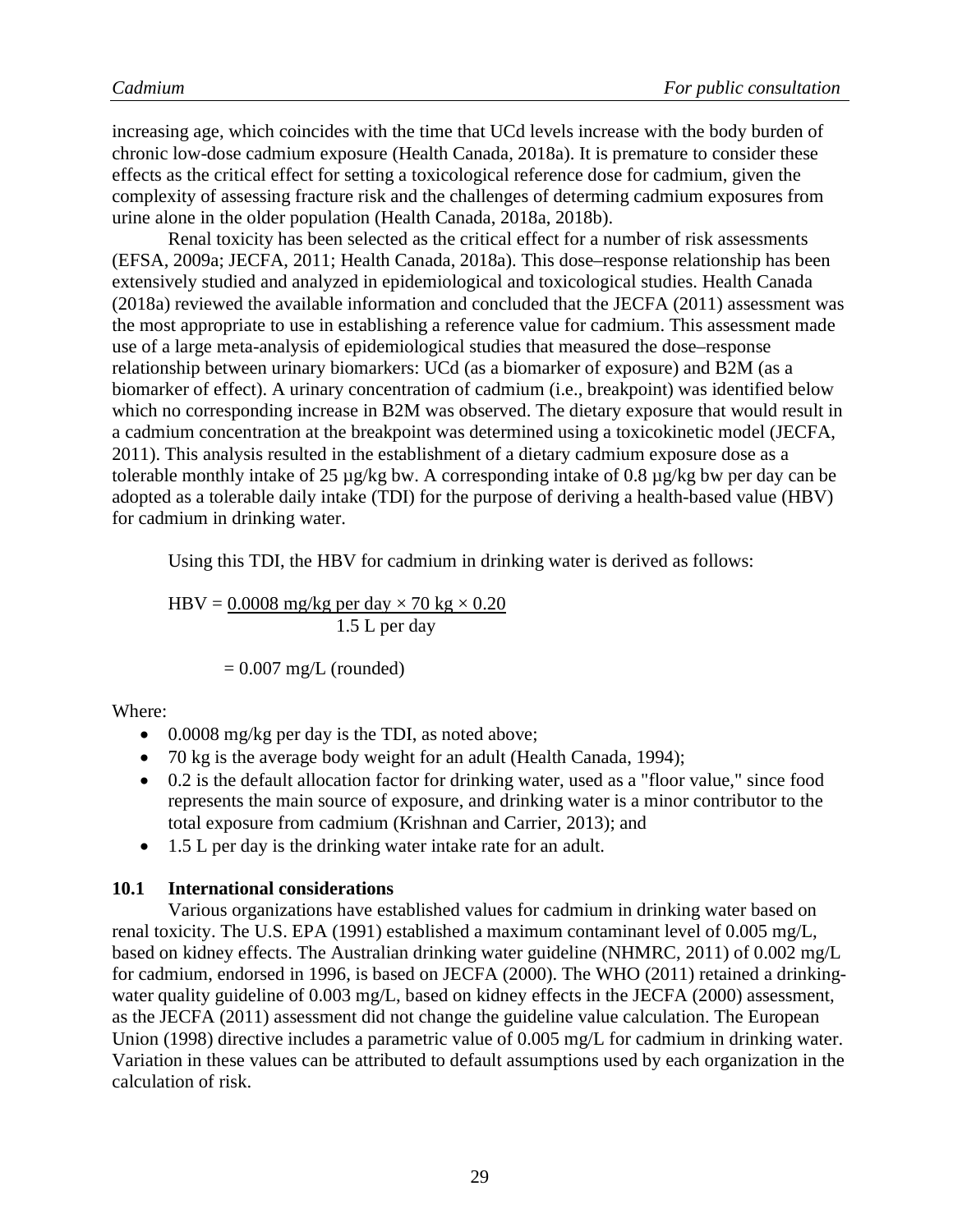#### <span id="page-32-0"></span>**11.0 Rationale for guideline**

Food is the main source of cadmium intake in the general population. Small amounts of naturally occurring cadmium are released from rocks and soils into water. Cadmium can also enter the environment as a result of human activities. Exposure to cadmium from drinking water is generally low and limited to the ingestion route.

Although the IARC has classified cadmium as a group 1 carcinogen, this classification focuses on the inhalation route of exposure, and evidence in humans linking oral cadmium exposure to cancer is limited.

The proposed MAC for cadmium in drinking water is based on kidney effects in humans. A MAC of 0.005 mg/L (5 µg/L) is proposed for total cadmium in drinking water based on the following considerations:

- Although an HBV of 0.007 mg/L (7  $\mu$ g/L) is calculated, Canadian jurisdictions are already monitoring at a lower proposed MAC of 0.005 mg/L (5 µg/L). Increasing the MAC from 5 µg/L to 7 µg/L would not result in an increase in health protection or in a reduction of implementation costs. Instead, the change may increase unnecessary administrative burden to Canadian jurisdictions.
- Analytical methods are available to accurately measure cadmium at concentrations well below the proposed MAC;
- The proposed MAC is achievable by municipal and residential scale treatment technologies.

As part of its ongoing guideline review process, Health Canada will continue to monitor new research in this area and recommend any change to this guideline technical document that it deems necessary.

#### <span id="page-32-1"></span>**12.0 References**

Adams, S.V. and Newcomb, P.A. (2014). Cadmium blood and urine concentrations as measures of exposure: NHANES 1999–2010. J. Expo. Sci. Environ. Epidemiol., 24(2): 163–70.

Adams, S.V., Passarelli, M.N. and Newcomb, P.A. (2012). Cadmium exposure and cancer mortality in the Third National Health and Nutrition Examination Survey cohort. Occup. Environ. Med., 69(2): 153–6.

Ahmedzeki, N.S. (2013). Adsorption filtration technology using iron-coated sand for the removal of lead and cadmium ions from aquatic solutions. Desal.Water Treat., 51(28–30): 5559–5565.

Akesson, A., Julin, B. and Wolk, A. (2008). Long-term dietary cadmium intake and postmenopausal endometrial cancer incidence: a population-based prospective cohort study. Cancer Res., 68(15): 6435–6441.

Alberta Environment and Parks (2017). Personal communication with Donald Reid, Operations Division.

Amara-Rekkab, A. and Didi, M.A. (2015). Removal of Cd(II) and Hg(II) by chelating resin chelex-100. Orient. J. Chem., 31(1): 205.

Amzal, B., Julin, B., Vahter, M., Wolk, A., Johanson, G. and Akesson, A. (2009). Population toxicokinetic modeling of cadmium for health risk assessment. Environ. Health Perspect., 117(8): 1293–1301.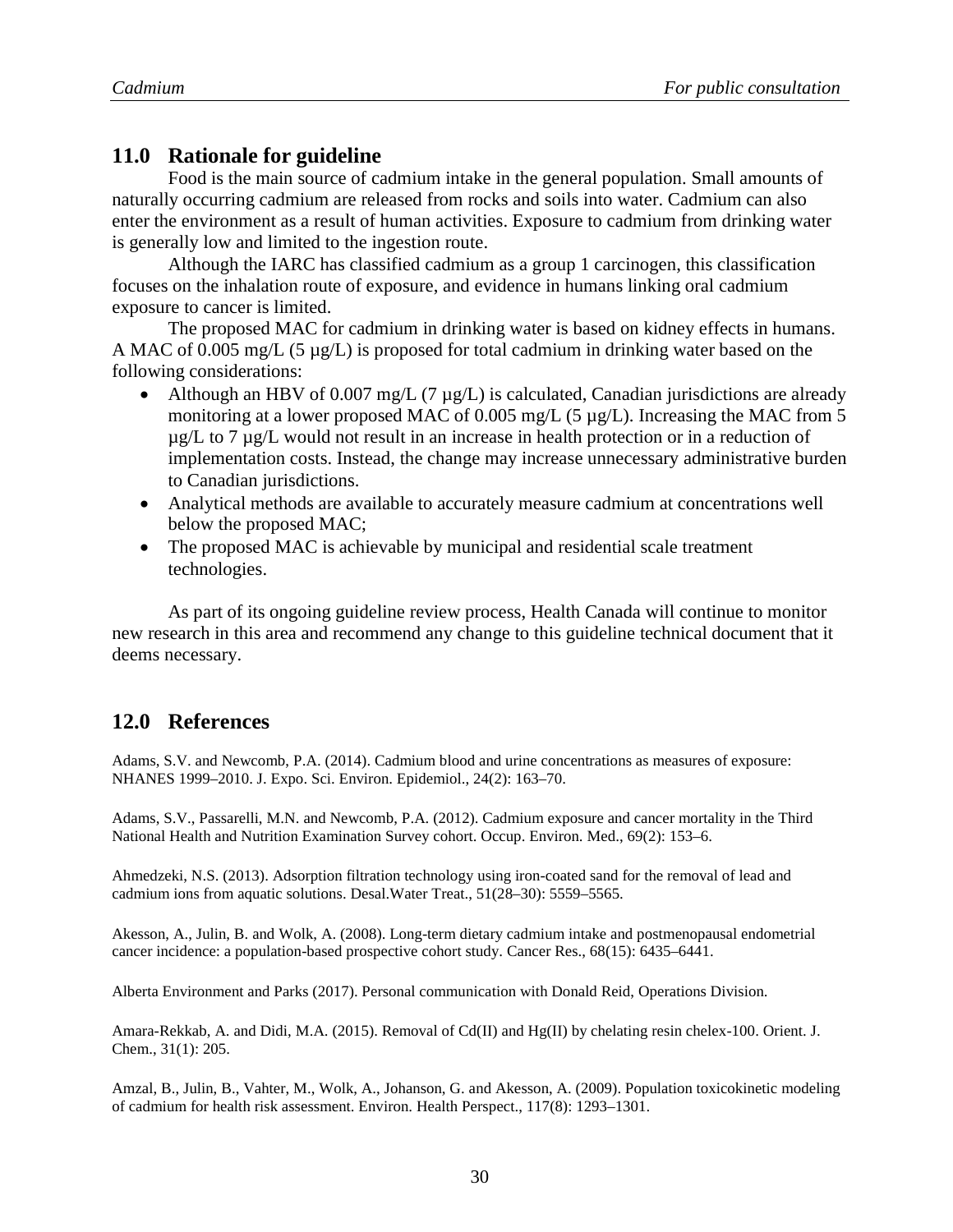APHA, American Water Works Association and Water Environment Federation (1992). Standard methods for the examination of water and wastewater, 18th edition. American Public Health Association, Washington, DC.

APHA, American Water Works Association and Water Environment Federation (1995). Standard methods for the examination of water and wastewater, 19th edition. American Public Health Association, Washington, DC.

APHA, American Water Works Association and Water Environment Federation (2005). Standard methods for the examination of water and wastewater, 21st edition. American Public Health Association, Washington, DC.

APHA, American Water Works Association and Water Environment Federation (2012). Standard methods for the examination of water and wastewater, 22nd edition. American Public Health Association, Washington, DC.

Arisawa, K., Uemura, H., Hiyoshi, M., Dakeshita, S., Kitayama, A., Saito, H. and Soda, M. (2007). Cause-specific mortality and cancer incidence rates in relation to urinary beta2-microglobulin: 23-year follow-up study in a cadmium-polluted area. Toxicol. Lett., 173(3): 168–174.

ATSDR (2012) Toxicological profile for cadmium. Agency for Toxic Substances and Disease Registry. Public Health Service, U.S. Department of Health and Human Services, Atlanta, Georgia.

AWWA (2016). Cement-mortar lining for ductile-iron pipe and fittings ANSI/AWWA Standard C104/A21.4-16. American Water Works Association, Denver, Colorado.

Ayati, M. and Lundager Madsen, H.E. (2000). Crystallization of some heavy-metal phosphates alone and in the presence of calcium ion. J. Cryst. Growth*,* 208(1): 579–591.

Baker, H.M., Massadeh, A.M. and Younes, H.A. (2009). Natural Jordanian zeolite: Removal of heavy metal ions from water samples using column and batch methods. Environ. Monit. Assess., 157(1): 319–330.

Bari, M.A, Kindzierski, W.B., Wallace, L.A., Wheeler, A.J., MacNeill, M. and Héroux, M.È. (2015). Indoor and outdoor levels and sources of submicron particles (PM<sub>1</sub>) at homes in Edmonton, Canada. Environ. Sci. Technol., 49(11): 6419–6429.

Barton, H. (2005). Predicted intake of trace elements and minerals via household drinking water by 6-year-old children from Kraków, Poland. Part 2: Cadmium, 1997–2001. Food Addit. Contam., 22(9): 816–828.

Batjargal, T., Yang, J., Kim, D. and Baek, K. (2011). Removal characteristics of Cd(II), Cu(II), Pb(II), and Zn(II) by natural Mongolian zeolite through batch and column experiments. Sep. Sci. Technol., 46(8): 1313–1320.

Bell, R.R. and Saunders, G.C. (2005). Cadmium adsorption on hydrous aluminium (III) oxide: Effect of adsorbed polyelectrolyte. Appl. Geochem., 20(3): 529–536.

Benjamin, M., Sontheimer, H. and Leroy, P. (1996). Corrosion of iron and steel. Chapter 2 in: Internal corrosion of water distribution systems, 2nd edition. American Water Works Association Research Foundation, Denver, Colorado.

Berend, K. and Trouwborst, T. (1999). Cement-mortar pipes as a source of aluminum. J. Am. Water Works Assoc., 91(7): 91–100.

Bernard, A., Lauwerys, R. and Gengoux, P. (1982). Characterization of the proteinuria induced by prolonged oral administration of cadmium in female rats. Toxicology, 20(4): 345–357.

Bhattacharyya, M.H. (2009). Cadmium osteotoxicity in experimental animals: mechanisms and relationship to human exposures. Toxicol. Appl. Pharmacol., 238(3): 258–265.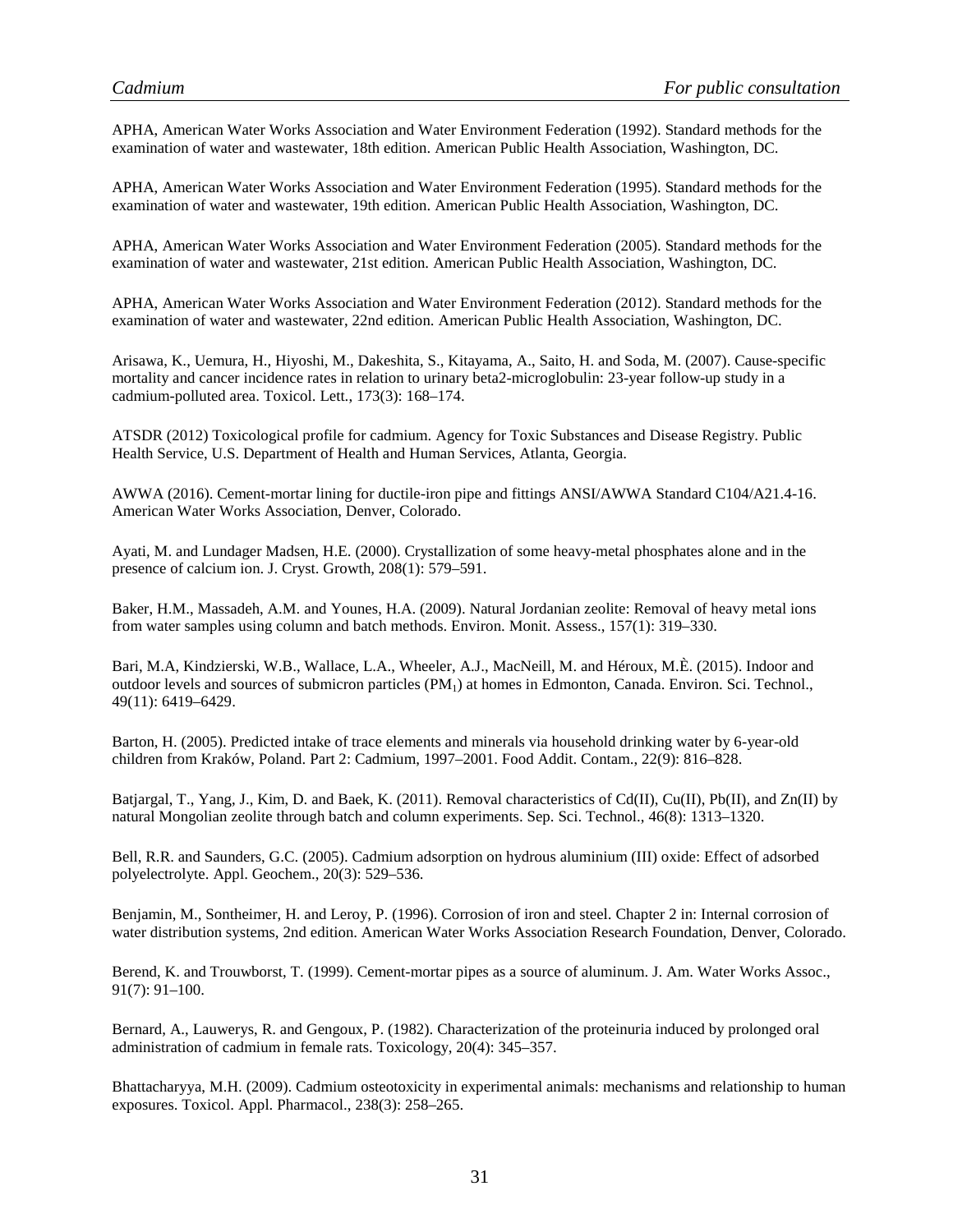British Columbia Ministry of Health (2017). Personal communication with David Fishwick.

Brzóska, M.M. and Moniuszko-Jakoniuk, J. (2005). Bone metabolism of male rats chronically exposed to cadmium. Toxicol. Appl. Pharmacol., 207(3): 195–211.

Brzóska, M.M., Majewska, K. and Moniuszko-Jakoniuk, J. (2005). Bone mineral density, chemical composition and biomechanical properties of the tibia of female rats exposed to cadmium since weaning up to skeletal maturity. Food Chem. Toxicol., 43(10): 1507–1519.

Bunn, R.A., Magelky, R.D., Ryan, J.N. and Elimelech, M. (2002). Mobilization of natural colloids from an iron oxide-coated sand aquifer: Effect of pH and ionic strength. Environ. Sci. Technol., 36(3): 314–322.

Calmon, C. (1974). Trace heavy metals in water: removal processes by ion-exchange. Chapter 1 in: Traces of heavy metals in water removal processes and monitoring. Sabadell, J.E., (ed.) Proceedings of a symposium conducted by the Center for Environmental Studies and the Water Resources Program, Princeton University, in cooperation with the U.S. EPA and the Amewrican Institute of Chemical Engineers. (EPA Report No. EPA–902/9–74–001).

Cao, Y., Chen, A., Radcliffe, J., Dietrich, K.N., Jones, R.L., Caldwell, K. and Rogan, W.J. (2009). Postnatal cadmium exposure, neurodevelopment, and blood pressure in children at 2, 5, and 7 years of age. Environ. Health Perspect., 17(10): 1580–1586.

CCME (1996). Canadian soil quality guidelines for the protection of environmental and human health: cadmium. Canadian Council of Ministers of the Environment. Available at: www.ccme.ca/files/ceqg/en/backup/261.pdf .

Chao, T.T. (1976). The significance of secondary iron and manganese oxides in geochemical exploration. Econ. Geol. Bull. Soc. Econ. Geol., 71(8): 1560–1569.

Chen, L., Lei, L., Jin, T., Nordberg, M. and Nordberg, G.F. (2006). Plasma metallothionein antibody, urinary cadmium, and renal dysfunction in a Chinese type 2 diabetic population. Diabetes Care, 29(12): 2682–2687.

Chen, Y.C., Pu, Y.S., Wu, H.C., Wu, T.T., Lai, M.K., Yang, C.Y. and Sung, F.C. (2009). Cadmium burden and the risk and phenotype of prostate cancer. BMC Cancer, 9: 429.

Chen, X., Gan, C., Zhu, G. and Jin, T. (2013). Benchmark dose for estimation of cadmium reference level for osteoporosis in a Chinese female population. Food Chem. Toxicol., 55: 592–595.

Clark, B.N., Masters, S.V. and Edwards, M.A. (2015). Lead release to drinking water from galvanized steel pipe coatings. Environ. Eng. Sci., 32(8): 713–721.

Clifford, D. and Sorg, T.J. (1986). Removing dissolved inorganic contaminants from water. Environ. Sci. Technol., 30(11): 1072–1080.

Crea, F., Foti, C., Milea, D. and Sammartano, S. (2013). Speciation of cadmium in the environment. Chapter 3 in: Cadmium: From toxicity to essentiality. Sigel, H. (ed). Met. Ions Life. Sci., 11: 63–83.

Cuypers, A., Plusquin, M., Remans ,T., Jozefczak, M., Keunen, E., Gielen, H., Opdenakker, K., Nair, A.R., Munters, E., Artois, T.J., Nawrot, T., Vangronsveld, J. and Smeets, K. (2010). Cadmium stress: an oxidative challenge. Biometals, 23(5): 927–940.

Dabrowski, A., Hubicki, Z., Podkoscielny, P. and Robens, E. (2004). Selective removal of the heavy metal ions from waters and industrial wastewaters by ion-exchange method. Chemosphere, 56(2): 91–106.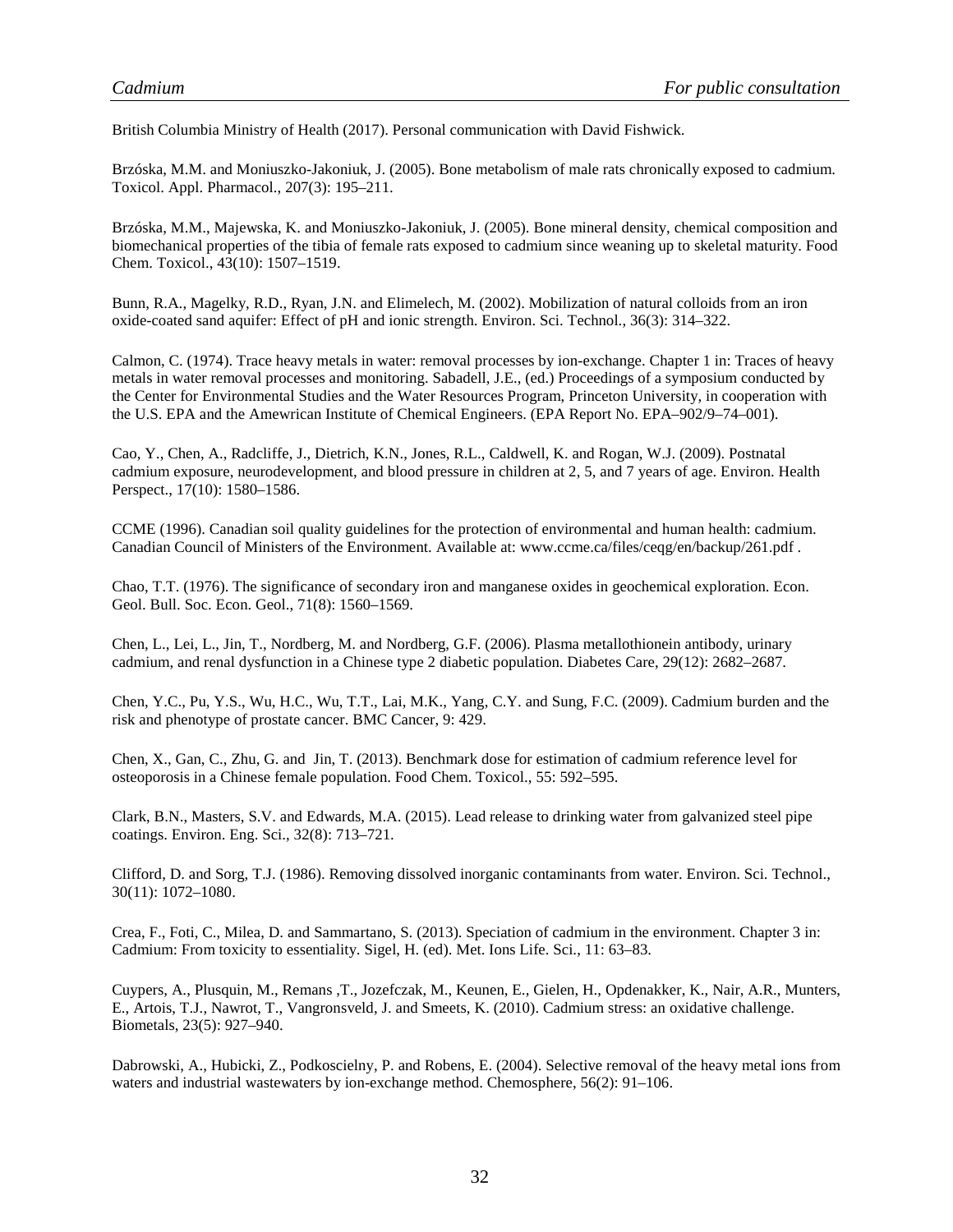Demirbas, A., Pehlivan, E., Gode, F., Altun, T. and Arslan, G. (2005). Adsorption of Cu(II), Zn(II), Ni(II), Pb(II), and Cd(II) from aqueous solution on Amberlite IR-120 synthetic resin. J. Colloid Interf. Sci., 282(1): 20–25.

Deshommes, E., Laroche, L., Nour, S., Cartier, C. and Prévost, M. (2010). Source and occurrence of particulate lead in tap water. Water Res., 44(12): 3734–3744.

Edwards, M. and Benjamin, M.M. (1989). Adsorptive filtration using coated sand: A new approach for treatment of metal-bearing wastes. Res. J. Water Pollut. Control Fed., 61(9): 1523–1533.

EFSA (2009a). Technical report of EFSA prepared by the Assessment Methodology Unit on meta-analysis of dose– effect relationship of cadmium for benchmark dose evaluation. European Food Safety Authority. EFSA Scientific Report, 254: 1–62.

EFSA (2009b). Scientific opinion of the Panel on Contaminants in the Food Chain on request from the European Commission on cadmium in food. European Food Safety Authority. EFSA Journal, 980: 1–139. Available at: www.efsa.europa.eu/sites/default/files/scientific\_output/files/main\_documents/980.pdf .

EFSA (2009c). Meta-analysis of dose–effect relationship of cadmium for benchmark dose evaluation. European Food Safety Authority. EFSA Scientific Report, 254: 1–162. Available at: www.efsa.europa.eu/en/efsajournal/pub/rn-254 .

EFSA (2011). Comparison of the approaches taken by EFSA and JECFA to establish a HBGV for cadmium. European Food Safety Authority. EFSA Journal, 9(2): 2006. Available at: http://onlinelibrary.wiley.com/doi/10.2903/j.efsa.2011.2006/abstract .

El-Rahaili, A. and Misbahuddin, M. (1995). Levels of trace metals in Riyadh drinking water at the consumer taps. J. King Saud Univ. – Eng. Sci.,  $7(1)$ : 1.

Ennigrou, D.J., Sik Ali, M.B., Dhahbi, M. and Ferid, M. (2015). Removal of heavy metals from aqueous solution by polyacrylic acid enhanced ultrafiltration. Desal. Water Treat., 56(10): 2682–2688.

Environment and Climate Change Canada (2016). Releases of harmful substances to the environment. Canadian environmental sustainability indicators. Available at: www.ec.gc.ca/indicateurs-indicators/default.asp?lang =en&n=3C4C1124-1 .

Environment and Climate Change Canada (2017). National long-term water quality monitoring data. Available at: http://donnees.ec.gc.ca/data/substances/monitor/national-long-term-water-quality-monitoring-data/ .

Environment and Climate Change Canada (2017). Data from the National Air Pollution Survey Program (NAPS). Available at: www.canada.ca/en/environment-climate-change/services/air-pollution/monitoring-networksdata/national-air-pollution-program.html.

Evans, H.E., Smith, P.J. and Dillon, P.J. (1983). Anthropogenic zinc and cadmium burdens in sediments of selected southern Ontario lakes. Can. J. Fish. Aquat. Sci., 40(5): 570–579.

Friedman, M.J., Hill, A.S., Reiber, S.H., Valentine, R.L., Larsen, G., Young, A., Korshin, G.V. and Peng, C-Y. (2010). Assessment of inorganics accumulation in drinking water system scales and sediments. Report No.3118. Water Research Foundation, Denver, Colorado.

Friedman, M., Hill, A., Booth, S., Hallett, M., McNeill, L., McLean, J., Stevens, D., Sorensen, D., Hammer, T., Kent, W., De Haan, M., MacArthur, U. and Mitchell, K. (2016). Metals accumulation and release within the distribution system: Evaluation and mitigation. Report No.4509. Water Research Foundation, Denver, Colorado.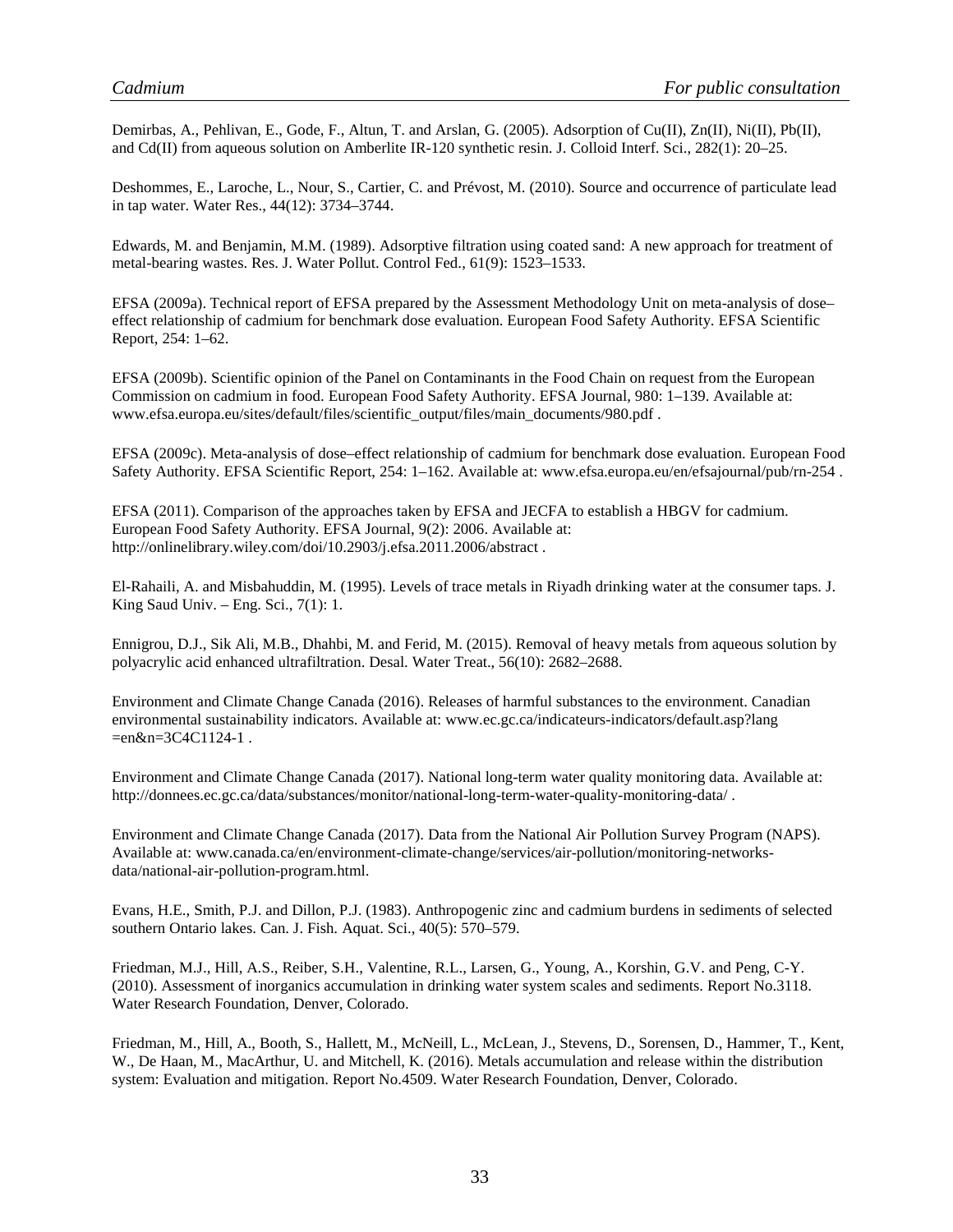Gardels, M.C. and Sorg, T.J. (1989). A laboratory study of the leaching of lead from water faucets. J. Am. Water Works Assoc., 81(7): 101–113.

Gardiner, J. (1974a). The chemistry of cadmium in natural water—I . A study of cadmium complex formation using the cadmium specific-ion electrode. Water Res., 8(1): 23–30.

Gardiner, J. (1974b). The chemistry of cadmium in natural water—II. The adsorption of cadmium on river muds and naturally occurring solids. Water Res., 8(3): 157–164.

Garner, R. and Levallois, P. (2016). Cadmium levels and sources of exposure among Canadian adults. Health Rep., 27(2): 10–18.

Graver Technologies (2015). Technical fact sheet. MetSorb®. Arsenic, lead and heavy metal adsorption media. Available at: www.gravertech.com/product-lines/adsorbents/metsorb/heavy-metal-removal-granules .

Grey, C.W., McLaren, R.G., Roberts, A.H. and Condron, L.M. (1999). Solubility, sorption and desorption of native and added cadmium in relation to properties of soils in New Zealand. Europ. J. Soil Sci., 50: 127–137.

Guo, Q., Toomuluri, P. and Eckert, J. (1998). Leachability of regulated metals from cement-mortar linings. J. Am. Water Works Assoc., 90(3): 62–73.

Hahne, H.C.H. and Kroontje, W. (1973). Significance of pH and chloride concentration on behavior of heavy metal pollutants: Mercury(II), Cadmium(II), Zinc(II), and Lead(II)1. J. Environ. Qual., 2(4): 444–450.

Hartwig, A. (2010). Mechanisms in cadmium-induced carcinogenicity: recent insights. Biometals, 23(5): 951–960.

Health Canada (1994). Human health risk assessment for priority substances. *Canadian Environmental Protection Act.* Human health risk assessment for priority substances. Minister of Supply and Services Canada, Ottawa, Ontario.

Health Canada (2011). Draft proposal for cadmium guidelines in children's jewellery. Consumer Product Safety Directorate, Healthy Environments and Consumer Safety Branch, Health Canada, Ottawa, Ontario. Available at: www.canada.ca/content/dam/hc-sc/migration/hc-sc/cps-spc/alt\_formats/hecssesc/pdf/legislation/consultation/\_2011cadmium/cadmium-eng.pdf . Accessed on November 28, 2017.

Health Canada (2012). Updated hazard characterization for cadmium. Personal communication from Health Products and Food Branch, Health Canada, Ottawa, Ontario.

Health Canada (2013). Second report on human biomonitoring of environmental chemicals in Canada. Results of the Canadian Health Measures Survey Cycle 2 (2009–2011). Available at: www.canada.ca/en/healthcanada/services/environmental-workplace-health/reports-publications/environmental-contaminants/second-reporthuman-biomonitoring-environmental-chemicals-canada-health-canada-2013.html .

Health Canada (2015). Third report on human biomonitoring of environmental chemicals in Canada. Results of the Canadian Health Measures Survey Cycle 3 (2012–2013). Available at: www.canada.ca/en/healthcanada/services/environmental-workplace-health/reports-publications/environmental-contaminants/third-reporthuman-biomonitoring-environmental-chemicals-canada.html .

Health Canada (2017a). Usual dietary cadmium exposure estimates for various age–gender groups in Canada (2016). Health Products and Food Branch, Health Canada, Ottawa, Ontario.

Health Canada (2017b). Aggregated statistics for cadmium in indoor and outdoor air from the National Pollution Monitoring Surveillance Program and the Edmonton Indoor Air Quality Study. Personal communication from T. Shin, Healthy Environments and Consumer Safety Branch, Ottawa, Ontario.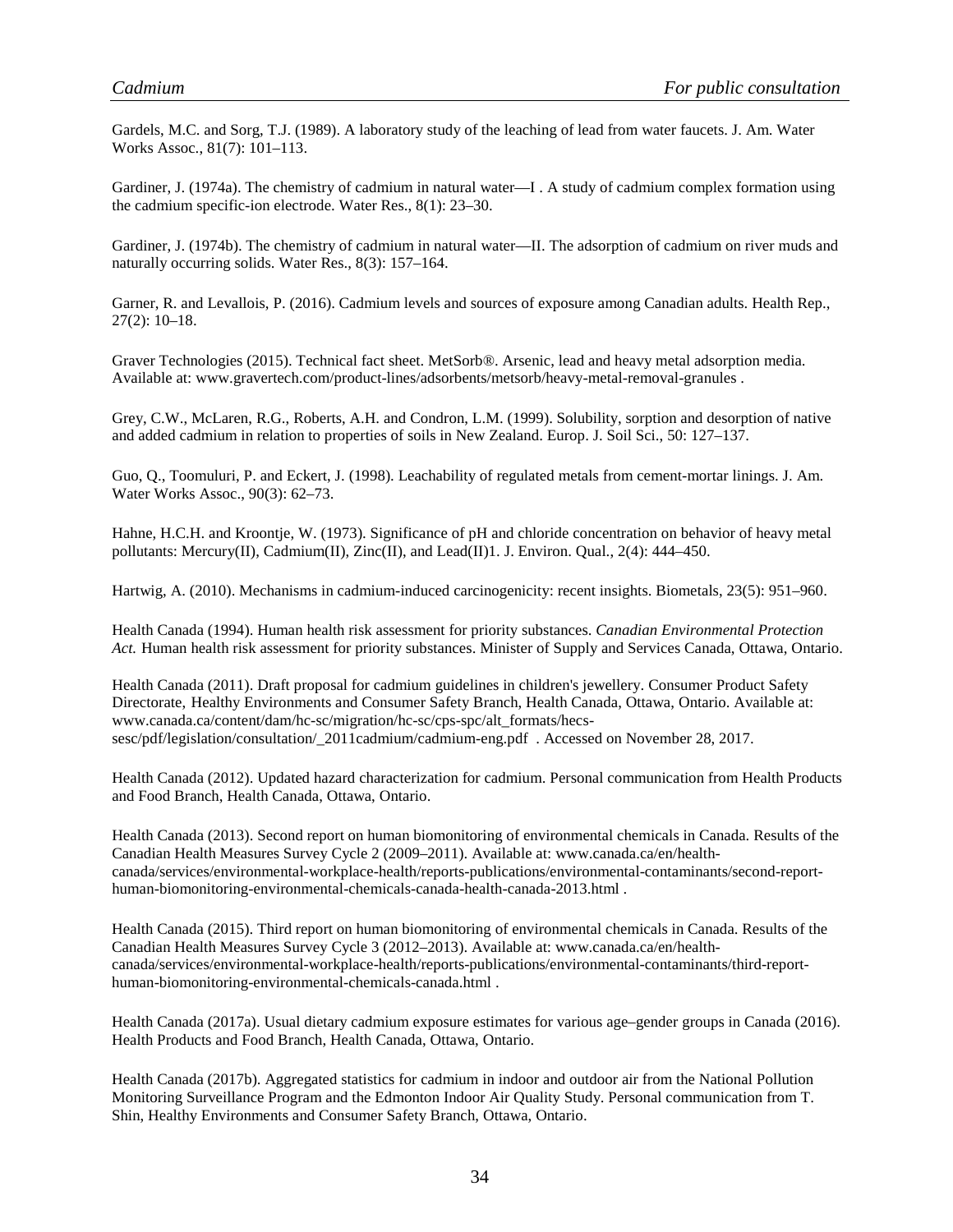Health Canada (2018a). Health risk assessment of dietary exposure to cadmium. Health Products and Food Branch, Ottawa, Ontario.

Health Canada (2018b). Personal communication, Health Products and Food Branch, Ottawa, Ontario.

Hem, J.D. (1972). Chemistry and occurrence of cadmium and zinc in surface water and groundwater. Water Resour. Res., 8(3): 661–679.

Hill, C. and Giani, R. (2011). Water quality monitoring and assessment of internal corrosion and increased metals concentrations. In: Internal corrosion control in water distribution systems. American Water Works Association. Manual of water supply practices. Manual 58, 1st edition. Denver, Colorado.

Hill, A., Friedman, M., Reiber, S., Korshin, G. and Valentine, R. (2010). Behavior of trace inorganic contaminants in drinking water distribution systems. J. Am. Water Works Assoc., 102(7): 107–118.

Höll, W.H., Bartosch, C., Zhao, X. and He, S. (2002). Elimination of trace heavy metals from drinking water by means of weakly basic anion exchangers. J. Water Supply Res. Technol. Aqua, 51(3): 165–172.

HSDB (2017). Cadmium compounds. Hazardous Substances Data Bank, U.S. National Library of Medicine. Available at: https://toxnet.nlm.nih.gov/cgi-bin/sis/search2/r?dbs+hsdb:@term+@DOCNO+6922 .

IARC (2012). IARC monographs on the evaluation of carcinogenic risks to humans. Cadmium and cadmium compounds. Monograph 100C. International Agency for Research on Cancer , Lyon, France. Available at: http://monographs.iarc.fr/ENG/Monographs/vol100C/mono100C-8.pdf .

Jalali, M. and Moradi, F. (2013). Competitive sorption of Cd, Cu, Mn, Ni, Pb and Zn in polluted and unpolluted calcareous soils. Environ. Monit. Assess.,185(11): 8831–8846.

Järup, L., Berglund, M., Elinder, C.G., Nordberg, G. and Vahter, M. (1998). Health effects of cadmium exposure—a review of the literature and a risk estimate. Scand. J. Work Environ. Health, 24 (Suppl 1): 1–51.

JECFA (2000). Evaluation of certain food additives and contaminants. Fifty-third report of the Joint FAO/WHO Expert Committee on Food Additives. WHO Technical Report Series, No. 896. World Health Organization, Geneva, Switzerland.

JECFA (2004). Safety evaluation of certain food additives and contaminants. Report of the sixty-first meeting of the Joint FAO/WHO Expert Committee on Food Additives (JECFA). WHO Food Additive Series, 52: 505–563. Available at: http://apps.who.int/iris/bitstream/10665/42849/1/WHO\_TRS\_922.pdf .

JECFA (2011). Safety evaluation of certain food additives and contaminants. Report of the seventy-third meeting of the Joint FAO/WHO Expert Committee on Food Additives (JECFA). WHO Food Additive Series, 64: 305–380.

Joseph, P. (2009). Mechanisms of cadmium carcinogenesis. Toxicol. Appl. Pharmacol., 238(3): 272–279.

Kawamura, Y., Mitsuhashi, M., Tanibe, H. and Yoshida, H. (1993). Adsorption of metal ions on polyaminated highly porous chitosan chelating resin. Int. Eng. Chem. Res., 32(2): 386–391.

Kellen, E., Zeegers, M.P., Hond, E.D. and Buntinx, F. (2007). Blood cadmium may be associated with bladder carcinogenesis: the Belgian case–control study on bladder cancer. Cancer Detect. Prev., 31(1): 77–82.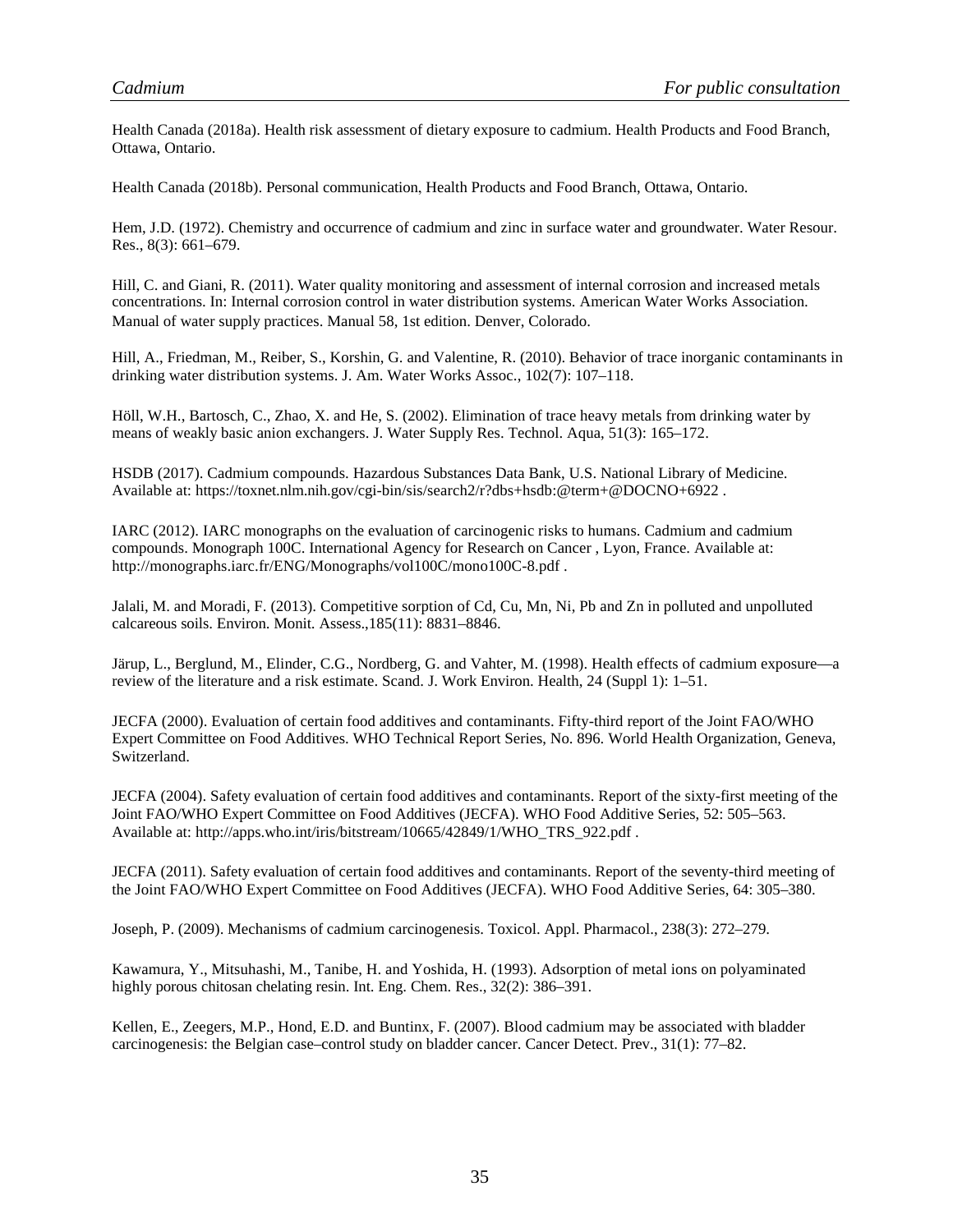Kim, M.A., Panak, P.J., Yun, J.I., Kim, J.I., Klenze, R. and Kohler, K. (2003). Interaction of actinides with aluminosilicate colloids in statu nascendi. Part I: Generation and characterization of actinide(III)/pseudocolloids. Colloids Surf., A: Physicochem. Eng. Aspects, 216(1): 97–108.

Kocaoba, S. (2003). Behaviour of cadmium(II) ions on cation-exchange resins. Adsorp. Sci. Tech., 21(9): 831–840.

Kocaoba, S.A. and Akcin, G. (2005). Removal of chromium (III) and cadmium (II) from aqueous solutions. Desalination, 180: 151–156.

Kodama, T., Fujii, T. and Baba, H. (1980). Effect of water quality on the zinc products and corrosion rate of galvanized layer in fresh waters. Boshoku Gijutsu, 29(11): 551–557.

Kriegel, A.M., Soliman, A.S., Zhang, Q., El-Ghawalby, N., Ezzat, F., Soultan, A., Abdel-Wahab, M., Fathy, O., Ebidi, G., Bassiouni, N., Hamilton, S.R., Abbruzzese, J.L., Lacey, M.R. and Blake, D.A. (2006). Serum cadmium levels in pancreatic cancer patients from the East Nile Delta region of Egypt. Environ. Health Perspect., 114(1): 113– 119.

Krishnan, K. and Carrier, R. (2008). Approaches for evaluating the relevance of multiroute exposures in establishing guideline values for drinking water contaminants. J. Environ. Sci. Health, C, 26: 300–316.

Krishnan, K. and Carrier, R. (2013). The use of exposure source allocation factor in the risk assessment of drinkingwater contaminants. J. Toxicol. Environ. Health B Crit. Rev., 16(1): 39–51.

Linstedt, K.D., Houck, C.P. and O'Connor, J.T. (1971). Trace element removals in advanced wastewater treatment processes. Wat. Poll. Control Fed., 43(7): 1507–1513.

Manitoba Sustainable Development (2017). Personal communication with K. Philip, Office of Drinking Water.

Maynard, B. and Wasserstrom, L. (2017). Premise plumbing scales that can release lead after a lead service line replacement. Proceedings of the American Water Works Association Annual Conference and Exposition. June 11– 14, 2017, Philadelphia, Pennsylvania. American Water Works Association, Denver, Colorado.

McComish, M.F. and Ong, J.H. (1988). Trace metals. Chapter 7 in: Environmental inorganic chemistry. Bodek, I., Lyman, W.J., Reehl, W.F. and Rosenblatt, D.H. (eds.). Pergamon, Amsterdam, pp. 71-7.15-11.

McLean, J.E. and Bledsoe, B.E. (1992). Behavior of metals in soils, ground water issue. Report No. EPA/540/S-92/018. United States Environmental Protection Agency, Washington, DC. Available at: https://nepis.epa.gov .

Ministère du Développement durable, de l'Environnement et de la Lutte contre les changements climatiques (2017). Personal communication with C. Robert, Direction de l'eau potable et des eaux souterraines.

Mlynska, A. and Zielina, M. (2017). The influence of prefabricated pipe cement coatings and those made during pipe renovation on drinking water quality. Proceedings of the 9th Conference on Interdisciplinary Problems in Environmental Protection and Engineering EKO-DOK 2017, April 23–25, 2017. Boguszów-Gorce, Poland. E3S Web Conf.17: 00061.

Naiya, T.K., Bhattacharya, A.K. and Das, S.K. (2009). Adsorption of Cd(II) and Pb(II) from aqueous solutions on activated alumina. J. Colloid Interface Sci., 333(1): 14–26.

Najm, I., Romero, O., Gallagher, B., DeHaan, M. and Busch, C. (2017). Removal of heavy metals to ultra-low levels with conventional treatment technologies: A bench scale study. Proceedings of the American Water Works Association Annual Conference and Exposition, June 11–14, 2017, Philadelphia, Pennsylvania. American Water Works Association, Denver, Colorado.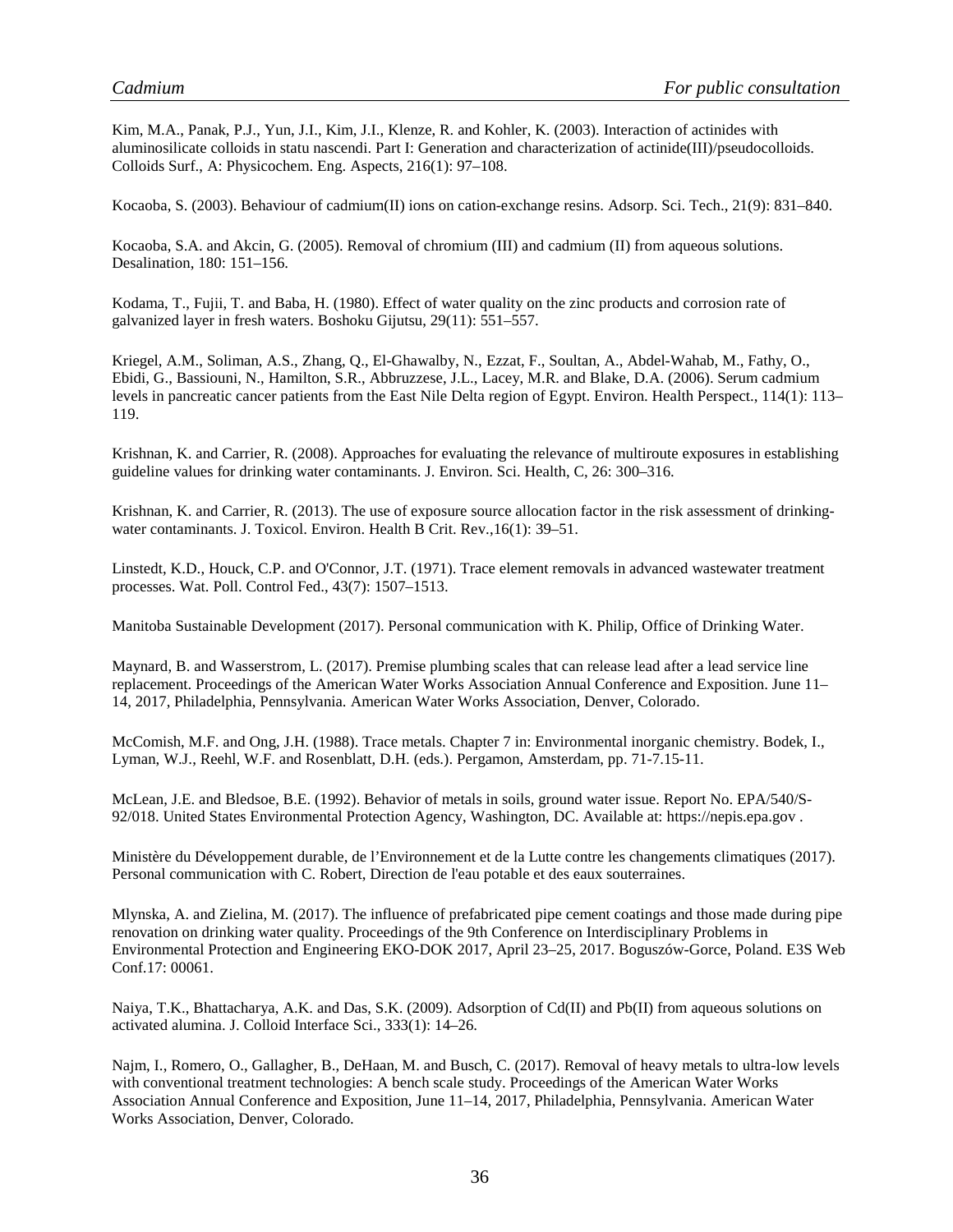Nawrot, T.S., Staessen, J.A., Roels, H.A., Munters, E., Cuypers, A., Richart, T., Ruttens, A., Smeets, K., Clijsters, H. and Vangronsveld, J. (2010). Cadmium exposure in the population: from health risks to strategies of prevention. Biometals, 23(5): 769–782.

Neff, C., Schock, M. and Marden, J. (1987). Relationship between water quality and corrosion materials in buildings. Volume I, Galvanized steel and copper plumbing systems. Illinois state water survey division. Aquatic chemistry section at the University of Illinois. SMS contract report 416-I.

New Brunswick Department of Environment and Local Government (2017). Personal communication with Kevin Gould, Healthy Environment Branch.

Newfoundland and Labrador Department of Municipal Affairs and Environment (2017). Personal communication with Haseen Khan, Water Resources Management Division.

NHMRC (2011). Australian drinking water guidelines. National Health and Medical Research Council: 442–443. Available at: www.nhmrc.gov.au/\_files\_nhmrc/file/publications/nhmrc\_adwg\_6\_version\_3.4\_final.pdf .

Nishijo, M., Morikawa, Y., Nakagawa, H., Tawara, K., Miura, K., Kido, T., Ikawa, A., Kobayashi, E. and Nogawa, K.(2006). Causes of death and renal tubular dysfunction in residents exposed to cadmium in the environment. Occup. Environ. Med., 63(8): 545–550.

Nordberg, G.F. (2009). Historical perspectives on cadmium toxicology. Toxicol. Appl. Pharmacol., 238(3): 192–200.

Nordberg, G.F. and Kjellström, T. (1979). Metabolic model for cadmium in man. Environ. Health Perspect., 28: 211– 217.

Nordberg, G.F., Nogawa, K., Nordberg, M. and Friberg, L. (2007). Cadmium. Chapter 23. In: Handbook on the toxicology of metals, 3rd edition. Academic Press/Elsevier, Cambridge, Massachusetts. pp. 446–486.

Nova Scotia Environment (2017). Personal communication with Angelina Polegato, Drinking Water Management Unit.

NSF/ANSI (2016a). Standard 53: Drinking water treatment units—health effects. NSF International/American National Standards Institute, Ann Arbor, Michigan.

NSF/ANSI (2016b). Standard 62: Drinking water distillation systems. NSF International/American National Standards Institute, Ann Arbor, Michigan.

NSF/ANSI (2017a). Standard 58: Reverse osmosis drinking water treatment systems. NSF International/American National Standards Institute, Ann Arbor, Michigan.

NSF/ANSI (2017b). Standard 61: Drinking water system components—health effects. NSF International/American National Standards Institute, Ann Arbor, Michigan

NSF/ANSI (2017c). Standard 60: Drinking water treatment chemicals—health effects. NSF International/American National Standards Institute, Ann Arbor, Michigan.

NRC (2010). National Plumbing Code. National Research Council, Ottawa, Ontario.

Osada, M., Izuno, T., Kobayashi, M. and Sugita, M. (2011). Relationship between environmental exposure to cadmium and bone metabolism in a non-polluted area of Japan. Environ. Health Prev. Med., 16(6): 341–349.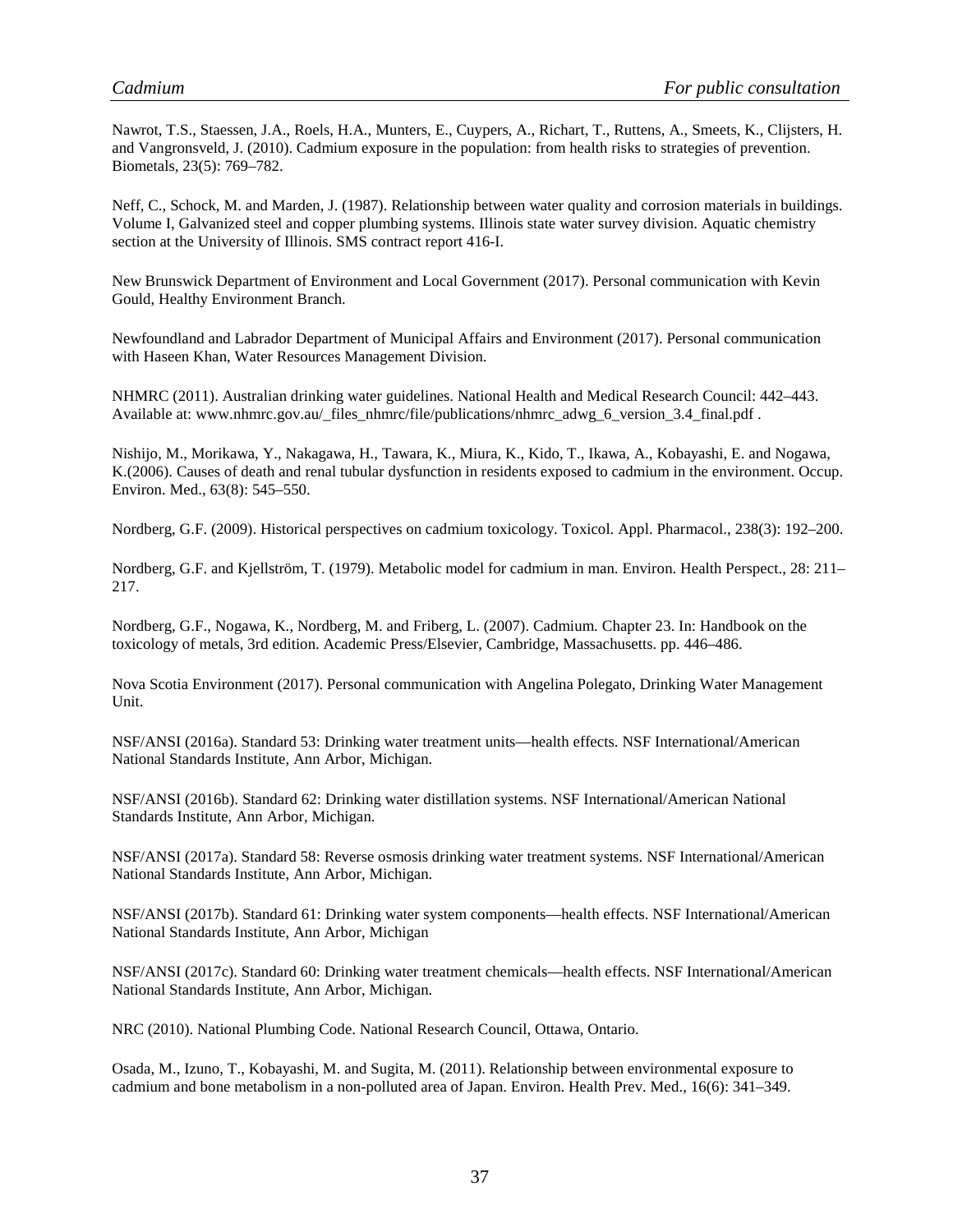Patterson, J.W., Allen, H.E. and Scala, J.J. (1977). Carbonate precipitation for heavy metals pollutants. J. Water Pollut. Control Fed., 49(12): 2397–2410.

Pehlivan, E. and Altun, T. (2006). The study of various parameters affecting the ion exchange of Cu2+, Zn2+, Ni2+, Cd2+, and Pb2+ from aqueous solution on Dowex 50W synthetic resin. J. Hazard. Mater., 134(1-3): 149–156.

Peng, C.Y., Hill, A.S., Friedman, M.J., Valentine, R.L., Larson, G.S., Romero, A.M.Y., Reiber, S.H. and Korshin, G.V. (2012). Occurrence of trace inorganic contaminants in drinking water distribution systems. J. Am. Water Works Assoc., 104(3): 53–54.

Pieper, K. J. (2015). Characterizing waterborne lead in private water systems: PhD Dissertation, Virginia Polytechnic Institute and State University, Blacksburg, Virgina. Available at: https://vtechworks.lib.vt.edu/bitstream/handle/10919/74273/Pieper KJ D 2015.pdf?sequence=1&isAllowed=y .

Pisigan Jr., R.A. and Singley, J.E. (1985). Effects of water quality parameters on the corrosion of galvanized steel. J. Am. Water Works Assoc., 77(11): 76–82.

Platz, E.A., Helzlsouer, K.J., Hoffman, S.C., Morris, J.S., Baskett, C.K. and Comstock, G.W. (2002). Prediagnostic toenail cadmium and zinc and subsequent prostate cancer risk. Prostate, 52(4): 288–296.

Powell, K., Brown, P., Byrne, R., Gajda, T., Hefter, G., Leuz, A-K., Sjoberg, S. and Wanner, H. (2011). Chemical speciation of environmentally significant metals with inorganic ligands. Part 4: The Cd<sup>2+</sup> + OH<sup>-</sup>, Cl<sup>-</sup>, CO<sub>3</sub><sup>2-</sup>, SO<sub>4</sub><sup>2-</sup>, and  $PO<sub>4</sub><sup>3-</sup>$  systems (IUPAC technical report). Pure Appl. Chem., 83(5): 1163–1214.

Prozialeck, W.C. and Edwards, J.R. (2010). Early biomarkers of cadmium exposure and nephrotoxicity. Biometals, 23(5): 793–809.

Reeves, P.G. and Chaney, R.L. (2008). Bioavailability as an issue in risk assessment and management of food cadmium: a review. Sci. Total Environ., 398(1-3): 13–19.

Rei, D., Zahara, J., Schwab, A., Schmidt, R., Girvin, D. and Rogers, J. (1984). Chemical attenuation rates, coefficients and constants in leachate migration. Vol I: A critical review. Pacific Northwest Laboratories, Richland, Washington.

Roberts, C.A. and Clark, J.M. (1988). *In vivo* depression of reserve albumin binding capacity by cadmium: a preliminary evaluation. Life Sci., 42(14): 1369–1373.

Ruoff, W.L., Diamond, G.L., Velazquez, S.F., Stiteler, W.M. and Gefell, D.J. (1994). Bioavailability of cadmium in food and water: a case study on the derivation of relative bioavailability factors for inorganics and their relevance to the reference dose. Regul. Toxicol. Pharmacol., 20(2): 139–160.

Sabolić, I., Breljak, D., Skarica, M. and Herak-Kramberger, C.M. (2010). Role of metallothionein in cadmium traffic and toxicity in kidneys and other mammalian organs. Biometals, 23(5): 897–926.

Samuels, E.R. and Méranger, J.C. (1984). Preliminary studies on the leaching of some trace metals from kitchen faucets. Water Res., 18(1): 75–80.

Saskatchewan Water Security Agency (2017). Personal communication with Sam Ferris, Environmental and Municipal Management Services Division.

Satarug, S., Garrett, S.H., Sens, M.A. and Sens, D.A. (2010). Cadmium, environmental exposure, and health outcomes. Environ. Health Perspect., 118(2): 182–190.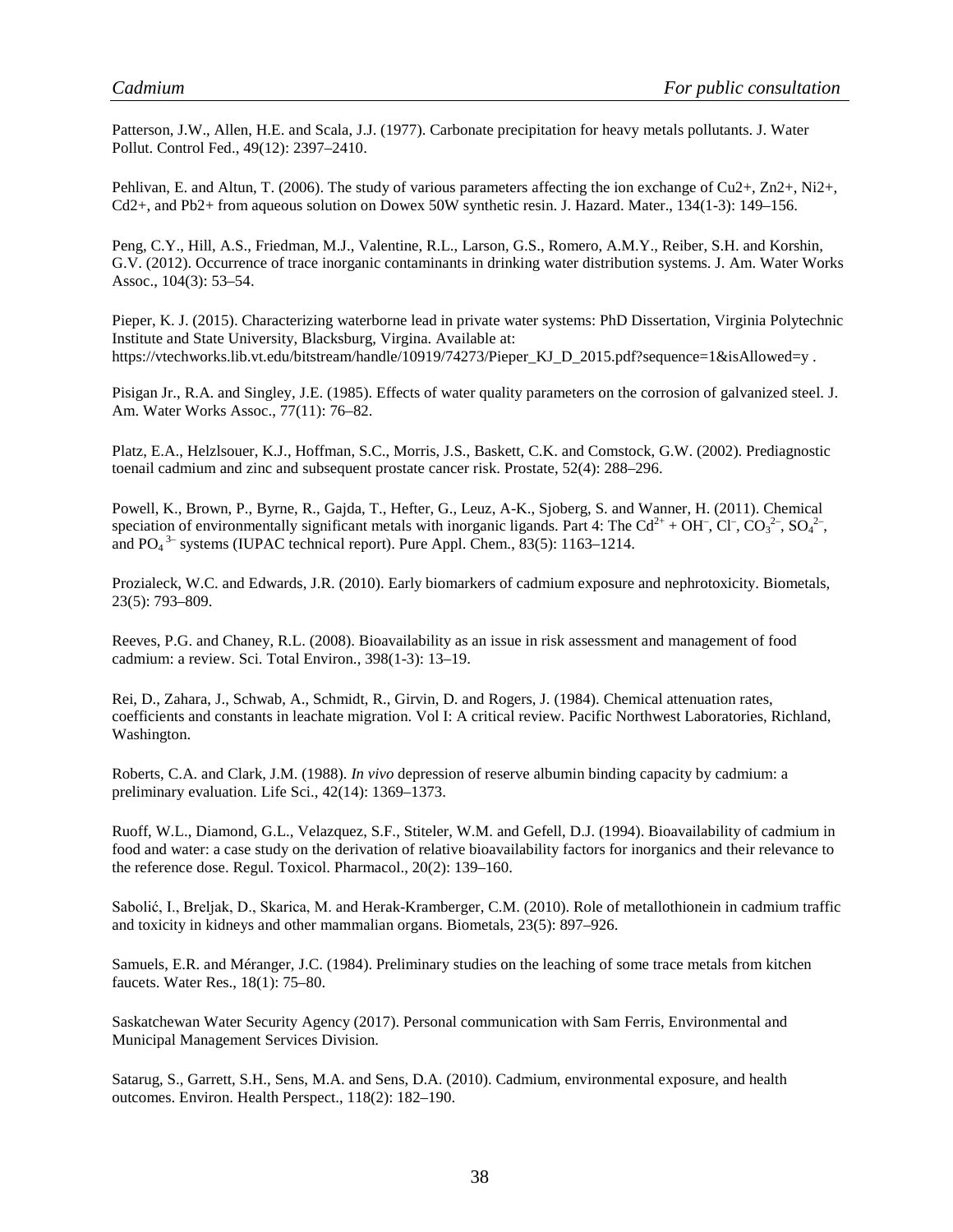SCC (2018). Directory of accredited product, process and service certification bodies. Standards Council of Canada, Ottawa, Ontario. Available at: www.scc.ca/en/accreditation/product-process-and-service-certification/directory-ofaccredited-clients .

Schock, M. (2005). Chapter 6: Distribution system as reservoirs and reactors for inorganic contaminants. In: Distribution system water quality challenges in the 21st century: A strategic guide. 5th edition. M. J. MacPhee (ed.). American Water Works Association, Denver, Colorado.

Schock, M. and Neff, C. (1988). Trace metal contamination from brass fittings. J. Am. Water Works Assoc., 80(11): 47–56.

Schock, M. and Lytle, D. (2011). Chapter 20: Internal corrosion and deposition control. In: Water quality and treatment: a handbook on drinking water, 6th edition. J.K. Edzwald (ed.). McGraw Hill and American Water Works Association, Denver, Colorado.

Schock, M. Hyland, R. and Welch, M. (2008). Occurrence of contaminant accumulation in lead pipe scales from domestic drinking-water distribution systems. Environ. Sci. Technol., 42(12): 4285–4291.

Sharrett, A.R., Carter, A.P., Orheimt, R.M. and Feinleib, M. (1982). Daily intake of lead, cadmium, copper, and zinc from drinking water: The Seattle study of trace metal exposure. Environ. Res., 28(2): 456–475.

Sheta, A.S., Falatah, A.M., Al-Sewailem, M.S., Khaled, E.M. and Sallam, A.S.H. (2003). Sorption characteristics of zinc and iron by natural zeolite and bentonite. Microporous and mesoporous materials. Micropor. Mesopor. Mater., 61(1-3): 127–136.

Smedley, P.L. and Kinniburgh, D.G. (2002). A review of the source, behaviour and distribution of arsenic in natural waters. Appl. Geochem., 17(5): 517–568.

Snoeyink, V.L., Schock, M.R., Sarin, P., Wang, L., Chen, A.S. and Harmon, S.M. (2003). Aluminium-containing scales in water distribution systems: Prevalence and composition. J. Water Supply Res. Technol. Aqua, 52(7): 455– 74.

Sorg, T.J., Csanady, M. and Logsdon, G.S. (1978). Treatment technology to meet the interim primary drinking water regulations for inorganics —3. J. Am. Water Works Assoc., 70(12): 680–691.

Statistics Canada ( 2015). Fact sheet on lead, mercury and cadmium concentrations in Canadians, 2012 and 2013. Available at: www.statcan.gc.ca/pub/82-625-x/2015001/article/14209-eng.htm .

Stephenson, M. and Mackie, G.L. (1988). Total cadmium concentrations in the water and littoral sediments of central Ontario lakes. Water, air, and soil pollution. Water Air Soil Pollut., 38(1-2): 121–136.

Subramanian, K.S., Connor, J.W. and Meranger, J.C. (1991). Leaching of antimony, cadmium, copper, lead, silver, tin and zinc from copper piping with non-lead-based soldered joints. J. Environ. Sci. Health A, 26(6): 911–929.

Suwazono, Y., Sand, S., Vahter, M., Skerfving, S., Lidfeldt, J. and Akesson, A. (2010). Benchmark dose for cadmium-induced osteoporosis in women. Toxicol. Lett., 197(2): 123–127.

Swaim, P., Busch, C. and De Haan, M. (2017). Removal of heavy metals to ultra-low levels with conventional treatment technologies: Pilot scale demonstration. Proceedings of the American Water Works Association Annual Conference and Exposition, June 11–14, 2017, Philadelphia, Pennsylvania. American Water Works Association, Denver, Colorado.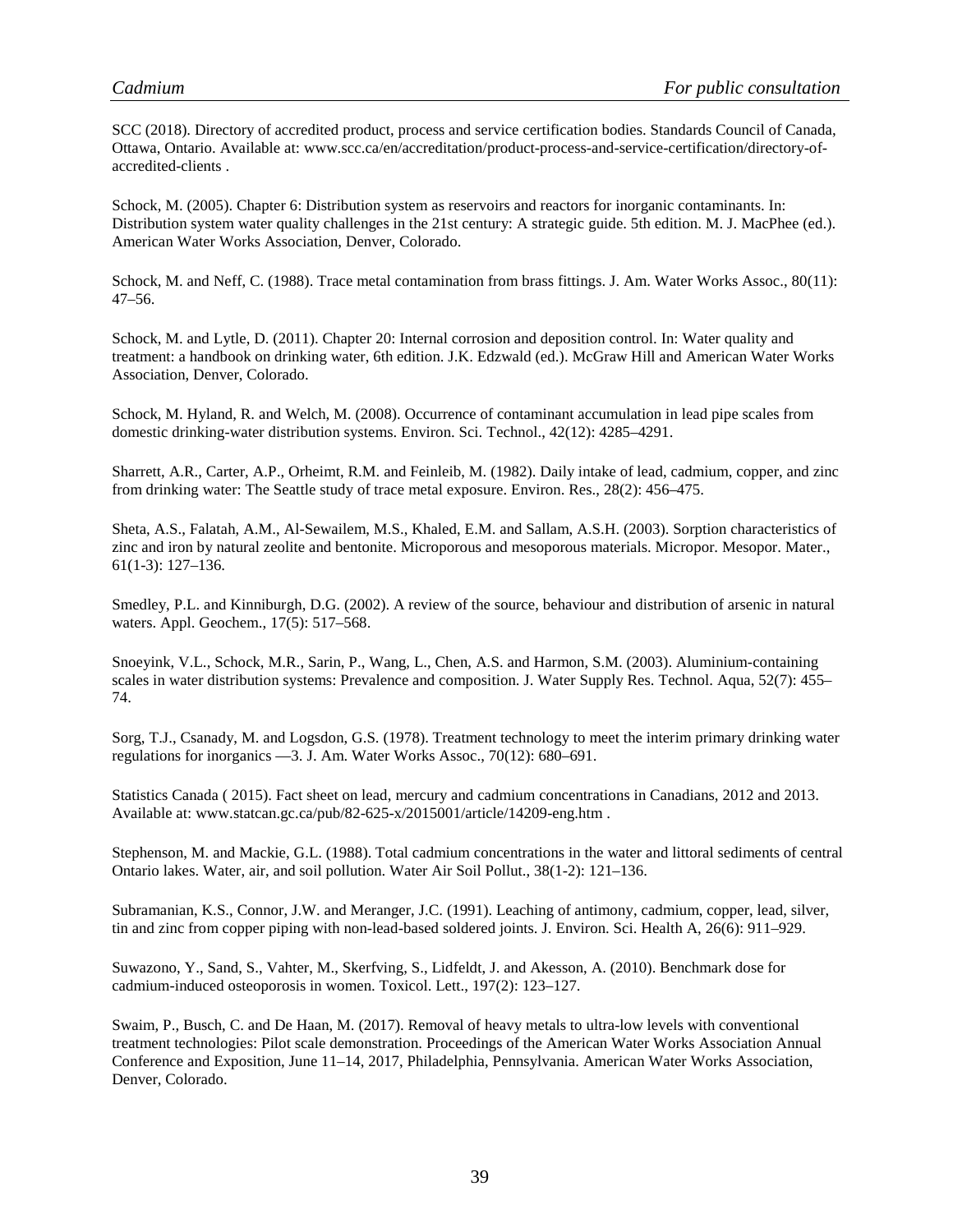Trussell, R.R. and Wagner, I. (1996). Corrosion of galvanized pipe.In: Internal corrosion of water distribution systems, 2nd edition. American Water Works Association Research Foundation and DVGW Technologiezentrum Wasser, Denver, Colorado.

U.S. EPA (1991). National primary drinking water regulations; Final rule. Fed. Register, 56: 3526–3597.

U.S. EPA (1994a). Method 200.7 Revision 4.4. Determination of metals and trace elements in water and wastes by inductively coupled plasma-atomic emission spectrometry. Environment monitoring systems laboratories. Office of Research and Development, U.S. Environmental Protection Agency, Cincinnati, Ohio.

U.S. EPA (1994b). Method 200.8 Revision 5.4. Determination of trace elements in waters and wastes by inductively coupled plasma-mass spectrometry. Environment monitoring systems laboratories. Office of Research and Development, U.S. Environmental Protection Agency, Cincinnati, Ohio.

U.S. EPA (1994c). Method 200.9 Revision 2.2. Determination of trace elements by stabilized temperature graphite furnace atomic absorption. Environment monitoring systems laboratories. Office of Research and Development, U.S. Environmental Protection Agency, Cincinnati, Ohio.

U.S. EPA (1998). Small system compliance technology list for the non-microbial contaminants regulated before 1996. Report No. EPA 815-R-98-002. Office of Water, U.S. Environmental Protection Agency, Washington, DC.

U.S. EPA (2003). Method 200.5 Revision 4.2. Determination of trace elements in drinking water by axially viewed inductively coupled plasma - atomic emission spectrometry. Report No. EPA 600-R-06-115. National Exposure Research Laboratory, Office of Research and Development, U.S. Environmental Protection Agency, Cincinnati, Ohio.

U.S. EPA (2004). Risk assessment guidance for superfund. Volume I: Human health evaluation manual (Part E, Supplemental guidance for dermal risk assessment). Report No. EPA/540/R/99/005. Office of Superfund Remediation and Technology Innovation, U.S. Environmental Protection Agency, Washington, DC.

U.S. EPA (2009). Analytical feasibility support document for the second six-year review of existing national primary drinking water regulations. Report No. EPA 815-B-09-003. Office of Water, U.S. Environmental Protection Agency, Washington, DC. Available at: www.epa.gov/sites/production/files/2014-12/documents/815b09003.pdf

U.S. EPA (2012). Federal Register. Part II. Revisions of the unregulated contaminant monitoring regulation (UCMR 3) for public water systems; final rule. Vol 77, No 85. May 2, 2012. U.S. Environmental Protection Agency, Washington, DC.

U.S. EPA (2016). Analytical methods approved for drinking water compliance. Monitoring of inorganic contaminants and other inorganic constituents. Report No. EPA 815-B-16-014. Office of Water, U.S. Environmental Protection Agency Washington, DC.

van Wijngaarden, E., Singer, E.A. and Palapattu, G.S. (2008). Prostate-specific antigen levels in relation to cadmium exposure and zinc intake: results from the 2001–2002 National Health and Nutrition Examination Survey. Prostate, 68(2): 122–128.

Viraraghavan, T., Subramanian, K.S. and Rao, B.V. (1999). Impact of household plumbing fixtures on drinking water quality—A review. Inter. J. Environ. Studies, (56): 717–743.

Viraraghavan, T., Subramanian, K.S. and Tanjore, S. (2000). Impact of household plumbing materials on trace metal levels in drinking water in Regina, Canada. Proceedings of the National Conference on Environmental and Pipeline Engineering. July 23–26, 2000, Kansas City, Missouri. American Society of Civil Engineers. Reston, Virgina. pp. 561–570.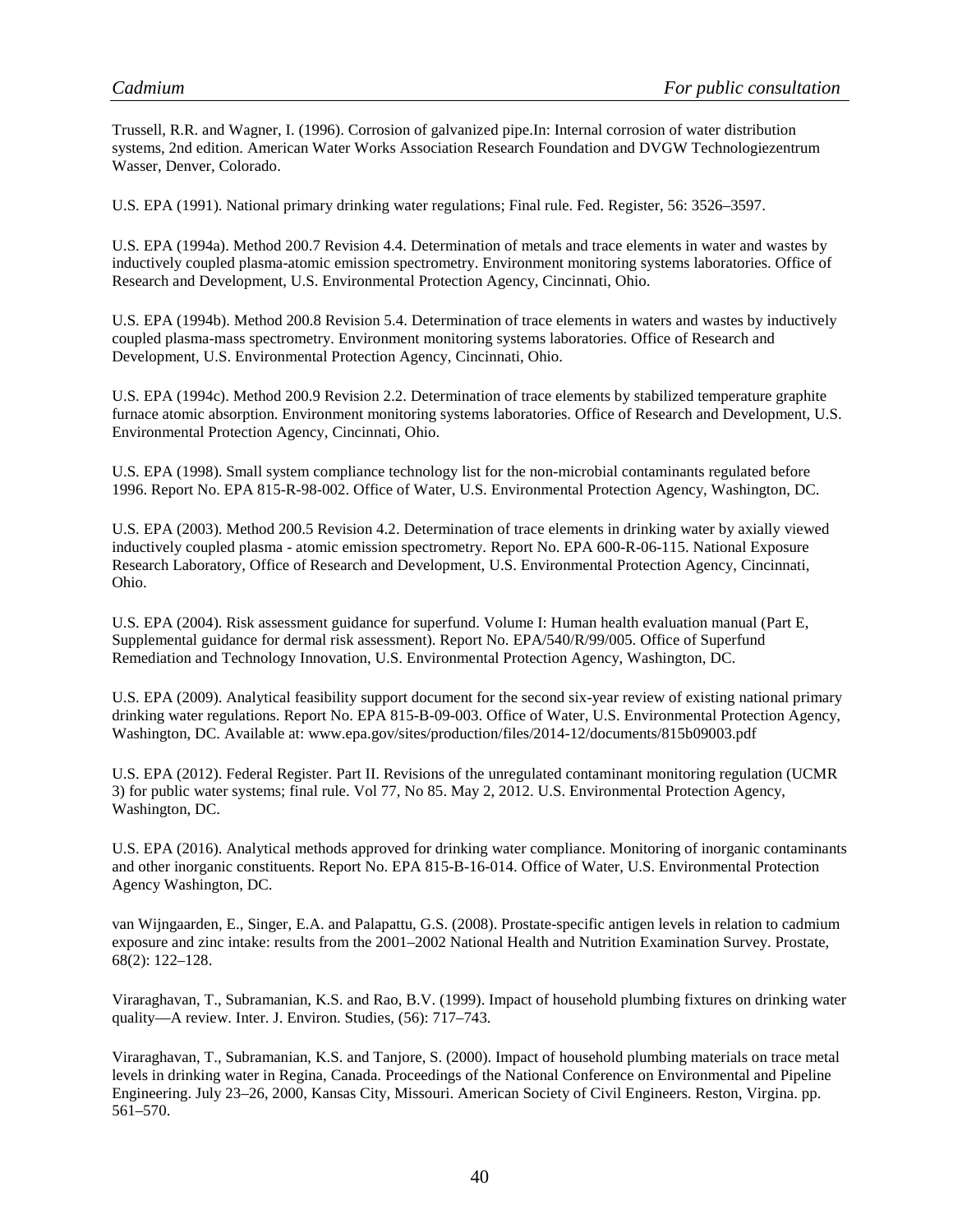Vreeburg, J. (2010). Discolouration in drinking water systems: the role of particles clarified. IWA Publishing, London, U.K.

Vinceti, M., Venturelli, M., Sighinolfi, C., Trerotoli, P., Bonvicini, F., Ferrari, A., Bianchi, G., Serio, G., Bergomi, M. and Vivoli, G. (2007). Case–control study of toenail cadmium and prostate cancer risk in Italy. Sci. Total Environ., 373(1): 77–81.

Waalkes, M.P. (2003). Cadmium carcinogenesis. Mutat Res. 533(1-2): 107–120.

Waalkes, M.P. and Rehm, S. (1992). Carcinogenicity of oral cadmium in the male Wistar (WF/NCr) rat: effect of chronic dietary zinc deficiency. Fundam. Appl. Toxicol., 19(4): 512–520.

WHO (1992). Environmental health criteria No. 134. Cadmium. International Programme on Chemical Safety, World Health Organization. Geneva, Switzerland. Available at: www.inchem.org/documents/ehc/ehc/ehc134.htm

WHO (2011). Cadmium in drinking-water. Background document for development of WHO guidelines for drinking water quality. World Health Organization, Geneva, Switzerland. Available at: www.who.int/water\_sanitation\_health/dwq/chemicals/cadmium.pdf

Wilson Scientific Consulting Inc. (2018). Critical review of the WHO/JECFA and EFSA assessments of cadmium.

Yeats, P.A. and Bewers, J.M. (1982). Discharge of metals from the St. Lawrence river. Canadian J. Earth Sci., 19(5): 982–992.

Yokota, H. and Tonami, H. (2008). Experimental studies on the bone metabolism of male rats chronically exposed to cadmium intoxication using dual-energy X-ray absorptiometry. Toxicol. Ind. Health, 24(3): 161–170.

Yukon Health and Social Services (2017). Personal communication with Pat Brooks, Health and Social Services.

Zalups, R.K. and Ahmad, S. (2003). Molecular handling of cadmium in transporting epithelia. Toxicol. Appl. Pharmacol., 186(3): 163–188.

Zasoski, R.J. and Burau, R.G. (1988). Sorption and sorptive interaction of cadmium and zinc on hydrous manganese oxide. Soil Sci. Soc. Am. J., 52(1): 81–87.

Zeng, X., Jin, T., Jiang, X., Kong, Q., Ye, T. and Nordberg, G.F. (2004). Effects on the prostate of environmental cadmium exposure—a cross-sectional population study in China. Biometals, 17(5): 559–565.

Zhao, X., Höll, W.H. and Yun, G. (2002). Elimination of cadmium trace contaminations from drinking water. Water Res., 36(4): 851–858.

Zielina, M., Mlynska, A. and Zaba, T. (2015). Experimental research on deterioration of drinking water quality after cement mortar pipe lining. Tech. Trans., (28): Civil Engineering. 4-B: 145–152.